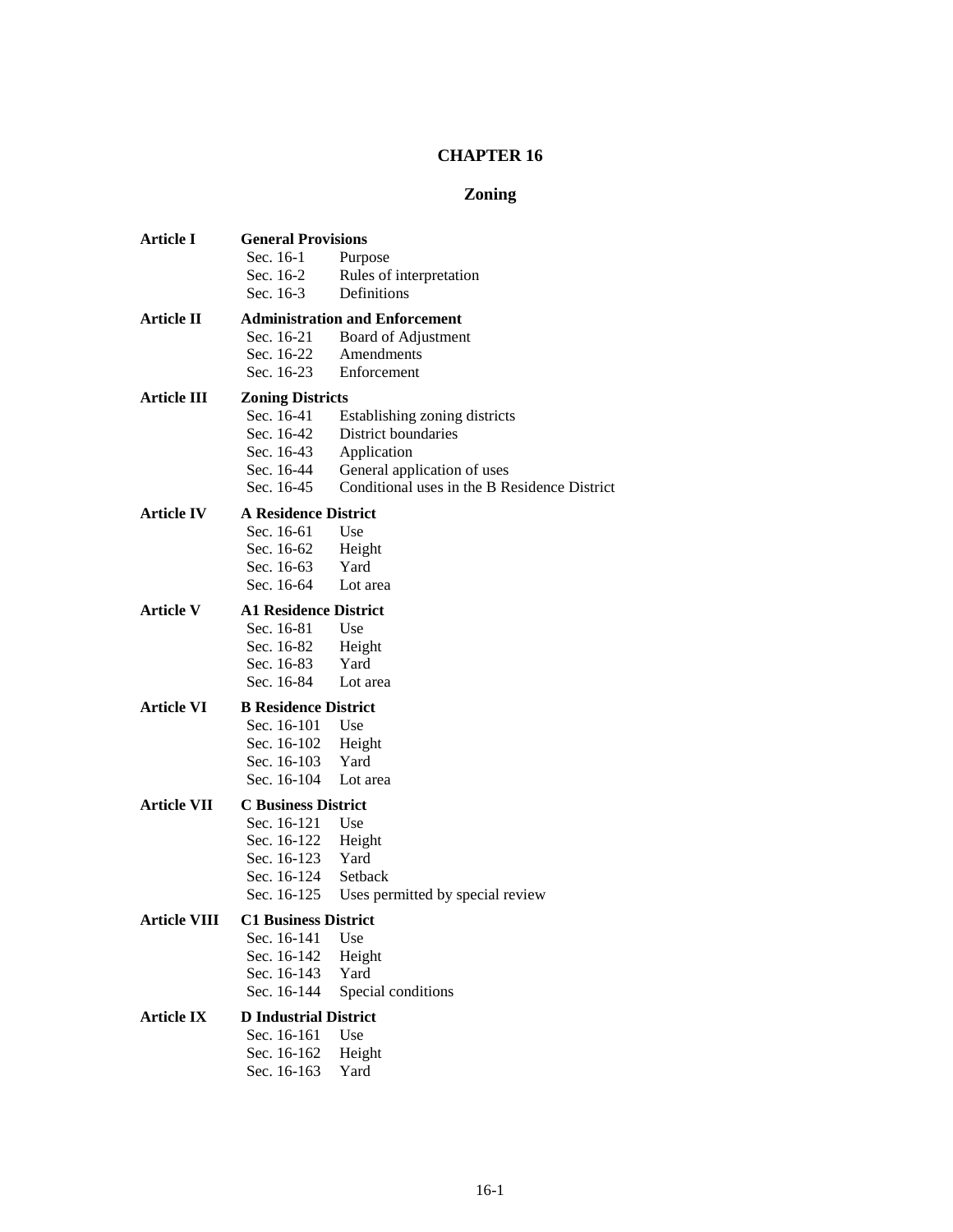| Article X<br><b>E</b> Estates District<br>Sec. 16-181<br>Use<br>Sec. 16-182<br>Height<br>Yard<br>Sec. 16-183<br>Sec. 16-184<br>Lot area<br>Sec. 16-185<br>Special conditions<br><b>Article XI</b><br><b>MHP Mobile Home Park District</b><br>Sec. 16-201<br>Use<br>Sec. 16-202<br>Special conditions<br><b>Article XII</b><br><b>S Shopping Center District</b><br>Sec. 16-221<br>Use<br>Sec. 16-222<br>Height<br>Lot area<br>Sec. 16-223<br>Sec. 16-224<br>Special conditions and special approval<br>Procedures<br>Sec. 16-225<br><b>Article XIII</b><br><b>Planned Unit Development District</b><br>Sec. 16-241<br>Statement of intent<br>Sec. 16-242<br>General locational and planning requirements<br>Sec. 16-243<br>Physical character of the site<br>Sec. 16-244<br>Site planning; external relationships<br>Sec. 16-245<br>Modifications of subdivision regulations<br>Procedure<br>Sec. 16-246<br><b>Article XIV</b><br><b>Supplemental Regulations</b><br>Sec. 16-261<br>Nonconforming uses and buildings<br>General provisions and exceptions<br>Sec. 16-262<br>Fences, walls and hedges<br>Sec. 16-263<br>Sec. 16-264<br>Sight distance/clear vision<br>Accessory buildings and storage and utility sheds<br>Sec. 16-265 |
|---------------------------------------------------------------------------------------------------------------------------------------------------------------------------------------------------------------------------------------------------------------------------------------------------------------------------------------------------------------------------------------------------------------------------------------------------------------------------------------------------------------------------------------------------------------------------------------------------------------------------------------------------------------------------------------------------------------------------------------------------------------------------------------------------------------------------------------------------------------------------------------------------------------------------------------------------------------------------------------------------------------------------------------------------------------------------------------------------------------------------------------------------------------------------------------------------------------------------------------|
|                                                                                                                                                                                                                                                                                                                                                                                                                                                                                                                                                                                                                                                                                                                                                                                                                                                                                                                                                                                                                                                                                                                                                                                                                                       |
|                                                                                                                                                                                                                                                                                                                                                                                                                                                                                                                                                                                                                                                                                                                                                                                                                                                                                                                                                                                                                                                                                                                                                                                                                                       |
|                                                                                                                                                                                                                                                                                                                                                                                                                                                                                                                                                                                                                                                                                                                                                                                                                                                                                                                                                                                                                                                                                                                                                                                                                                       |
|                                                                                                                                                                                                                                                                                                                                                                                                                                                                                                                                                                                                                                                                                                                                                                                                                                                                                                                                                                                                                                                                                                                                                                                                                                       |
|                                                                                                                                                                                                                                                                                                                                                                                                                                                                                                                                                                                                                                                                                                                                                                                                                                                                                                                                                                                                                                                                                                                                                                                                                                       |
|                                                                                                                                                                                                                                                                                                                                                                                                                                                                                                                                                                                                                                                                                                                                                                                                                                                                                                                                                                                                                                                                                                                                                                                                                                       |
|                                                                                                                                                                                                                                                                                                                                                                                                                                                                                                                                                                                                                                                                                                                                                                                                                                                                                                                                                                                                                                                                                                                                                                                                                                       |
|                                                                                                                                                                                                                                                                                                                                                                                                                                                                                                                                                                                                                                                                                                                                                                                                                                                                                                                                                                                                                                                                                                                                                                                                                                       |
|                                                                                                                                                                                                                                                                                                                                                                                                                                                                                                                                                                                                                                                                                                                                                                                                                                                                                                                                                                                                                                                                                                                                                                                                                                       |
|                                                                                                                                                                                                                                                                                                                                                                                                                                                                                                                                                                                                                                                                                                                                                                                                                                                                                                                                                                                                                                                                                                                                                                                                                                       |
|                                                                                                                                                                                                                                                                                                                                                                                                                                                                                                                                                                                                                                                                                                                                                                                                                                                                                                                                                                                                                                                                                                                                                                                                                                       |
|                                                                                                                                                                                                                                                                                                                                                                                                                                                                                                                                                                                                                                                                                                                                                                                                                                                                                                                                                                                                                                                                                                                                                                                                                                       |
|                                                                                                                                                                                                                                                                                                                                                                                                                                                                                                                                                                                                                                                                                                                                                                                                                                                                                                                                                                                                                                                                                                                                                                                                                                       |
|                                                                                                                                                                                                                                                                                                                                                                                                                                                                                                                                                                                                                                                                                                                                                                                                                                                                                                                                                                                                                                                                                                                                                                                                                                       |
|                                                                                                                                                                                                                                                                                                                                                                                                                                                                                                                                                                                                                                                                                                                                                                                                                                                                                                                                                                                                                                                                                                                                                                                                                                       |
|                                                                                                                                                                                                                                                                                                                                                                                                                                                                                                                                                                                                                                                                                                                                                                                                                                                                                                                                                                                                                                                                                                                                                                                                                                       |
|                                                                                                                                                                                                                                                                                                                                                                                                                                                                                                                                                                                                                                                                                                                                                                                                                                                                                                                                                                                                                                                                                                                                                                                                                                       |
|                                                                                                                                                                                                                                                                                                                                                                                                                                                                                                                                                                                                                                                                                                                                                                                                                                                                                                                                                                                                                                                                                                                                                                                                                                       |
|                                                                                                                                                                                                                                                                                                                                                                                                                                                                                                                                                                                                                                                                                                                                                                                                                                                                                                                                                                                                                                                                                                                                                                                                                                       |
|                                                                                                                                                                                                                                                                                                                                                                                                                                                                                                                                                                                                                                                                                                                                                                                                                                                                                                                                                                                                                                                                                                                                                                                                                                       |
|                                                                                                                                                                                                                                                                                                                                                                                                                                                                                                                                                                                                                                                                                                                                                                                                                                                                                                                                                                                                                                                                                                                                                                                                                                       |
|                                                                                                                                                                                                                                                                                                                                                                                                                                                                                                                                                                                                                                                                                                                                                                                                                                                                                                                                                                                                                                                                                                                                                                                                                                       |
|                                                                                                                                                                                                                                                                                                                                                                                                                                                                                                                                                                                                                                                                                                                                                                                                                                                                                                                                                                                                                                                                                                                                                                                                                                       |
|                                                                                                                                                                                                                                                                                                                                                                                                                                                                                                                                                                                                                                                                                                                                                                                                                                                                                                                                                                                                                                                                                                                                                                                                                                       |
|                                                                                                                                                                                                                                                                                                                                                                                                                                                                                                                                                                                                                                                                                                                                                                                                                                                                                                                                                                                                                                                                                                                                                                                                                                       |
|                                                                                                                                                                                                                                                                                                                                                                                                                                                                                                                                                                                                                                                                                                                                                                                                                                                                                                                                                                                                                                                                                                                                                                                                                                       |
|                                                                                                                                                                                                                                                                                                                                                                                                                                                                                                                                                                                                                                                                                                                                                                                                                                                                                                                                                                                                                                                                                                                                                                                                                                       |
| Water plant investment fees<br>Sec. 16-266                                                                                                                                                                                                                                                                                                                                                                                                                                                                                                                                                                                                                                                                                                                                                                                                                                                                                                                                                                                                                                                                                                                                                                                            |
| Sec. 16-267<br>Waste water treatment system plant investment fees                                                                                                                                                                                                                                                                                                                                                                                                                                                                                                                                                                                                                                                                                                                                                                                                                                                                                                                                                                                                                                                                                                                                                                     |
| Sec. 16-268<br>Compliance                                                                                                                                                                                                                                                                                                                                                                                                                                                                                                                                                                                                                                                                                                                                                                                                                                                                                                                                                                                                                                                                                                                                                                                                             |
| <b>Article XV</b><br><b>Uses by Special Review</b>                                                                                                                                                                                                                                                                                                                                                                                                                                                                                                                                                                                                                                                                                                                                                                                                                                                                                                                                                                                                                                                                                                                                                                                    |
| Sec. 16-281<br>Intent and applicability                                                                                                                                                                                                                                                                                                                                                                                                                                                                                                                                                                                                                                                                                                                                                                                                                                                                                                                                                                                                                                                                                                                                                                                               |
| Duties of the Town Clerk<br>Sec. 16-282                                                                                                                                                                                                                                                                                                                                                                                                                                                                                                                                                                                                                                                                                                                                                                                                                                                                                                                                                                                                                                                                                                                                                                                               |
| Sec. 16-283<br>Duties of the Planning Commission                                                                                                                                                                                                                                                                                                                                                                                                                                                                                                                                                                                                                                                                                                                                                                                                                                                                                                                                                                                                                                                                                                                                                                                      |
| Duties of the Board of Trustees<br>Sec. 16-284                                                                                                                                                                                                                                                                                                                                                                                                                                                                                                                                                                                                                                                                                                                                                                                                                                                                                                                                                                                                                                                                                                                                                                                        |
| Sec. 16-285<br>Design standards for uses by special review                                                                                                                                                                                                                                                                                                                                                                                                                                                                                                                                                                                                                                                                                                                                                                                                                                                                                                                                                                                                                                                                                                                                                                            |
| Sec. 16-286<br>Operation standards for uses by special review<br>Sec. 16-287                                                                                                                                                                                                                                                                                                                                                                                                                                                                                                                                                                                                                                                                                                                                                                                                                                                                                                                                                                                                                                                                                                                                                          |
| Application requirements; use by special review<br>Sec. 16-288<br>Special review permit plan map                                                                                                                                                                                                                                                                                                                                                                                                                                                                                                                                                                                                                                                                                                                                                                                                                                                                                                                                                                                                                                                                                                                                      |
|                                                                                                                                                                                                                                                                                                                                                                                                                                                                                                                                                                                                                                                                                                                                                                                                                                                                                                                                                                                                                                                                                                                                                                                                                                       |
| <b>Article XVI</b><br><b>Oil and Gas Code</b>                                                                                                                                                                                                                                                                                                                                                                                                                                                                                                                                                                                                                                                                                                                                                                                                                                                                                                                                                                                                                                                                                                                                                                                         |
| Sec. 16-301<br>Legislative purpose and intent<br>Definitions<br>Sec. 16-302                                                                                                                                                                                                                                                                                                                                                                                                                                                                                                                                                                                                                                                                                                                                                                                                                                                                                                                                                                                                                                                                                                                                                           |
| Sec. 16-303<br>Well locations and setbacks                                                                                                                                                                                                                                                                                                                                                                                                                                                                                                                                                                                                                                                                                                                                                                                                                                                                                                                                                                                                                                                                                                                                                                                            |
|                                                                                                                                                                                                                                                                                                                                                                                                                                                                                                                                                                                                                                                                                                                                                                                                                                                                                                                                                                                                                                                                                                                                                                                                                                       |
|                                                                                                                                                                                                                                                                                                                                                                                                                                                                                                                                                                                                                                                                                                                                                                                                                                                                                                                                                                                                                                                                                                                                                                                                                                       |
| Sec. 16-304<br>Disposal of drilling mud and waste<br>Seismic operations<br>Sec. 16-305                                                                                                                                                                                                                                                                                                                                                                                                                                                                                                                                                                                                                                                                                                                                                                                                                                                                                                                                                                                                                                                                                                                                                |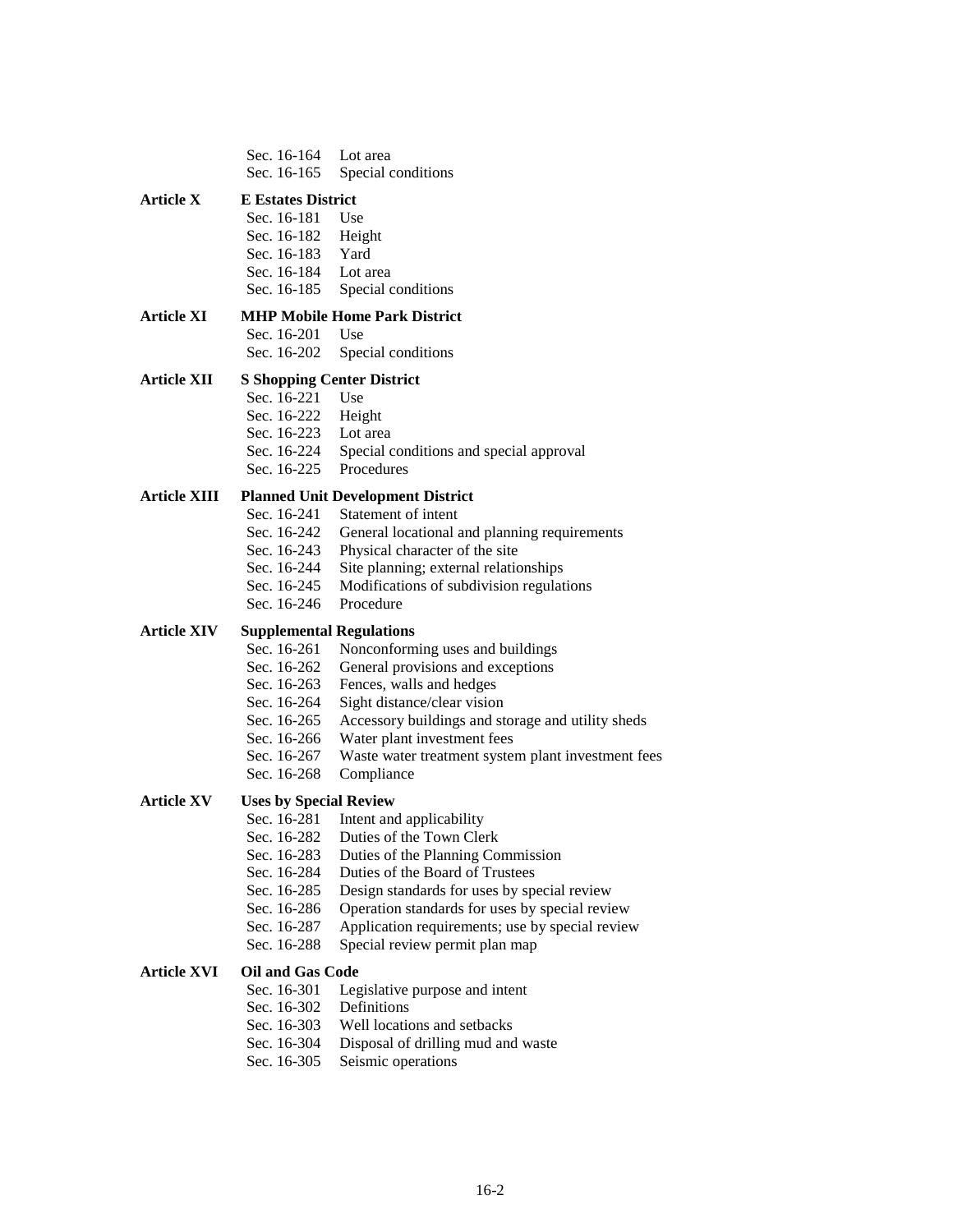- Sec. 16-306 Access roads
- Sec. 16-307 Environmental requirements, impacts and mitigation
- Sec. 16-308 Recordation of flowlines
- Sec. 16-309 Reclamation
- Sec. 16-310 Abandonment and plugging of wells
- Sec. 16-311 Requirements and procedures
- Sec. 16-312 Site plan application requirements
- Sec. 16-313 Application review criteria
- Sec. 16-314 Notice to proceed
- Sec. 16-315 Inspections
- Sec. 16-316 Direct wellhead gas connections prohibited
- Sec. 16-317 Reservation for oil and gas production
- Sec. 16-318 Violation and enforcement
- Sec. 16-319 Revocation
- Sec. 16-320 Termination of use by special review

#### **Article XVII Mobile Home Parks**

- Sec. 16-321 Locations within the Town where mobile homes may be placed
- Sec. 16-322 License required for mobile home parks
- Sec. 16-323 Application for license
- Sec. 16-324 Approval of application
- Sec. 16-325 Required developments and improvements
- Sec. 16-326 Requirements after licensing
- Sec. 16-327 Application to existing mobile home parks
- Sec. 16-328 Enforcement
- Sec. 16-329 License suspension
- Sec. 16-330 Notice of intention to suspend license
- Sec. 16-331 Uniform codes apply
- Sec. 16-332 Penalty and revocation of license

### **Article XVIII Flood Damage Prevention**

- *Division 1 General*
- Sec. 16-351 Findings of fact
- Sec. 16-352 Statement of purpose
- Sec. 16-353 Methods of reducing flood losses
- Sec. 16-354 Definitions
- Sec. 16-355 Lands to which this Article applies
- Sec. 16-356 Compliance
- Sec. 16-357 Abrogation and greater restrictions
- Sec. 16-358 Interpretation
- Sec. 16-359 Warning and disclaimer of liability
- *Division 2 Administration*
- Sec. 16-371 Establishment of development permit
- Sec. 16-372 Designation of Town Administrator
- Sec. 16-373 Duties and responsibilities of Town Administrator
- *Division 3 Miscellaneous*
- Sec. 16-391 Provisions for flood hazard reduction
- Sec. 16-392 Penalties for violation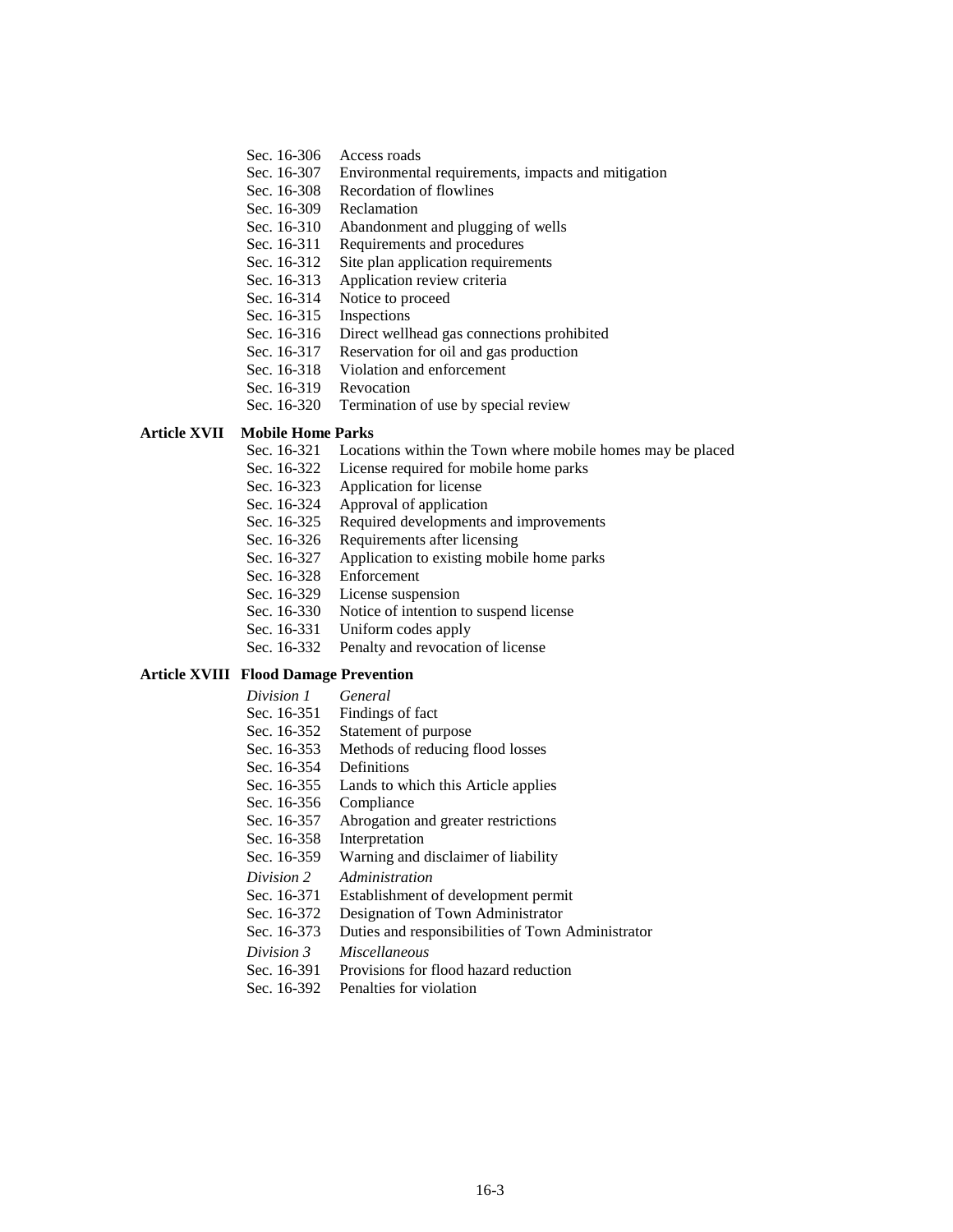#### **ARTICLE I**

#### **General Provisions**

#### **Sec. 16-1. Purpose.**

The zoning regulations and districts, as herein set forth which have been made in accordance with the comprehensive plan of the Town, are designed to encourage the most appropriate use of land throughout the Town and to ensure a logical growth of the various physical elements of the Town; to lessen congestion in the streets; to secure safety from fire, panic and other dangers; to provide adequate light and air; to improve housing standards; to prevent the overcrowding of land; to avoid undue concentration of population; to facilitate the adequate provision of transportation, water, sewage, schools, parks and other public requirements and in general, to promote health, safety and general welfare. (Ord. 161 Art. I §1, 1983)

#### **Sec. 16-2. Rules of interpretation.**

(a) The particular controls the general.

(b) A *building* or *structure* includes any part thereof. A *building* or *other structure* includes all other structures of every kind, regardless of similarity to buildings. (Ord. 161 Art. I §2, 1983; Ord. 195 §1, 1993)

## **Sec. 16-3. Definitions.**

The words and terms of this Chapter shall be construed as defined in the Town Building Code, except as herein otherwise defined:

(1) *Accessory building* means a subordinate building or a portion of the principal building, usually located on the same lot, the use of which is customarily incidental to that of the principal building or use of the premises. Dwellings or living quarters are not included.

(2) *Alley line* means a dividing line between a lot and a contiguous alley.

(3) *Building* means any structure built for the shelter or enclosure of persons, animals, chattels or property of any kind, which:

- a. Is permanently affixed to the land;
- b. Has one (1) or more floors and a roof; and
- c. Is bounded by either open space or lot lines of a lot.

(4) *Building height* means the vertical distance from the average of the finished ground level at the center of all walls of a building, to the highest point of the roof surface, excepting gabled roofs, which are measured at midpoint, exclusive of chimney, ventilators, pipes and similar apparatus.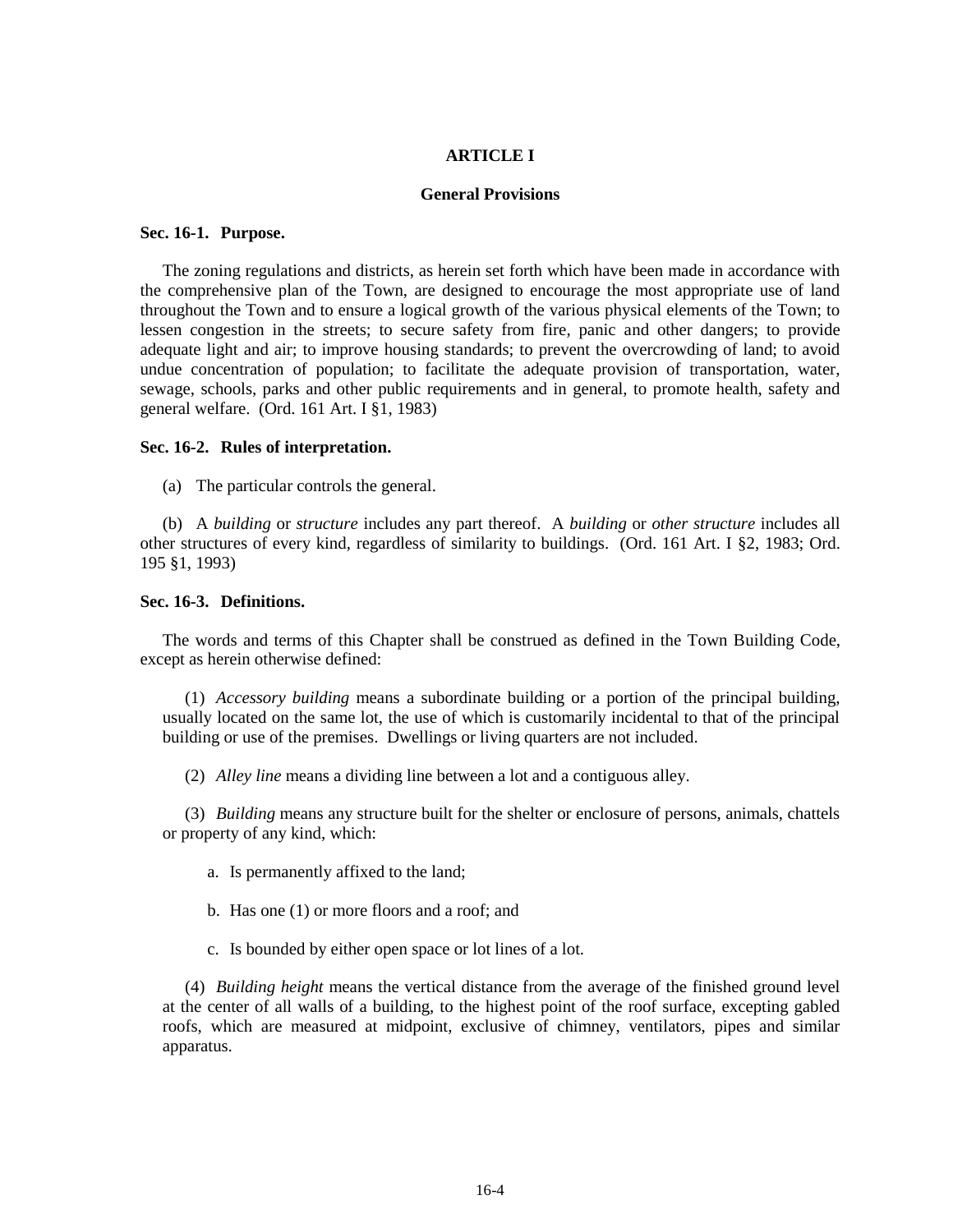(5) *Boarding house* means a building other than a hotel where, for compensation, meals, or lodging and meals, are provided for five (5) but not more than fifteen (15) persons.

(6) *Dwelling* means a building used as a residence, intended to be occupied by not more than one (1) family, containing not less than a living room, bedroom, kitchen and bathroom equipped with a toilet and a bathtub or shower, all connected to sewer.

(7) *Dwelling, multifamily* means a building or portion thereof designed for or occupied exclusively by two (2) or more families, living independently of each other, and separated by a common wall.

(8) *Family* means an individual living alone, or any number of persons living together as a single household, who are related by blood, marriage or adoption, or two (2) unrelated persons. A bona fide employee of the family who resides in the dwelling unit and whose live-in status is required by the nature of his or her employment shall be considered a member of the family, but this exemption shall allow only one (1) employee per dwelling unit.

(9) *Floor area* means the area of the floor within surrounding walls of a building or portion thereof, exclusive of basements, open balconies, garages or other enclosed automobile parking areas.

(10) *Frontage* means all property abutting upon one (1) side of a street between two (2) intersecting streets.

(11) *Hotel* means a building occupied as the more or less temporary abode of individuals who are lodged for hire, with or without meals, and in which there are more than ten (10) sleeping rooms and no provision made for cooking in any individual room.

(12) *Lot* means a parcel of land occupied or intended for occupancy by one (1) principal building together with its accessory buildings, including the open space required herein, and having its principal frontage upon a street or upon an officially approved place.

(13) *Lot, corner* means a lot situated at the junction of and fronting on two (2) or more intersecting streets. The shorter street frontage shall be considered the front line.

(14) *Lot, double frontage* means a lot having a frontage on two (2) nonintersecting streets, as distinguished from a corner lot.

(15) *Lot, reversed frontage* means a corner lot having its side street line substantially a continuation of the front lot line of the first lot to its rear.

(16) *Lot line, front* means the property line dividing a lot from a street.

(17) *Lot line, rear* means the line opposite the front lot line.

(18) *Lot line, side* means any lot lines other than front lot line or rear lot line.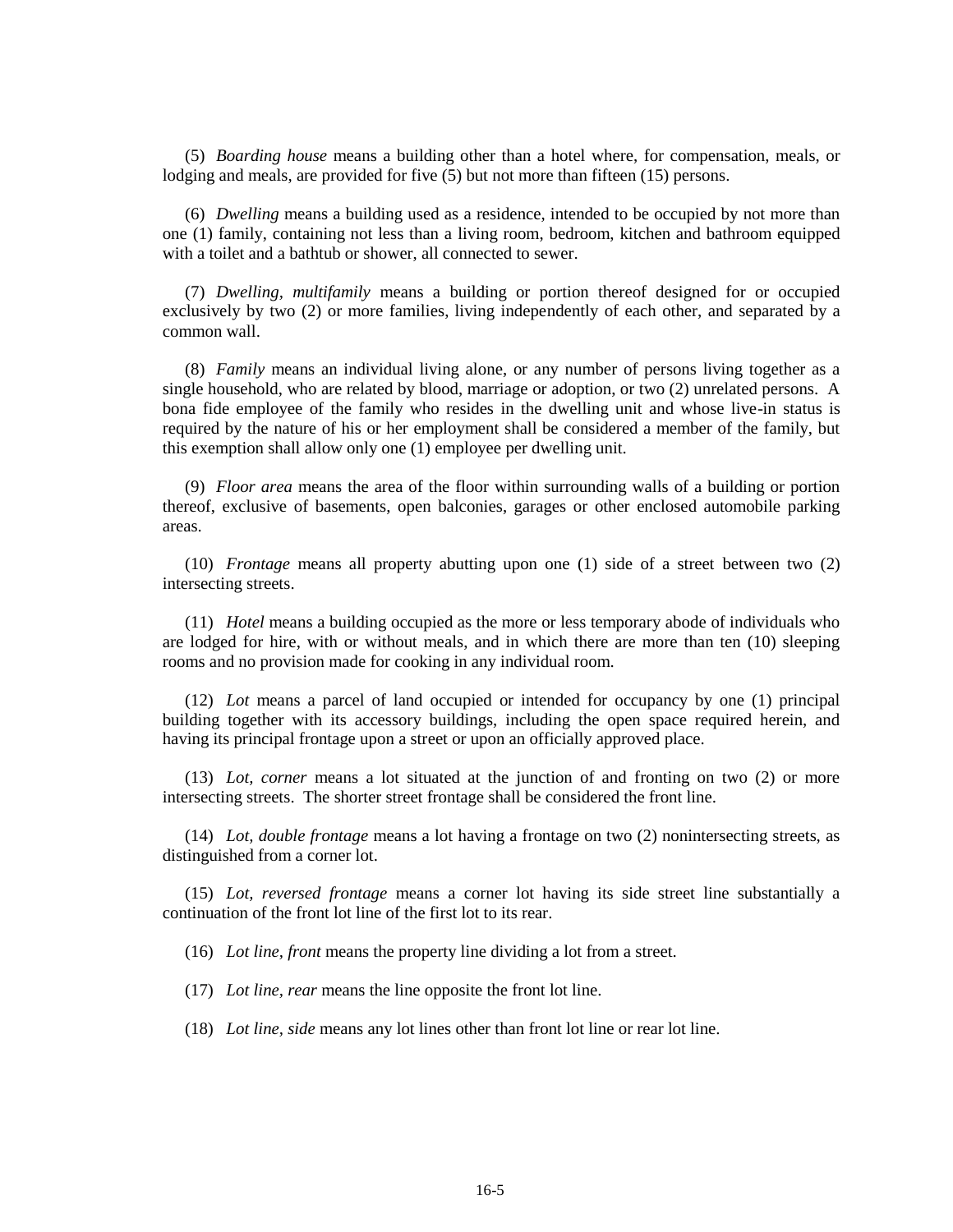(19) *Mobile home* means a transportable, single-family dwelling unit, suitable for year-round occupancy that contains the same water supply, waste disposal and electrical conveniences as immobile housing; that has no foundation other than wheels or removable jacks for conveyance on highways; and that may be transported to a site as one  $(1)$  or more modules, but the term does not include "travel trailers," "campers," "camper buses," or "motor homes" or modular homes designed to be placed on a foundation.

(20) *Mobile home park* means any area licensed, developed and improved in accordance with Article XVII of this Chapter for occupancy by mobile homes.

(20.1) *Mixed use* means the development of a lot, tract or parcel of land, building or structure with two (2) or more different uses, including but not limited to residential, office, retail, public uses, personal service or entertainment uses, designed, planned and constructed as a unit.

(20.2) *Mixed use building* describes a structure that serves more than one (1) purpose, such as a first-floor retail storefront with apartments on the second and third floors.

(21) *Nonconforming building* means any legally existing building which does not conform to the minimum area of lot, minimum yard regulations, height or other special conditions of the district in which such *nonconforming building* is located.

(22) *Nonconforming use* means any legally existing use, whether within a building or on a tract of land, which does not conform to the use regulations of the district in which such nonconforming use is located.

(23) *Place* means an open unoccupied space not less than thirty (30) feet wide, permanently reserved for purposes of access to abutting property.

(24) *Setback* means the minimum horizontal distance between the property line and front line of the building or any projection thereof, excluding steps and unenclosed porches.

(25) *Story* means that portion of a building included between the surface of a floor above ground level and the surface of the floor next above the first floor, or if there be no floor above it, then the space between such first floor and the ceiling next above it.

(26) *Street* means a public thoroughfare twenty-eight (28) feet or more in width.

(27) *Street line* means a dividing line between a lot and a contiguous street.

(28) *Structure* means anything constructed or erected, the use of which requires permanent location on the ground or attached to something having a permanent location on the ground.

(29) *Underground structure* means any building designed to be built partially or wholly underground, which is intended to be used for dwelling purposes and not serve as a cellar, substructure or foundation for a building.

(30) *Yard* means an open space on the same lot with a building, unobstructed from the ground upward, except as otherwise provided herein. In measuring a yard for the purpose of determining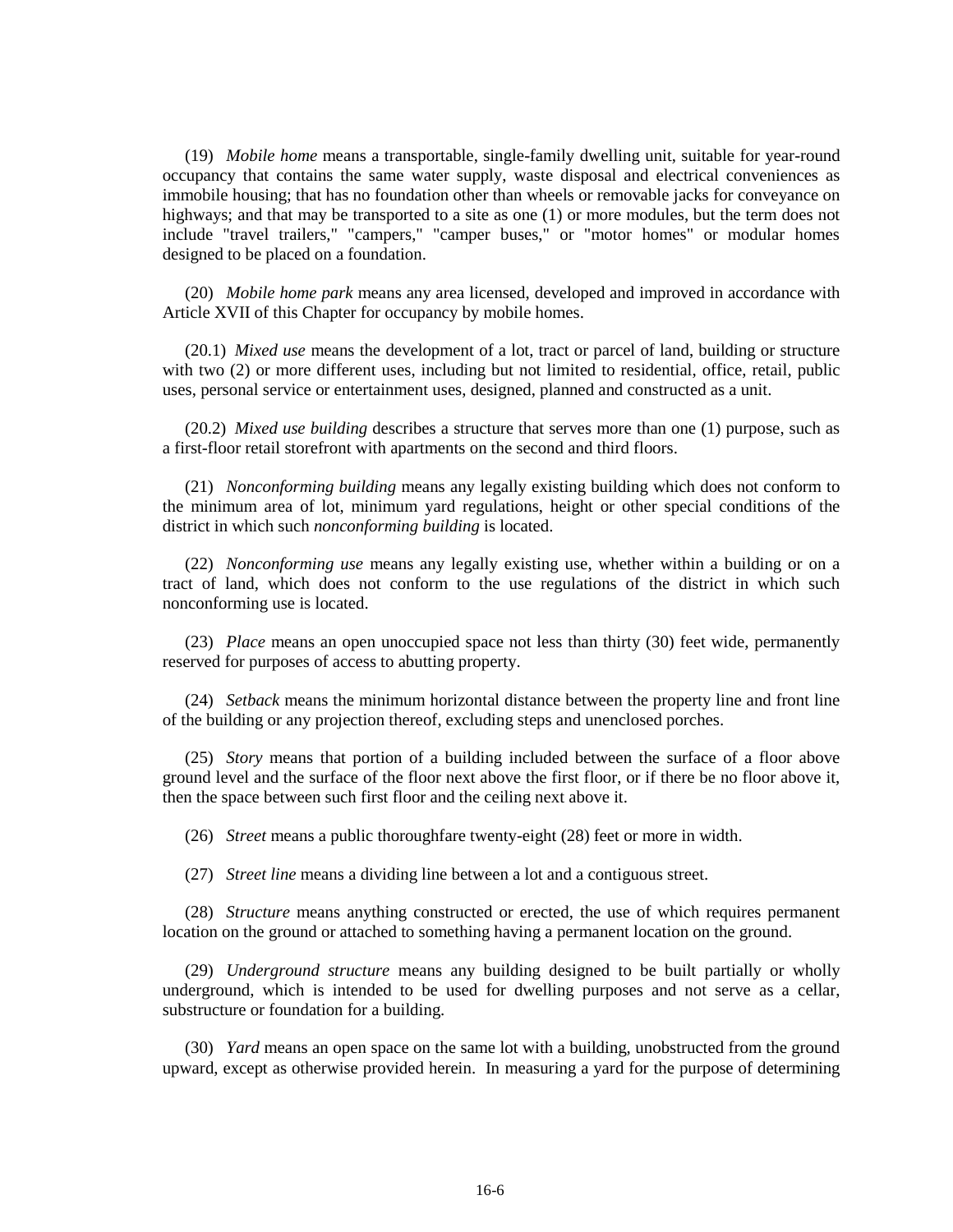the width of a side yard, or the depth of a front or rear yard, the minimum horizontal distance between the lot line and main building shall be used.

(31) *Yard, front* means a yard extending across the full width of the lot and measured between the front lot line and the front wall of the building.

(32) *Yard, rear* means a yard unoccupied, except for an accessory building as hereinafter permitted, extending across the full width of the lot between the rear line of the building and the alley line, or the rear line of the lot where no alley is platted.

(33) *Yard, side* means a yard between the building and side line of the lot and extending from the front yard to the rear yard. (Ord. 161 Art. I §3, 1983; Ord. 166 §1, 1985; Ord. 2012-O06 §1)

**Secs. 16-4—16-20. Reserved.**

#### **ARTICLE II**

#### **Administration and Enforcement**

#### **Sec. 16-21. Board of Adjustment.**

(a) A Board of Adjustment is hereby established. The word *Board* when used in this Section, shall be construed to mean the Board of Adjustment. The Board shall consist of five (5) members to be appointed by the Mayor with the approval of the Board of Trustees, each to be appointed for a term of three (3) years, and until their successors shall be duly appointed, two (2) members shall be appointed for a term of three (3) years, two (2) members shall be appointed for a term of two (2) years and one (1) member for a term of one (1) year.

(b) Meetings. Meetings of the Board shall be held at the call of the chairman or at such other times as the Board may determine. The Board shall adopt its own rules of procedure and shall keep a record of its proceedings showing the action of the Board and the vote of each member upon each question considered. The presence of four (4) members shall be necessary to constitute a quorum.

(c) Appeals. Appeals to the Board may be taken within thirty (30) days by any person aggrieved or by any officer, department, board or bureau of the Town affected by any decision of the Building Inspector. A notice of appeal shall be filed with the officer from whom the appeal was taken and with the Board, specifying the grounds thereof. The officer from whom the appeal is taken shall forthwith transmit to the Board all papers constituting the record upon which the action appealed from was taken. An appeal stays all proceedings in furtherance of the action appealed from, unless the officer from whom the appeal was taken certifies to the Board after the notice of appeal shall be filed with him or her that by reason of facts stated in the certificate a stay would, in his or her opinion, cause imminent peril to life or property in which case proceedings shall not be stayed otherwise than by a restraining order which may be granted by the Board or by a District Court on application, on notice to the officer from whom the appeal is taken and on due cause shown. The Board shall have such powers and duties as are now or hereafter provided by statute for Board of Adjustment. The Board may determine and vary the application of the regulations of this Chapter in harmony with their general purpose and intent. (Ord. 161 Art. II §1, 1983)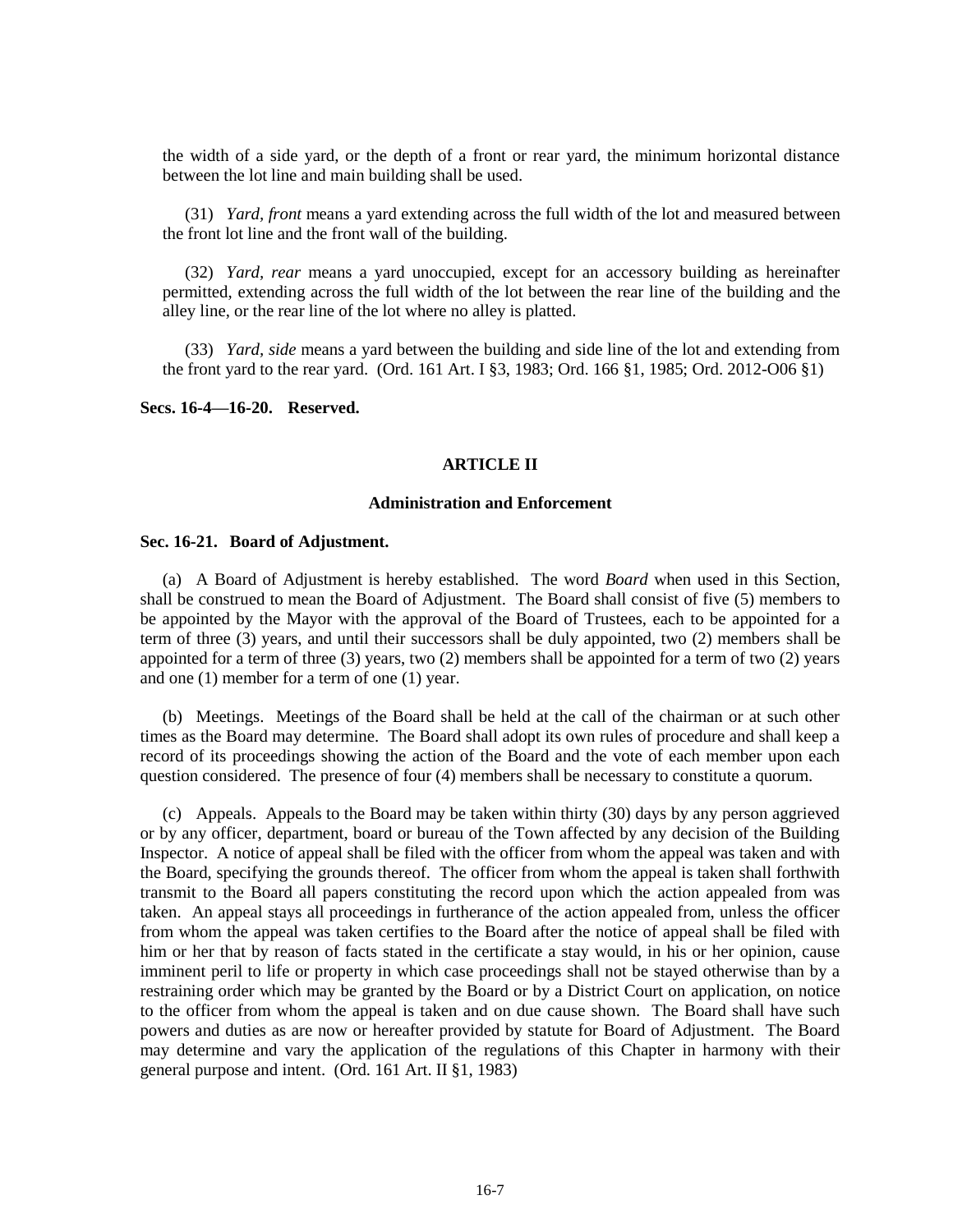#### **Sec. 16-22. Amendments.**

The regulations herein and the boundaries of districts may from time to time be amended, supplemented, changed, modified or repealed by the Board of Trustees, in accordance with the provisions of law. (Ord. 161 Art. II §2, 1983)

#### **Sec. 16-23. Enforcement.**

(a) It shall be the duty of the Building Inspector to enforce the provisions of this Chapter and to enforce such rules, regulations and decisions as shall be adopted by the Board of Adjustment.

(b) Plats and permits. No building shall be erected before a building permit is issued, nor shall a building be erected until plans for the proposed building have been presented to and approved by the Planning Commission. If all codes and regulations are met, plans for structural alterations may be submitted to and approved by the Town Administrator or Town Clerk and Building Inspector. All applications for building permits shall be accompanied by a plat, in triplicate, drawn to scale, showing the dimensions of the lot to be built upon, and the size and location of the building to be erected and such other information as may be necessary to provide for the enforcement of the Chapter. A careful record of such application and plat shall be kept in the office of the Planning Commission.

(c) Certificate of occupancy. No land or building shall hereafter be changed in use, nor shall any building hereafter erected or structurally altered be occupied or used until a certificate of occupancy shall have been issued by the Building Inspector. A certificate of occupancy for a new building or alteration of an existing building shall be applied for with the application for a building permit and shall be issued within five (5) days after the erection or alteration of such building shall have been completed in conformity with the provisions of this Chapter. A certificate of occupancy for the use of a vacant land plot shall be applied for before any such land shall be occupied or used and such certificate shall be issued within five (5) days after the application has been made, provided that such use conforms with the regulations of this Chapter. A record of all certificates shall be kept on file in the office of the Building Inspector and copies shall be furnished on request, to such persons having a proprietary or tenancy interest in the building or land affected. No fee shall be charged for a certificate of occupancy.

(d) Violation and penalty. Any person who violates or refuses to comply with any provisions of this Chapter shall be subject to a fine as set forth in Section 1-72 of this Code. It shall be the duty of the Building Inspector to enforce the provisions of this Chapter and to bring to the attention of the proper enforcement officers of the Town any violations thereof, and when required for the proper enforcement of this Chapter, it shall be the duty of the Building Inspector to make and file with the Chief of Police a written complaint against any such violator. (Ord. 161 Art. II §3, 1983)

**Secs. 16-24—16-40. Reserved.**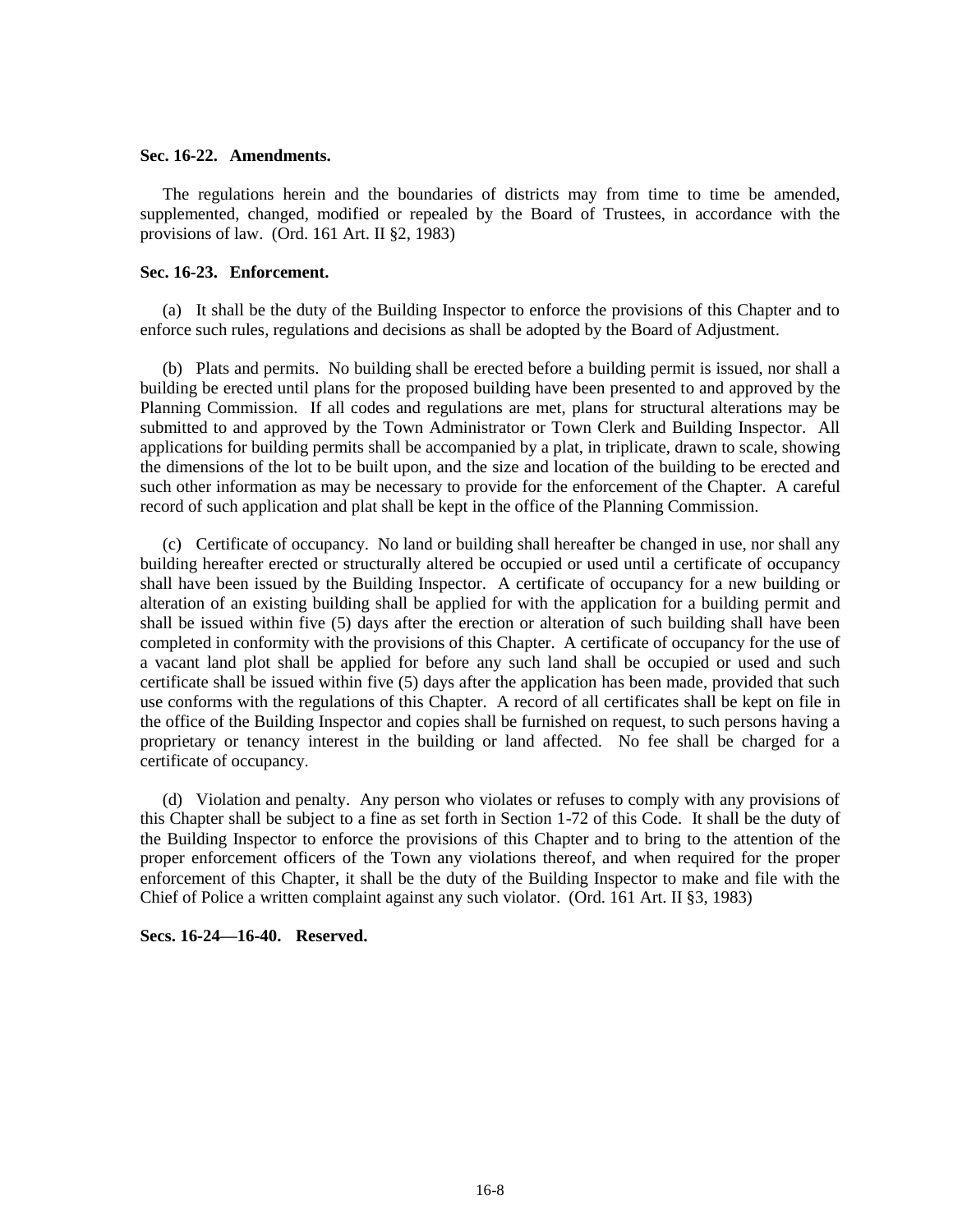### **ARTICLE III**

### **Zoning Districts**

#### **Sec. 16-41. Establishing zoning districts.**

For the purposes of this Chapter, the Town is divided into ten (10) classes of zoning districts, to be known as follows:

- A Residence District
- A1 Residence District
- B Residence District
- C Business District
- C1 Highway Business District
- D Industrial District
- E Estates District
- MHP Mobile Home Park District
- S Shopping Center District
- PUD Planned Unit Development District

(Ord. 161 Art. III §1, 1983)

### **Sec. 16-42. District boundaries.**

The boundaries of the zoning districts are shown upon the official map designated Zoning District Map, and all future changes of zoning districts shall be reflected on the zoning district map, as may from time to time be revised, updated or redrafted. The official zoning district map adopted and to be used for present reference shall be that map bearing the most recent date of publication that has been signed by the Town Clerk and the Mayor. District boundaries shall be on section lines, lot lines, the center lines of highways, streets, alleys, railroad rights-of-way or such lines extended; municipal corporation lines; natural boundary lines, such as streams; or other lines to be determined by the use of scales shown on the map.

(1) Interpretation of boundary lines; zoning district boundaries. In the event uncertainty is deemed to exist on the zoning district map, district boundaries shall be on section lines, lot lines, the centerlines of highways, streets, alleys, railroad rights-of-way or such lines extended; municipal corporation lines; natural boundary lines, such as streams; or other lines to be determined by the use of scales shown on the map.

(2) Amendment upon zoning or modification. Upon enactment of any ordinance annexing and establishing zoning or modifying existing zoning for any property, and upon final passage thereof, the Town shall amend the prior existing official map to include the annexed area with the proper zoning classification or show the amended classification, as the case may be. Such updated, current official map shall contain, in table form, the date and number of the ordinance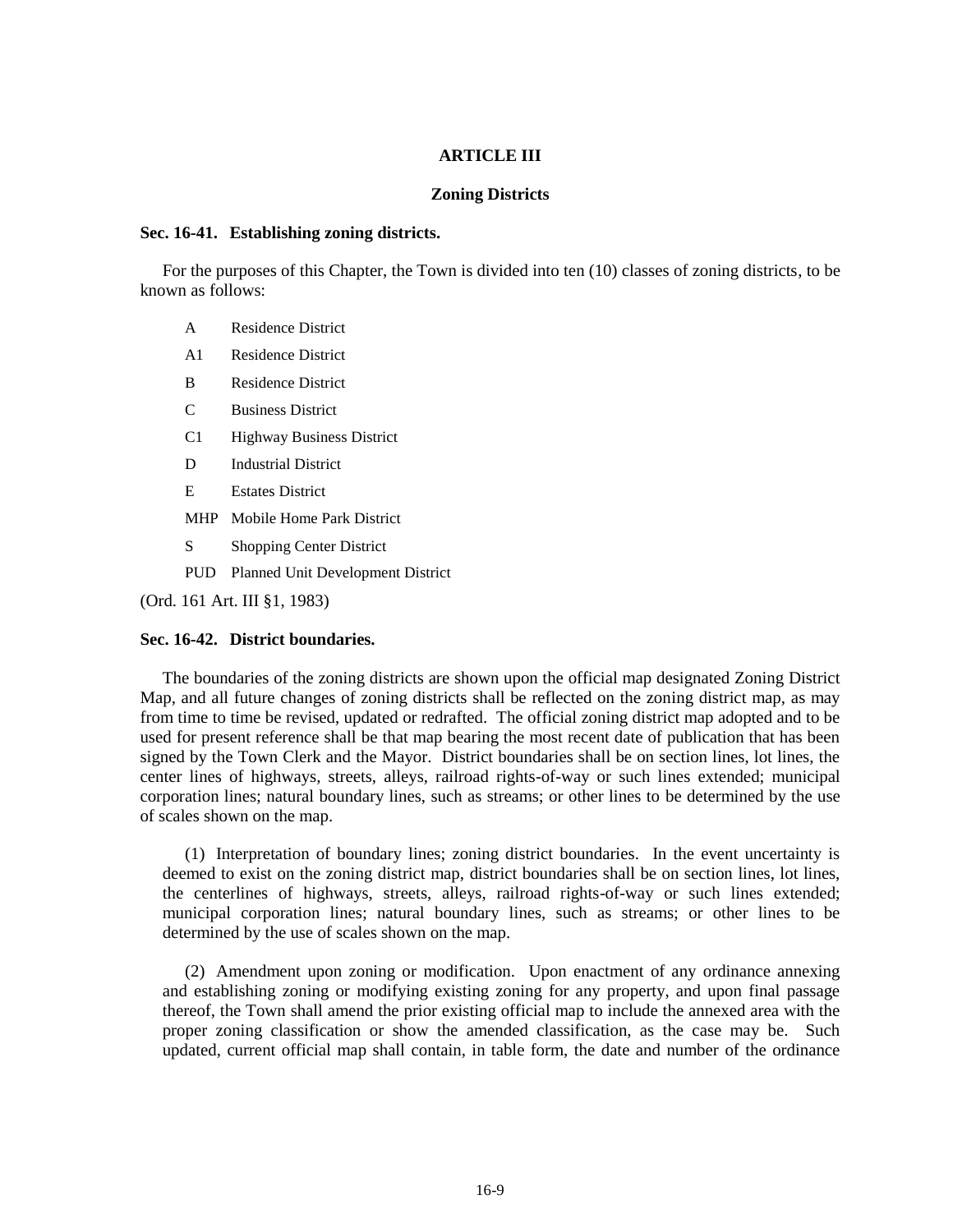amending it, the date the map was amended to reflect each amendment and the initials of the person who checked and approved the change to the map.

(3) Cost for amending zoning. Any person who proposes zoning for property being annexed or proposes modifying existing zoning shall bear the entire cost of amending the official zoning map, including all notification costs. The Town shall provide applicants with a copy of the current fee schedule and fee agreement form.

(4) Public inspection; storage of original. The official zoning district map shall be available and on display at the Town Hall during normal business hours. In addition, one (1) original duplicate copy of the current official map, and all prior official maps having been adopted, shall be held under lock and in a secure place by the Town Clerk, who shall act as custodian thereof, and the map shall not be amended, changed, updated or otherwise modified or let out of direct control of the Town Clerk for any reason whatsoever. The secured map is to be released for inspection only upon authorization of the Town Clerk. (Ord. 2008-O01 §1)

#### **Sec. 16-43. Application.**

(a) In their interpretation and application, the provisions of these zoning regulations shall be held to be minimum requirements adopted for the promotion of the public health, safety, morals, convenience, comfort, prosperity and general welfare.

(b) Uniformity of regulations. The regulations established by this Article within each zone shall apply uniformly to each class or kind of structure or land. Unless exceptions are specified in this Article, the following interpretations shall apply:

(1) No building, structure or land shall be used or occupied, and no building, structure or part thereof shall be erected, changed, constructed, moved or structurally altered, unless in conformity with all of the regulations herein specified for the zone in which it is located.

(2) No part of a yard or other open space, or off-street parking or loading space required about or in connection with any building for the purpose of complying with this Article, shall be included as part of a yard, open space, or off-street parking or loading space similarly required for any other building unless specific exception therefor is stated in this Article. Exceptions may be granted by the Board of Adjustment for infill development.

(3) No yard or lot existing or approved at the time of passage of this Code shall be reduced in dimension or area below the minimum requirements set forth herein; nor shall the lot area per family be reduced except in conformity with the regulations hereby established for the district in which such building or land is located. Yards or lots created after the effective date of this Code shall meet at least the minimum requirements established by this Code.

(4) Any use not permitted in a zone, either specifically or by interpretation by the Board of Trustees per Section 16-44 of this Article, is hereby specifically prohibited from that zone.

(5) The Town may withhold building permits, occupancy certificates, final inspection certificates and any other certificates or permits provided for by any building code or other law, if a violation of this Article exists with respect to the land to which the permit or certificate pertains,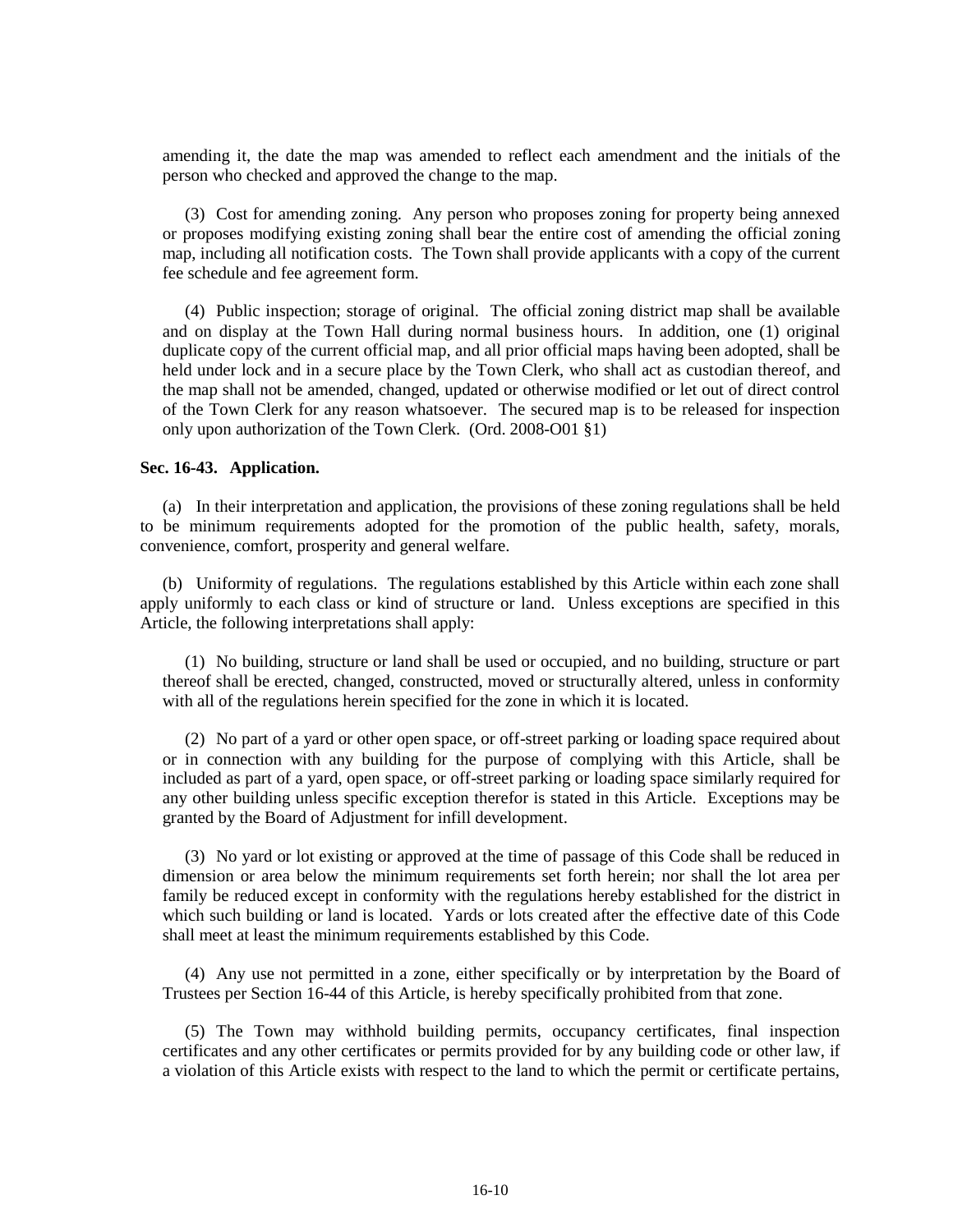or such a violation would exist upon the exercise of the privilege granted by the permit or certificate.

(6) No building shall hereafter be changed to a residential, business, commercial or industrial use, nor shall any new structure, building or land be occupied for a residential, business, commercial or industrial use unless the owner has first obtained a certificate of occupancy from the Building Inspector. Provided that the use is in conformance with the provisions of this Article, a certificate of occupancy shall be issued within a reasonable time after written notification that the building is ready for occupancy.

(7) The fact that land is zoned pursuant to this Article does not excuse compliance with Town subdivision regulations and community design and development standards.

(c) Conflict with other provisions of law. Whenever the requirements of this Article are at a variance with the requirements of any other lawfully adopted rules, regulations or ordinances, the more restrictive or that imposing the higher standards shall govern.

(d) Conflict with private covenants or deeds. In case of a conflict between this Code and any private restrictions imposed by covenant or deed, the responsibility of the Town shall be limited to the enforcement of this Code. When provisions within this Code are more restrictive than those imposed by covenant or deed, or when any such private instruments are silent on matters contained within this Code, the provisions of this Code shall rule.

(e) Zoning of annexed territory.

(1) Zoning of land during annexation may be done in accordance with the procedure and notice requirements of this Section. The proposed zoning ordinance shall not be passed before the date when the annexation ordinance is passed.

(2) Any area annexed shall be brought under the provisions of this Section and the map thereunder within ninety (90) days from the effective date of the annexation ordinance, despite any legal review that may be made challenging the annexation. During such ninety-day period, or such portion thereof as is required to zone the territory, the Town shall refuse to issue any building permit for any portion or all of the newly annexed area.

(f) Administrative official. The Town Clerk shall administer this Article, with the assistance from other Town employees. The Town Clerk is referred to as the "administrative official" in this Article. The function of administering this Article shall include, but not necessarily be limited to, reviewing proposed construction projects and other proposed land use activities to determine compliance with this Article; interpreting words, phrases and concepts contained herein; obtaining factual material needed for making decisions which this Article requires to be made; and performing other duties specifically or impliedly delegated to the administration official by other sections of this Article. (Ord. 2008-O01 §1)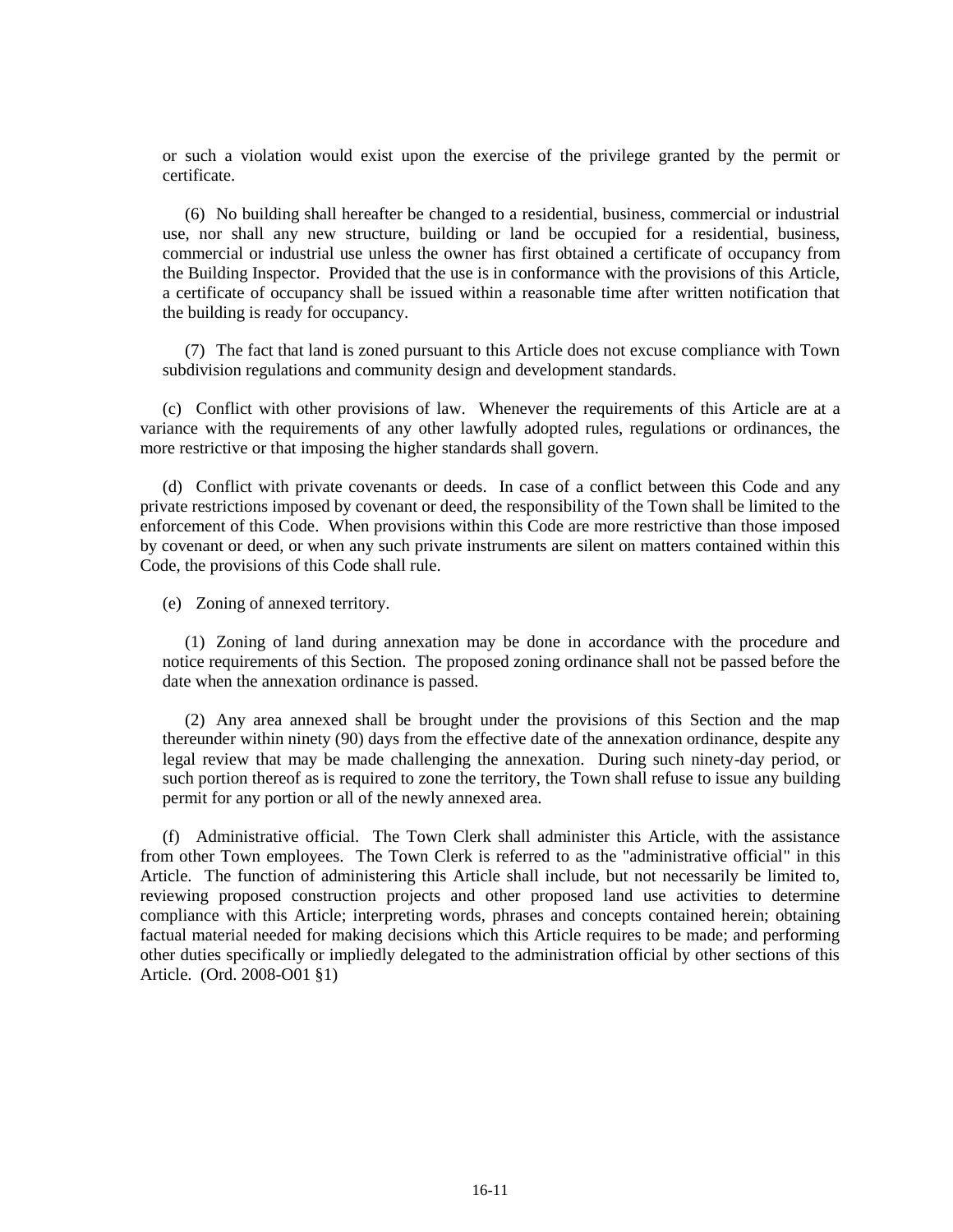### **Sec. 16-44. General application of uses.**

(a) Uses designated as permitted uses are allowed in a zone district as a matter of right. Uses classified as conditional uses are permitted upon the Board of Trustees' approval of a conditional use permit, pursuant to the procedures and standards set forth in Section 16.3.7 of the Land Use Code.

(b) The administrative official shall make the initial determination as to the land use descriptions contained in this Article that best identify an actual land use or proposed land use.

(c) Unspecified uses. Notwithstanding the foregoing, land uses not otherwise identified in this Code may be proposed for development. In order to provide for such uses, the classification of any new or unlisted land use shall be made by the Board of Trustees to determine if the use can be reasonably interpreted to fit into a similar use category described in this Code. The Board of Trustees will determine if such unspecified use shall be considered a use by right, accessory use or conditional use within any particular zone district. Unless such determination is made, the use is not permitted. An applicant shall make a request for such determination in writing and submit it to the Town Clerk. (Ord. 2008-O01 §2)

## **Sec. 16-45. Conditional uses in the B Residence District.**

An office may be a conditional use in a residential district and art studios, galleries, child care centers, open air farmers markets (open not more than two [2] days per week), home occupations, churches, group homes, boarding houses, long-term care centers and bed and breakfasts may be conditional uses in multi-family residential districts if approval is given by the Board of Trustees, pursuant to the procedures and review criteria set forth in Section 16.3.7 of the Land Use Code and if the use complies with the additional review criteria below.

(1) The neighborhood is in transition or has been in transition and the proposed office is adjacent to commercially zoned (C or C1) property. (This Section applies only to proposed offices, farmers' markets, bed and breakfasts and galleries in the B Residence District).

(2) All potential impacts to the neighborhood, including but not limited to: noise, traffic, parking, lighting, deliveries, hours of operation and visual impacts have been satisfactorily mitigated.

(3) The building's architecture fits with the architecture and character of the neighborhood.

The site complies with the Community Design and Development Principles set forth in Article 2 of the Kersey Land Use Code, including all landscaping, buffering and screening requirements. (Ord. 2008-O01 §2)

**Secs. 16-46—16-60. Reserved.**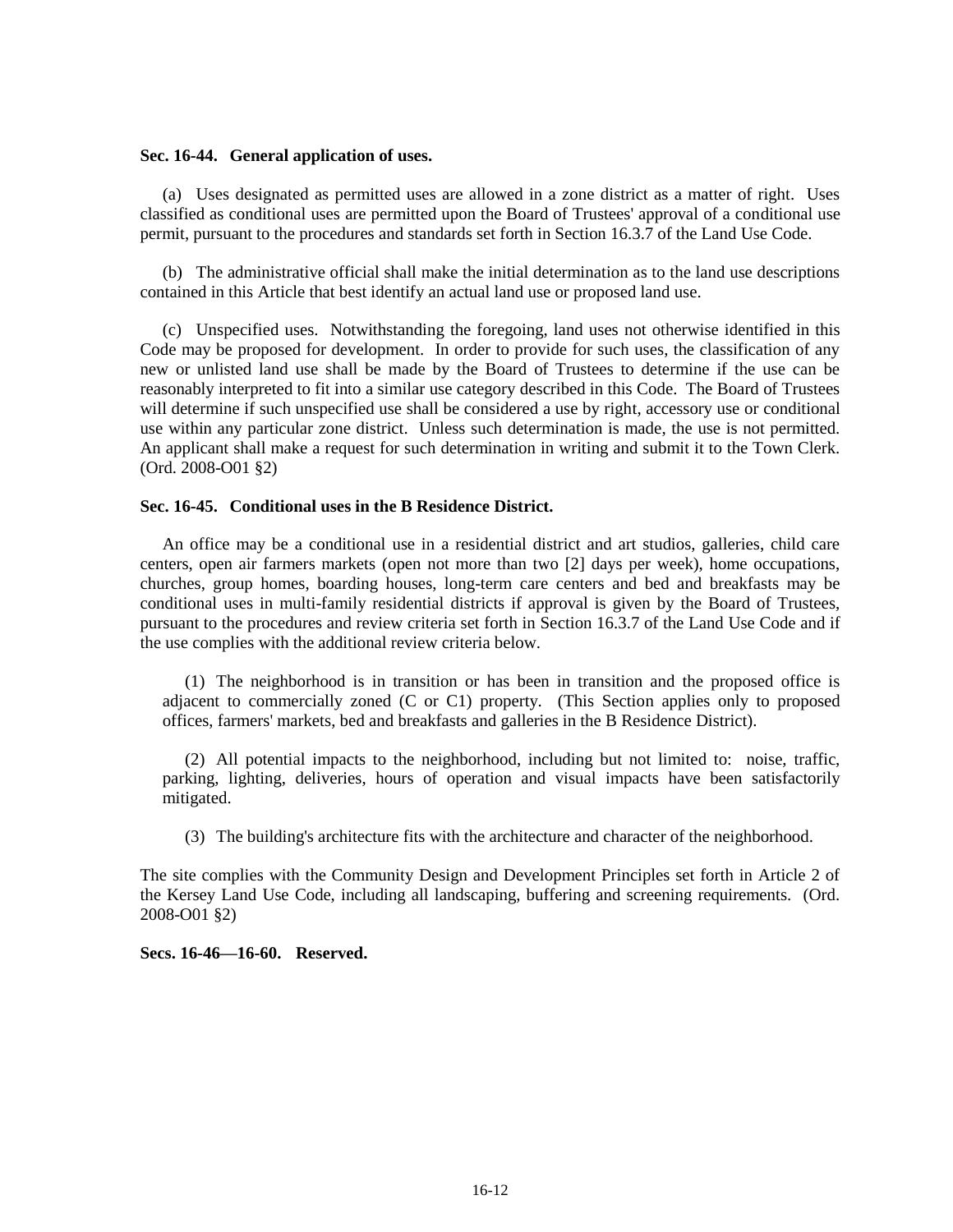#### **ARTICLE IV**

### **A Residence District**

### **Sec. 16-61. Use.**

In the A Residence District, the following uses shall be permitted:

(1) One-family dwelling. The floor area of such dwelling shall be no less than nine hundred (900) square feet.

(2) Churches, schools and colleges.

(3) Libraries, museums, parks, playgrounds, community buildings, fire stations and any other buildings owned or controlled by the Town.

(4) Accessory buildings customarily incidental to any of the above uses, including one (1) detached private garage. Such garage may be in addition to an attached garage. No more than one (1) detached accessory building shall be allowed on any lot.

(5) Home occupation. A home occupation shall be allowed as a permitted accessory use provided that all of the following conditions are met:

a. Such use shall be conducted entirely within a dwelling and carried on by the inhabitants living there, or such use shall be conducted entirely within an accessory building located on the premises with the dwelling in which the persons carrying on the occupation live;

b. Such use shall be clearly incidental and secondary to the use of the dwelling and shall not change the character thereof;

c. If the occupation is located in the dwelling, the total area used for such purposes shall not exceed twenty percent (20%) of the floor area of the dwelling, except where the home occupation is a licensed board and care home or a day care home which meets the applicable state requirements.

d. There shall be no exterior advertising or use of any signs except for one (1) unlighted sign not larger than two (2) square feet;

e. There shall be no exterior storage on the premises of material or equipment used as a part of the home occupation;

f. There shall be no offensive noise, vibration, smoke, dust, odors, heat or glare noticeable at or beyond the property line;

g. Home occupations shall provide additional off-street parking area adequate to accommodate all needs created by the home occupation;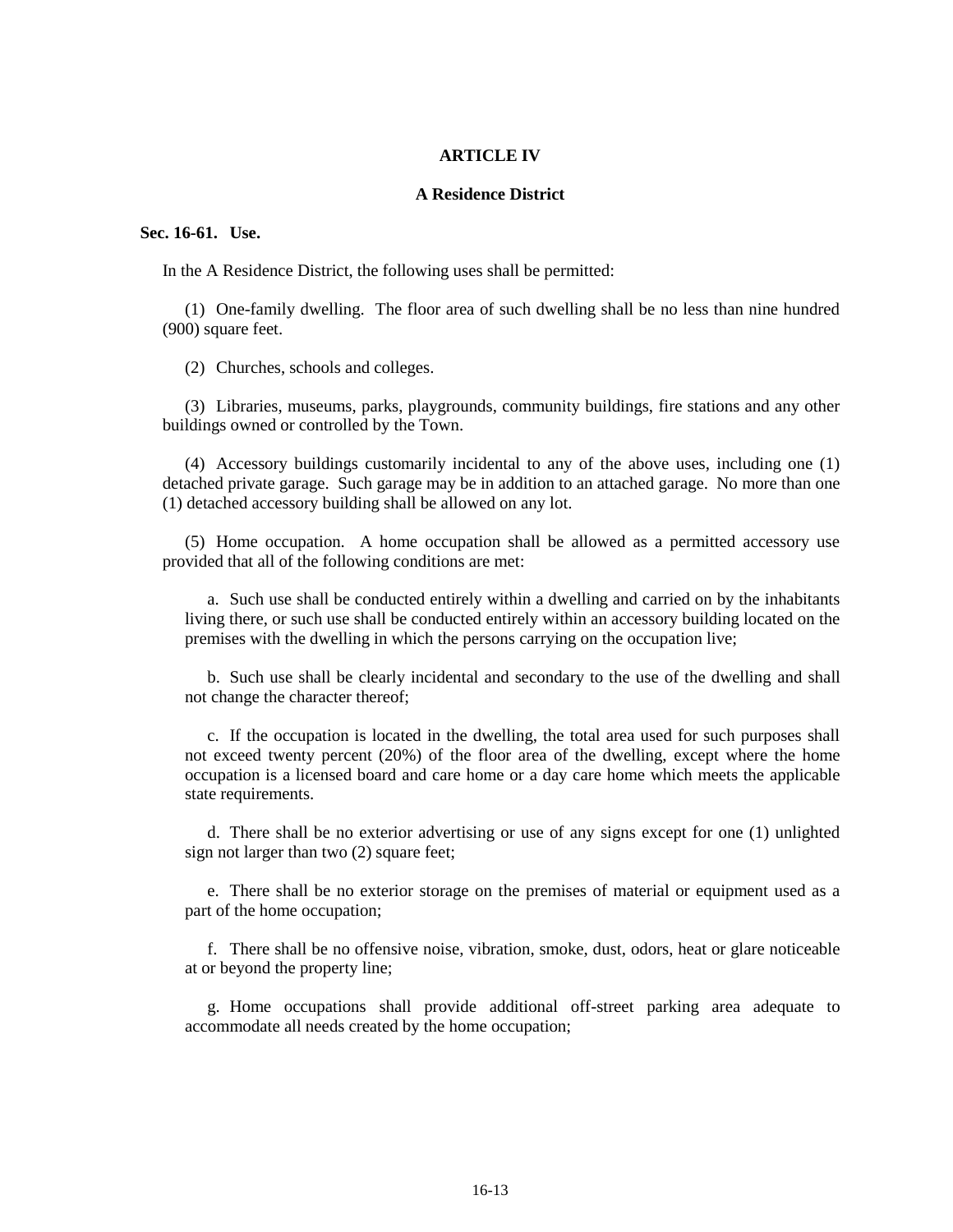h. Express permission for the home occupation shall be obtained from the Town before a home occupation is commenced. The home occupation may be granted by the Town Administrator only if the criteria set forth in this Subsection (5) are met and the home occupation would not change or threaten to change the residential character of the neighborhood, considering the nature of the proposed home occupation itself and the presence of pre-existing home occupations in the neighborhood.

i. A home occupation shall not be interpreted to include the following: animal hospital, nursing homes, restaurants, automotive repair garages, kennels, barber shops or beauty shops.

j. All home occupations shall obtain a Town business license prior to commencing the home occupation. The application fee for a home occupation permit shall be the fee as set forth in the Kersey centralized fee resolution as may from time to time be adopted by the Board of Trustees.

k. If a home occupation request is denied by the Town Administrator, the applicant may appeal such denial to the Board of Trustees. The appeal shall be filed with the Town Clerk within fifteen (15) days after the denial by the Town Administrator, and the appeal shall be acted on by the Board of Trustees within sixty (60) days after denial. (Ord. 161 Art. IV §1, 1983; Ord. 2000-6 §1; Ord. 2001-07 §1)

## **Sec. 16-62. Height.**

No building hereafter erected or structurally altered shall exceed thirty-five (35) feet or two and one-half (2½) stories; nor be less than one (1) story above ground unless classified as an underground structure as defined herein. (Ord. 161 Art. IV §1, 1983)

## **Sec. 16-63. Yard.**

There shall be a front yard of not less than twenty-five (25) feet, a rear yard of not less than thirty (30) feet and a side yard of not less than fifteen (15) feet on each side of a building. No overhang shall come closer than three (3) feet from the edge of the property. Driveways shall be at least five (5) feet from the edge of the property. Where forty percent (40%) or more of the frontage in the block is built up with buildings having an average front yard depth with a variation of not more than six (6) feet, no building hereafter erected or structurally altered shall project beyond the average front line of buildings so established. Accessory buildings shall be set back five (5) feet from alley lines. Provisions shall be made for trash receptacles on private property. (Ord. 161 Art. IV §1, 1983)

## **Sec. 16-64. Lot area.**

Each one-family dwelling hereafter erected shall be located on a lot having an area of not less than nine thousand (9,000) square feet. (Ord. 161 Art. IV §1, 1983)

## **Secs. 16-65—16-80. Reserved.**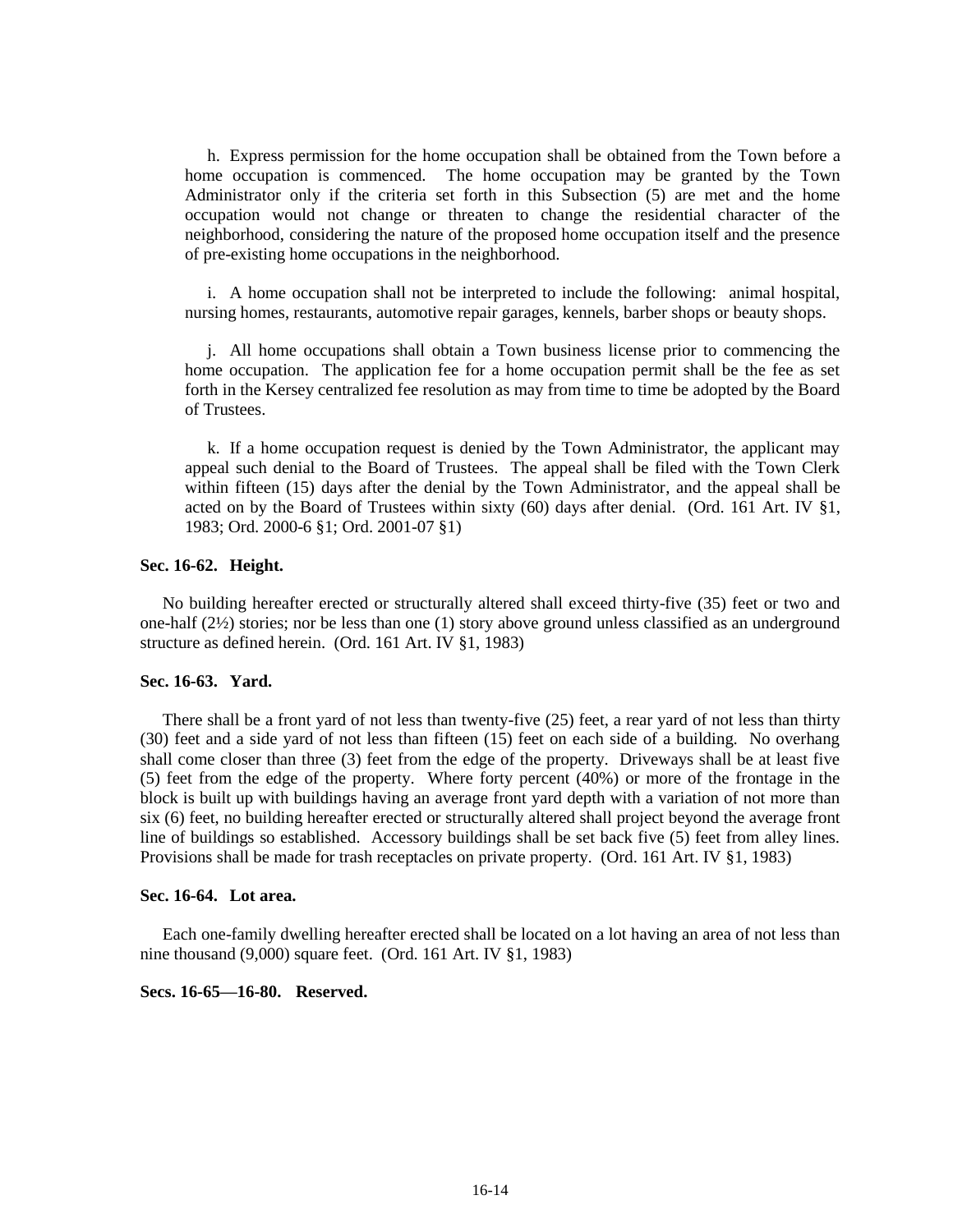#### **ARTICLE V**

#### **A1 Residence District**

## **Sec. 16-81. Use.**

In the A1 Residence District, the following uses shall be permitted: any use permitted in the A Residence District. (Ord. 161 Art. IV §2, 1983)

## **Sec. 16-82. Height.**

No building hereafter erected or structurally altered shall exceed thirty-five (35) feet or two and one-half (2½) stories; nor be less than one (1) story above ground unless classified as an underground structure as defined herein. (Ord. 161 Art. IV §2, 1983)

## **Sec. 16-83. Yard.**

There shall be a front yard of not less than twenty-five (25) feet, a rear yard of not less than twenty-five (25) feet and two (2) side yards which total not less than fifteen (15) feet. One (1) side yard may have as little as five (5) feet, provided that structures or houses shall be not less than fifteen (15) feet from any other structure on an adjoining lot. No overhang shall come closer than three (3) feet from the edge of the property. On corner lots, the side yard shall be at least fifteen (15) feet from the side of the property which borders a street but is not the front of the structure or the address street of the structure. Driveways shall be at least five (5) feet from the edge of the property line. Where forty percent (40%) or more of the frontage in the block is built up with buildings having an average front yard depth with a variation of not more than six (6) feet, no building hereafter erected or structurally altered shall project beyond the average front line of buildings so established. Accessory buildings shall be set back five (5) feet from alley lines. Provisions shall be made for trash receptacles on private property. (Ord. 161 Art. IV §2, 1983; Ord. 2-97 §1, 1997)

#### **Sec. 16-84. Lot area.**

Each one-family dwelling hereafter erected shall be located on a lot having an area of not less than seven thousand five hundred (7,500) square feet. (Ord. 161 Art. IV §2, 1983)

### **Secs. 16-85—16-100. Reserved.**

### **ARTICLE VI**

### **B Residence District**

## **Sec. 16-101. Use.**

In the B Residence District, the following uses shall be permitted:

(1) Any use permitted in the A or A1 Residence Districts, subject to a minimum floor area for one-family dwellings of eight hundred (800) square feet per dwelling.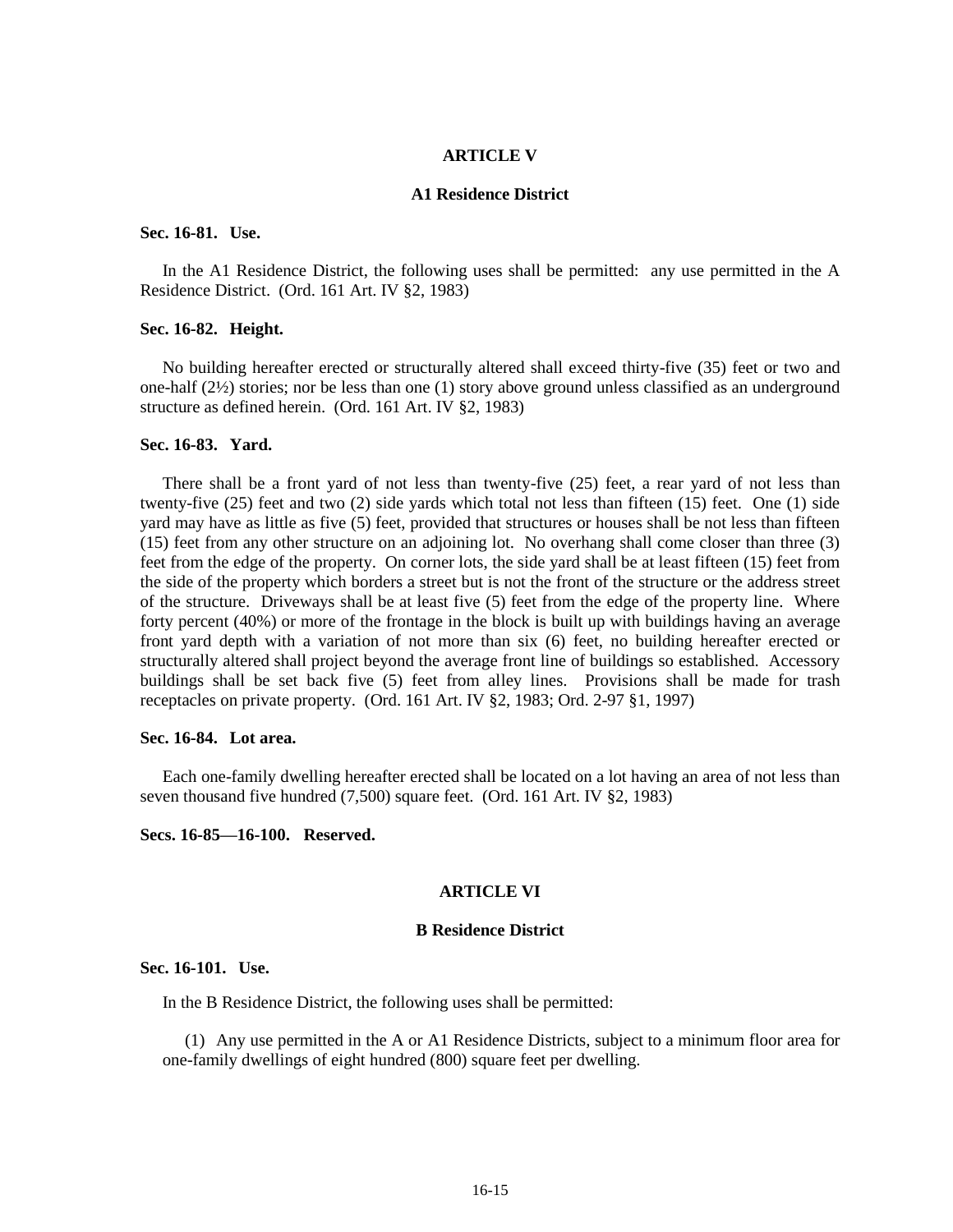(2) Multifamily dwelling. For every multifamily dwelling, there shall be at least eight hundred (800) square feet of floor area per family.

(3) Philanthropic institutions, hospitals and sanitariums. (Ord. 161 Art. IV §3, 1983)

#### **Sec. 16-102. Height.**

No building hereafter erected or structurally altered shall exceed thirty-five (35) feet or two and one-half (2½) stories; nor be less than one (1) story above ground unless classified as an underground structure as defined herein. (Ord. 161 Art. IV §3, 1983)

#### **Sec. 16-103. Yard.**

All yard regulations shall be the same as in the A-1 District, except that the rear yard shall be thirty (30) feet from the rear line of the principal building to the alley line or rear lot line. (Ord. 161 Art. IV §3, 1983; Ord. 2-97 §2, 1997)

### **Sec. 16-104. Lot area.**

Each one-family dwelling hereafter erected shall be located on a lot having an area of not less than seven thousand five hundred (7,500) square feet. The minimum lot area for a multifamily dwelling shall be the equivalent of three (3) times the total floor area of the building, but not less than nine thousand (9,000) square feet per multifamily dwelling. (Ord. 161 Art. IV §3, 1983)

## **Secs. 16-105—16-120. Reserved.**

## **ARTICLE VII**

## **C Business District**

### **Sec. 16-121. Use.**

In the C Business District, the following uses shall be permitted:

- (1) Automotive parking areas;
- (2) Banks;
- (3) Gasoline service stations;
- (4) Offices;
- (5) Personal service shops;
- (6) Specialty shops;
- (7) Places of amusement or recreation;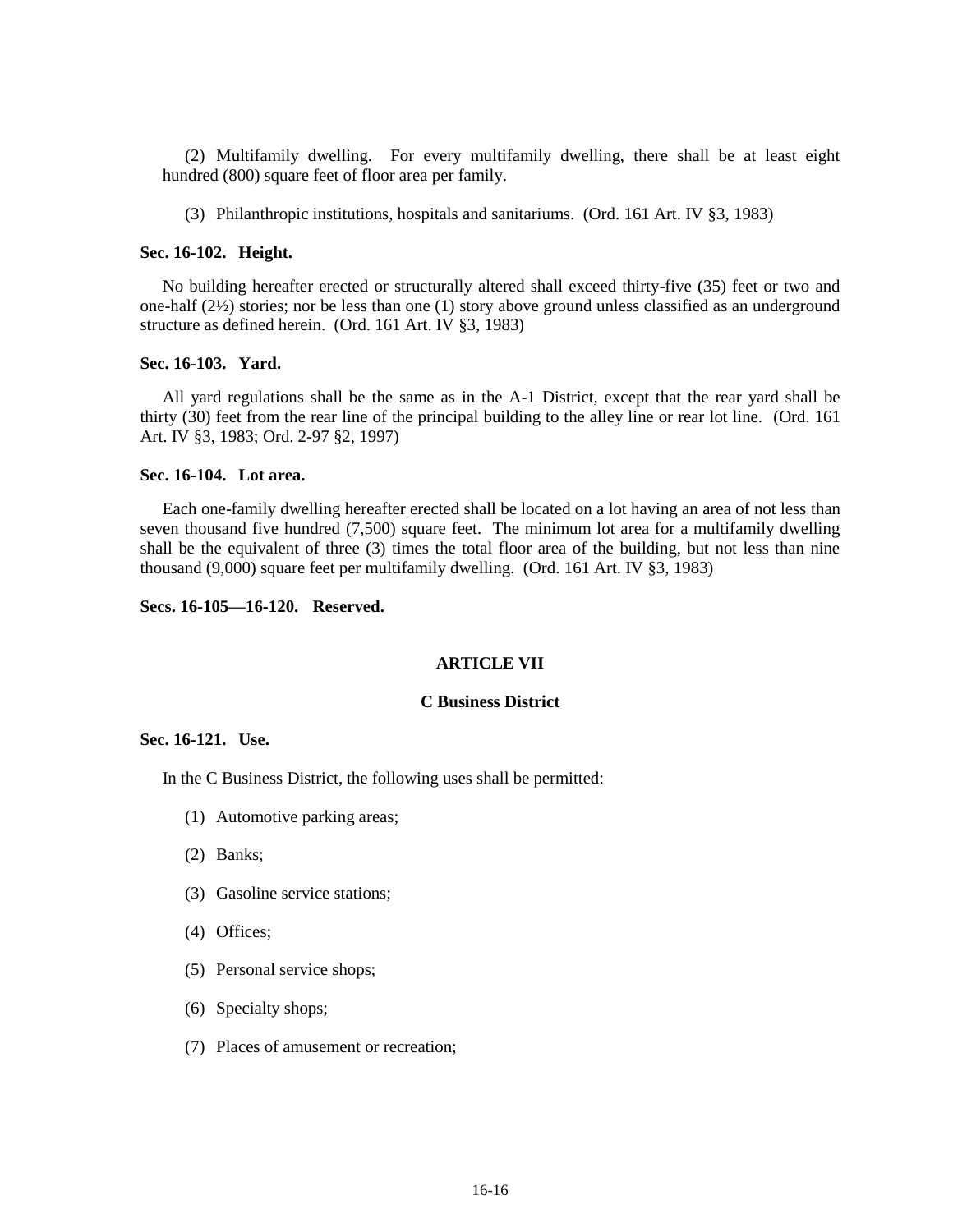- (8) Places for the service of food or beverages;
- (9) Places of assembly;
- (10) Studios;
- (11) Theaters;
- (12) Medical and dental clinics;
- (13) Membership clubs;
- (14) Motels and hotels;
- (15) Professional offices;
- (16) Undertaking establishments;
- (17) Laundries;
- (18) Bakeries;
- (19) Automotive repair shops; and

(20) Any retail or wholesale business not of an industrial or manufacturing nature, which is compatible with existing businesses. (Ord. 161 Art. V §1, 1983)

### **Sec. 16-122. Height.**

No building hereafter erected or structurally altered shall exceed forty (40) feet and three (3) stories in height. (Ord. 161 Art. V §1, 1983)

## **Sec. 16-123. Yard.**

For business buildings, a side yard may be required by the Planning Commission under appropriate circumstances, but it is not mandatory. (Ord. 161 Art. V §1, 1983)

### **Sec. 16-124. Setback.**

Where all the frontage on one (1) side of a street between two (2) intersecting streets is zoned as a business district, a setback for parking shall be required. Where the frontage on one (1) side of a street between two (2) intersecting streets is zoned partly as residence and partly as business, the setback requirements of the B Residence District shall apply to the entire frontage. (Ord. 161 Art. V §1, 1983)

### **Sec. 16-125. Uses permitted by special review.**

Mixed use – commercial and residential. (Ord. 2012-O06 §2)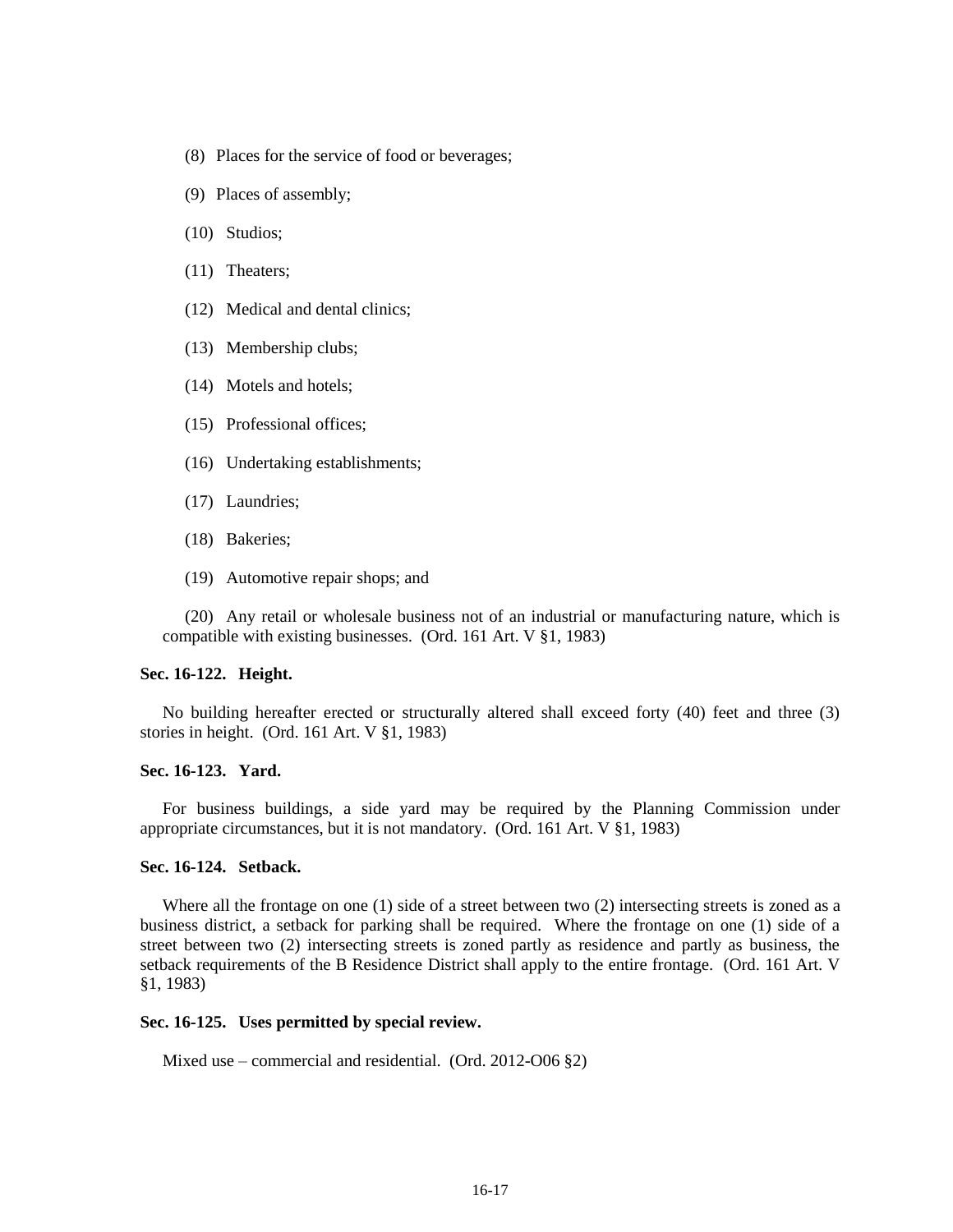**Secs. 16-126—16-140. Reserved.**

#### **ARTICLE VIII**

#### **C1 Business District**

#### **Sec. 16-141. Use.**

In the C1 Business District, the following uses shall be permitted:

- (1) Automotive parking areas;
- (2) Gasoline service stations;
- (3) Places for the service of food or beverages;
- (4) Places of amusement or recreation;
- (5) Automotive sale and repair shops; and

(6) Any retail or wholesale business not of an industrial or manufacturing nature, which is compatible with existing businesses. (Ord. 161 Art. V §2, 1983)

### **Sec. 16-142. Height.**

No building hereafter erected or structurally altered shall exceed forty (40) feet and three (3) stories in height. (Ord. 161 Art. V §2, 1983)

## **Sec. 16-143. Yard.**

For business buildings, no side yard shall be required, but if provided, shall not be less than five (5) feet. (Ord. 161 Art. V §2, 1983)

### **Sec. 16-144. Special conditions.**

A minimum setback of fifteen (15) feet from streets and alleys shall be required. Off-street parking shall be required, equivalent to five (5) spaces per one thousand (1,000) square feet of floor area. (Ord. 161 Art. V §2, 1983)

## **Secs. 16-145—16-160. Reserved.**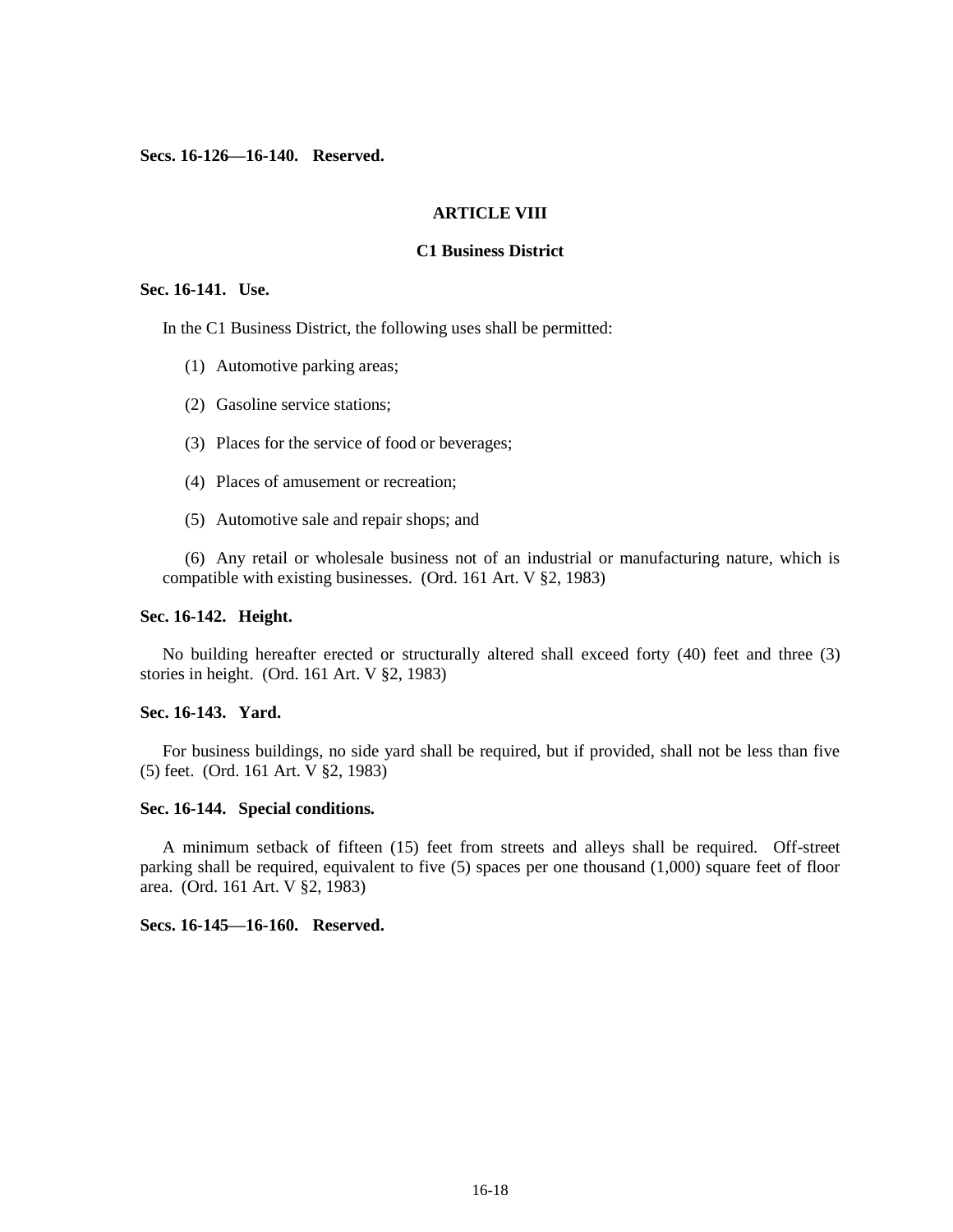### **ARTICLE IX**

### **D Industrial District**

## **Sec. 16-161. Use.**

In the D Industrial District, the following uses shall be permitted:

- (1) Light industry or light manufacturing operations;
- (2) Veterinary hospitals;
- (3) Storage warehouses;
- (4) Plumbing shops;
- (5) Machine shops;
- (6) Ice and cold storage plants;
- (7) Frozen food lockers;
- (8) Dairy processing and distribution plants;
- (9) Cleaning and dyeing establishments;
- (10) Cabinet making and carpenter shops;
- (11) Builder supply yards; sale of concrete products and cement, and lumberyards;
- (12) Bottling works;
- (13) Slaughterhouses;
- (14) Breaking plants; and
- (15) Meat or food freezing and locker plants.

(16) The bulk storage of nonflammable, nonhazardous liquid upon such conditions as may be required by the Board of Trustees. (Ord. 161 Art. VI §1, 1983; Ord. 3-1995 §1)

## **Sec. 16-162. Height.**

No building hereafter erected or structurally altered shall exceed forty (40) feet and three (3) stories in height. (Ord. 161 Art. VI §1, 1983)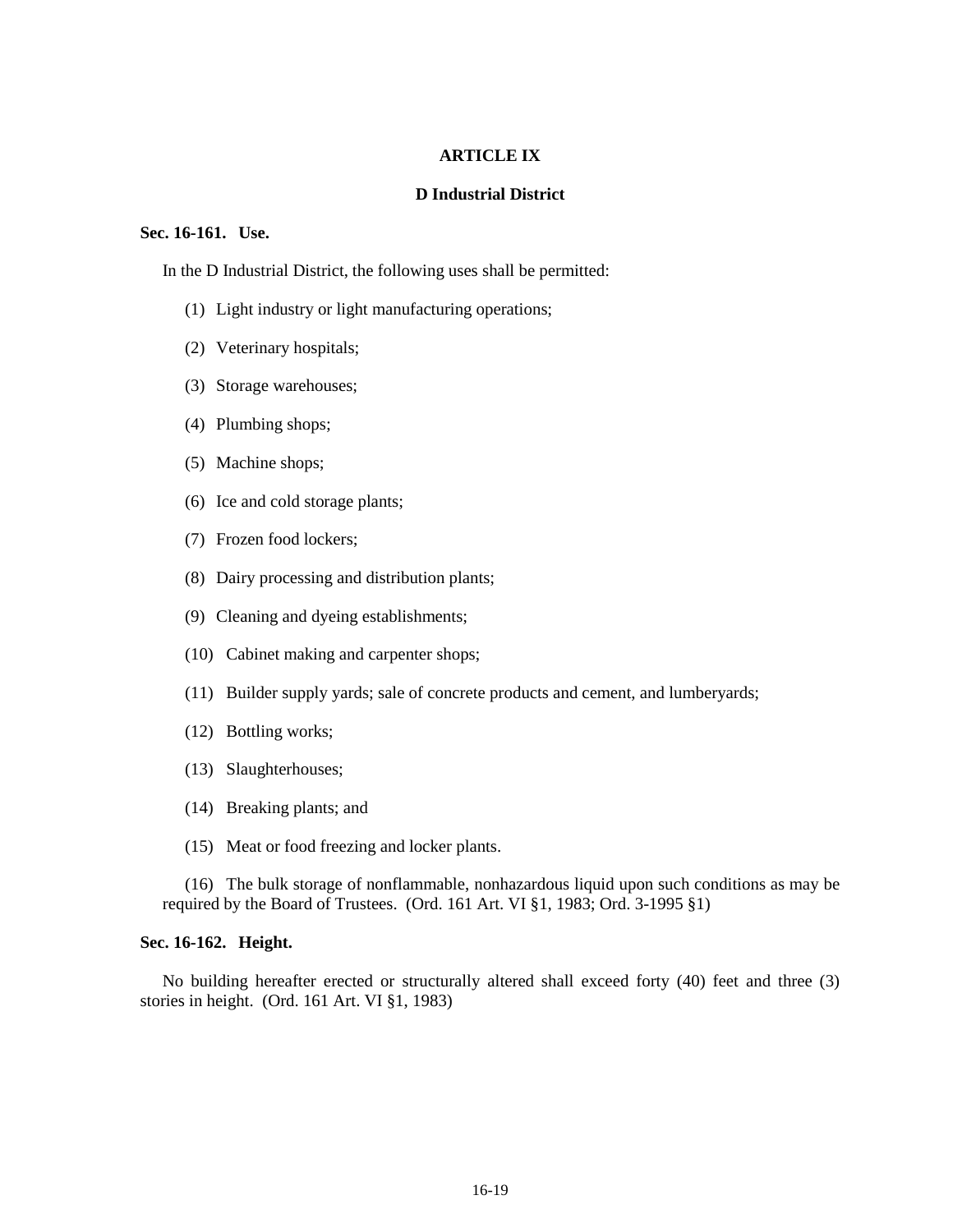#### **Sec. 16-163. Yard.**

A front yard of thirty (30) feet, a rear yard of twenty (20) feet and side yards of thirty (30) feet each side will be required for industrial uses. (Ord. 161 Art. VI §1, 1983)

## **Sec. 16-164. Lot area.**

Minimum lot area shall be the equivalent of two (2) times the total floor area of the building. (Ord. 161 Art. VI §1, 1983)

### **Sec. 16-165. Special conditions.**

(a) Any person who shall, within the Town, keep or maintain any slaughterhouse or place for the slaughtering of animals, or shall slaughter any animal within the Town, or shall operate a breaking plant, or shall keep and maintain any stable, pig sty or other structure or place for the keeping of any animal or fowl shall not keep any such animal or fowl on his or her premises for a period of time longer than thirty-six (36) hours, and shall keep such animals and operate such business in such a manner as to be in no way prejudicial to the public health, and shall exercise all reasonable diligence to control flies and other insects. No more than one hundred (100) animals may be processed at either a slaughterhouse or breaking plant during any twenty-four-hour period.

(b) All sewer connections, made in an industrial zone, shall be made under the direction of the Building Inspector, and no such connection shall be made without his or her approval and permission. Any person who fails to comply with this Section shall be guilty of a nuisance, and upon notice from the Board of Trustees, shall remove or abate such nuisance within twenty-four (24) hours, and upon failure to do so, shall be deemed guilty of making and keeping a nuisance and shall be punished in accordance with Section 16-23(d) of this Chapter.

(c) Off-street parking shall be required, equivalent to one (1) space per two (2) employees.

(d) All industrial uses shall conform to applicable state and federal standards for the regulation of air and water quality. (Ord. 161 Art. VI §1, 1983)

**Secs. 16-166—16-180. Reserved.**

## **ARTICLE X**

### **E Estates District**

## **Sec. 16-181. Use.**

In the E Estates District, the following uses shall be permitted: any use permitted in the A Residence District, subject to a minimum floor area for one-family dwellings of one thousand four hundred (1,400) square feet per dwelling. (Ord. 161 Art. VII §1, 1983)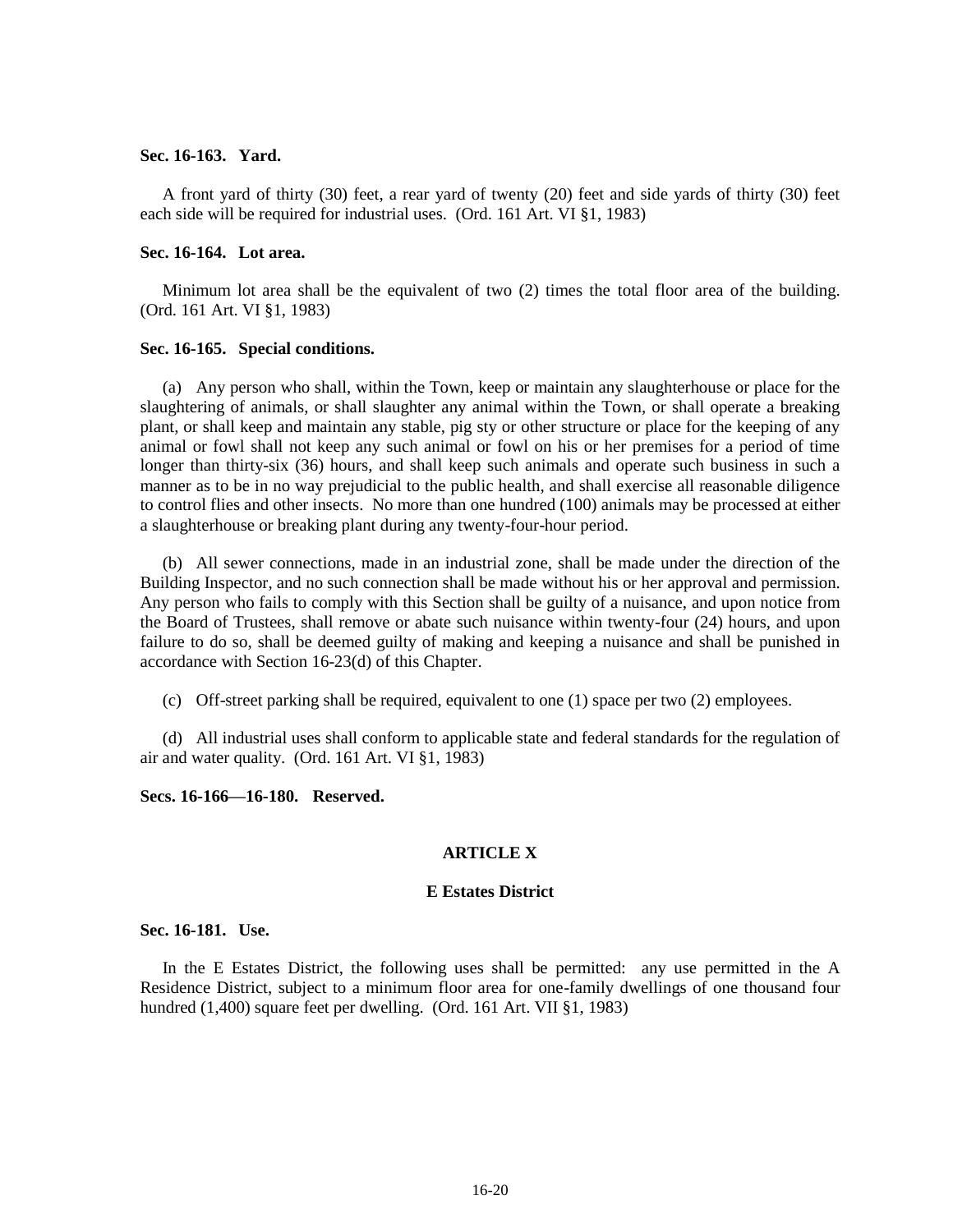### **Sec. 16-182. Height.**

No building hereafter erected or structurally altered shall exceed thirty-five (35) feet or two and one-half (2½) stories high; nor be less than one (1) story above ground. (Ord. 161 Art. VII §1, 1983)

### **Sec. 16-183. Yard.**

There shall be a front yard of not less than forty (40) feet, a rear yard of not less than thirty (30) feet and side yards of not less than thirty (30) feet each. No overhang shall come closer than three (3) feet from the edge of the property. Driveways shall be at least five (5) feet from the edge of the property line. Accessory buildings shall be set back five (5) feet from alley lines. No part of a fence shall extend into a front yard. Provisions shall be made for trash receptacles on private property. (Ord. 161 Art. VII §1, 1983)

### **Sec. 16-184. Lot area.**

The minimum lot area per one-family dwelling shall be one (1) acre. (Ord. 161 Art. VII §1, 1983)

### **Sec. 16-185. Special conditions.**

The keeping of livestock shall be permitted, but only to the extent of two (2) horses per lot. (Ord. 161 Art. VII §1, 1983)

## **Secs. 16-186—16-200. Reserved.**

## **ARTICLE XI**

## **MHP Mobile Home Park District**

### **Sec. 16-201. Use.**

In the MHP District, the following uses shall be permitted:

(1) Any use permitted in the A Residence District;

(2) Mobile home parks constructed and established in accordance with Article XVII of this Chapter, as the same may be amended from time to time. (Ord. 161 Art. VIII §1, 1983)

### **Sec. 16-202. Special conditions.**

Mobile home parks shall not be established in any zoning district other than the MHP Mobile Home Park District, and then only if established in strict conformity to Article XVII of this Chapter. (Ord. 161 Art. VIII §1, 1983)

**Secs. 16-203—16-220. Reserved.**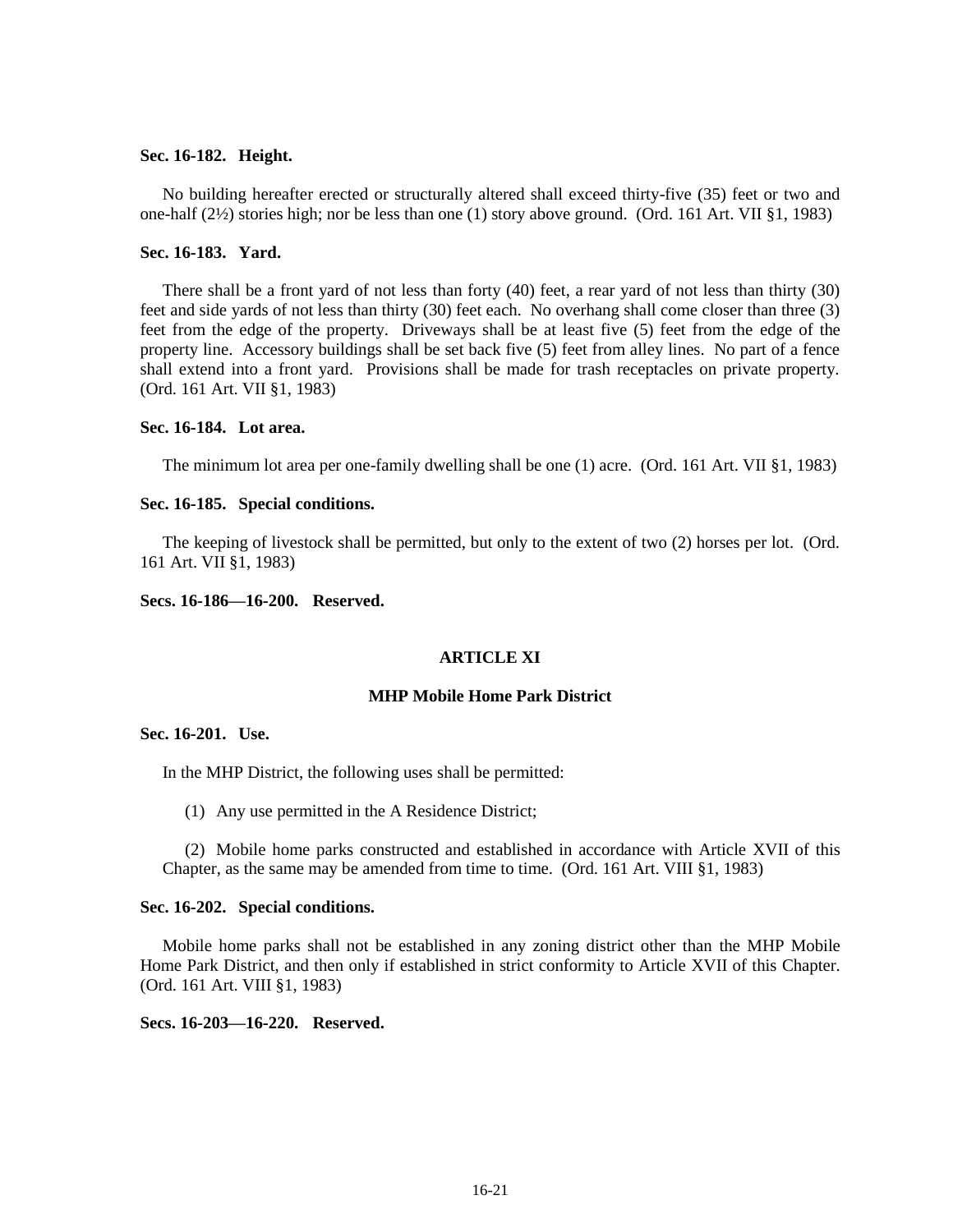### **ARTICLE XII**

### **S Shopping Center District**

## **Sec. 16-221. Use.**

In the S Shopping Center District, the following uses shall be permitted:

(1) Any use permitted in the B Residence District;

(2) Subject to the special approval hereinafter provided for, the following additional uses (hereinafter referred to as *shopping center uses*), may be located in the S Shopping Center District:

a. Medical and dental offices, clinics and laboratories;

b. Personal service establishments such as barber shops, beauty parlors, shoe repair shops, florists, jewelry shops, gift and card shops, laundry and dry cleaning outlets and other personal service shops of a similar nature;

c. Office and financial establishments such as banks, savings and loan and finance companies, real estate and other business offices, professional offices and other financial and office establishments of a similar nature;

d. Retail business establishments such as grocery stores and supermarkets, drug stores, wearing apparel shops and outlets, hardware and variety stores, music and record shops, restaurants and other retail units of a similar nature, but not including automobile repair or mechanical shops or garages, unless accessory to principal retail uses, and not including gasoline service stations. (Ord. 161 Art. IX §1, 1983)

## **Sec. 16-222. Height.**

No building hereafter erected or structurally altered, containing shopping center uses, shall exceed forty (40) feet or three (3) stories, nor be less than one (1) story above ground. (Ord. 161 Art. IX  $\S1$ , 1983)

## **Sec. 16-223. Lot area.**

No area within an S Shopping Center District shall be utilized for shopping center uses unless said area is in common ownership and consists of at least twenty-five thousand (25,000) square feet. In addition, the lot area shall be at least three (3) times the total floor area of all buildings located or to be located in the area. (Ord. 161 Art. IX §1, 1983)

## **Sec. 16-224. Special conditions and special approval.**

No shopping center uses shall be permitted in an S Shopping Center District unless and until the procedures for approval set forth below have been followed, resulting in a determination by the Board of Trustees that the following special conditions exist or will exist with respect to the total area in common ownership, desired to be developed as a shopping center: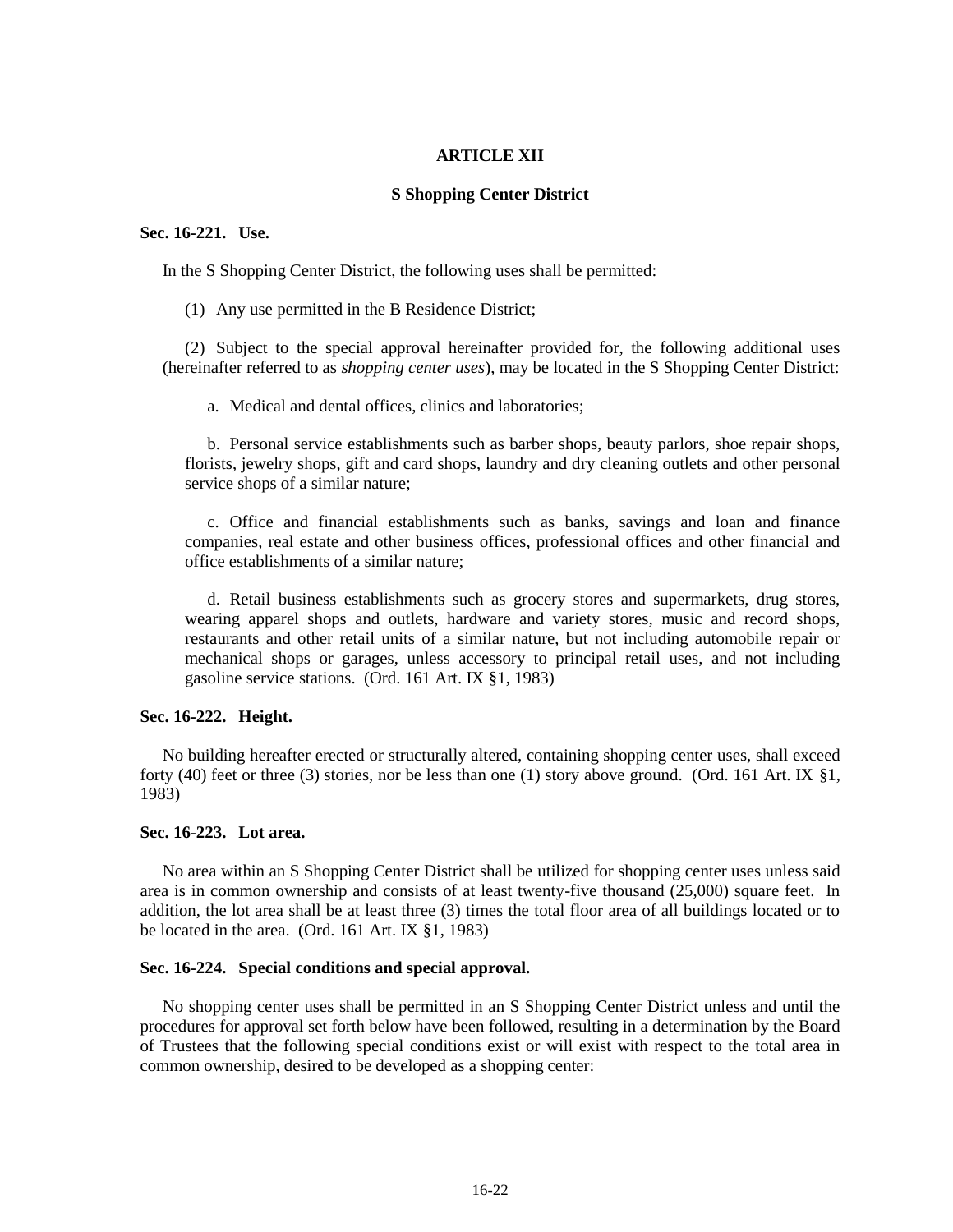(1) All buildings are or will be located at least thirty (30) feet from the outside boundaries of any residence district;

(2) All buildings are or will be set back at least twenty-five (25) feet from each street; and

(3) Off-street parking spaces are or will be provided for at the rate of at least three (3) parking spaces for each one thousand two hundred fifty (1,250) square feet of building floor area. (Ord. 161 Art. IX §1, 1983)

### **Sec. 16-225. Procedures.**

Any person desiring to make any shopping center uses of property in an S Shopping Center District shall follow the procedures set forth in this paragraph. If the special approval provided for herein is once given and if the area involved remains entirely undeveloped for a period of six (6) months or more following the granting of such special approval by the Board of Trustees, then no such shopping center uses shall be made until after special approval is again granted by the Board of Trustees following recompliance with the requirements of this paragraph. Any person to whom this paragraph is applicable shall submit a development plan to the Planning Commission in written form. Such plan shall demonstrate that such person own the area in question; shall include a survey by a registered land surveyor of the entire area, including the proposed location and dimensions of buildings, parking spaces and landscaped area; shall show the total square footage of the area; shall show the total square footage of all buildings; shall show an architect's schedule; and shall contain such additional information as may be requested by the Planning Commission. If all the foregoing information is submitted and if it shows compliance with the special conditions set forth above, the Planning Commission shall approve such development plan. However, the Planning Commission may condition its approval upon the owner's agreement to alter the plan insofar as building sizes and locations, parking facilities, landscape plantings, and other matters which the Planning Commission determines must be changed in order to provide for the public welfare and safety. If the development plan is approved by the Planning Commission or conditionally approved, the Board of Trustees shall then review the action of the Planning Commission and shall provide by resolution for approval of shopping center uses in the area involved. The resolution shall condition such approval on the area being actually developed in accordance with the development plan. The resolution may contain such other conditions, including all or any of those recommended by the Planning Commission, as the Board of Trustees deems necessary for the public welfare. (Ord. 161 Art. IX §1, 1983)

**Secs. 16-226—16-240. Reserved.**

### **ARTICLE XIII**

#### **Planned Unit Development District**

#### **Sec. 16-241. Statement of intent.**

(a) The planned unit development (hereinafter called PUD) provisions contained herein are intended to provide for the planning and development of substantial tracts of land, suitable in location and character for the uses proposed, as unified and integrated entities in accordance with detailed development plans.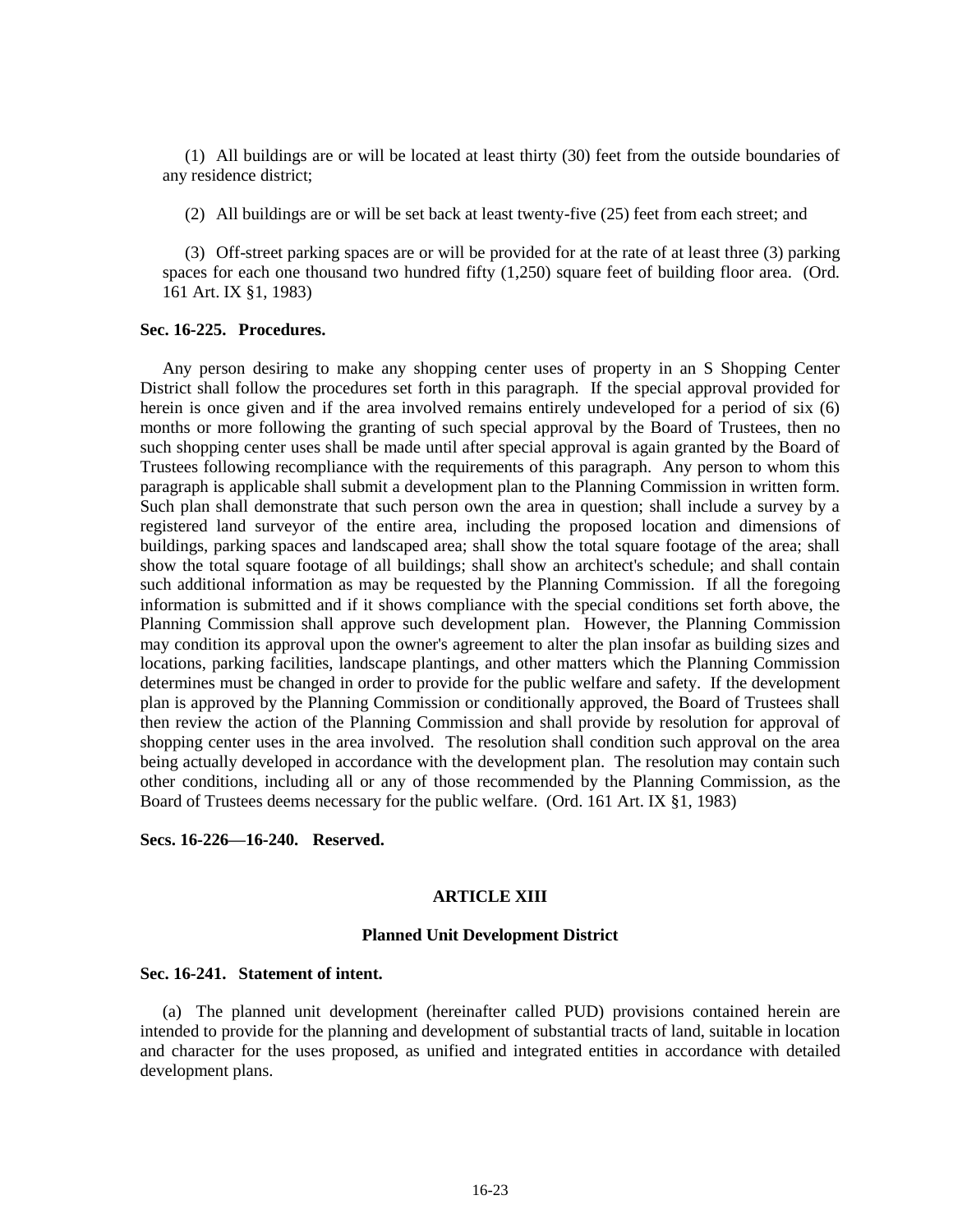(b) Such planned unit developments are to be permitted as amendments to the Zoning District Map upon approval of a specific development proposal which complies with the requirements and standards set forth in this Chapter.

(c) The regulations contained herein, which are based on sound comprehensive planning principles, are adopted to unify planning and development, and are intended to accomplish the purposes of public control to the same extent as do zoning and other regulations applicable to conventional lot-by-lot development, while simplifying, integrating and coordinating land development controls and providing the necessary flexibility to encourage design innovation and creative community development.

(d) Specifically, the planned unit development provisions are intended to further the following objectives:

(1) To provide flexibility in land planning and development, resulting in amenable relationships between buildings and ancillary uses, and permitting more intensive use of land where well-related open space and recreational facilities are integrated into overall design.

(2) To encourage unity and diversity in land development resulting in convenient and harmonious groupings of uses, structures and common facilities, varied type, design and layout of housing and other buildings; and appropriate relationships of open spaces to intended uses and structures.

(3) To encourage unified and planned development of a site without customary subdivision into single lots and without specific application of the district regulations as provided for individual lots, subject to the regulations set forth herein.

(4) To provide for and encourage the preservation and enhancement of desirable natural landscape and other features unique to a development site.

(5) To provide reasonable standards and criteria by which the specific proposals for a PUD can be evaluated.

(6) To provide a procedure which can relate the design and layout of unified residential, commercial or industrial developments to the particular site and demand for such development in a manner consistent with the preservation of property values within established residential areas. (Ord. 161 Art. X §1, 1983)

## **Sec. 16-242. General locational and planning requirements.**

(a) Relation to major transportation system. Planned unit development districts shall be so located with respect to major streets and highways or other transportation facilities as to be directly accessible without creating traffic on minor streets in residential areas outside such districts.

(b) Relation to public utilities and community facilities. Planned unit development districts shall be so located in relation to public utilities and community facilities and services, either existing or to be available by the time development reaches the stage where they will be required, that such facilities can be provided at reasonable cost and with reasonable efficiency.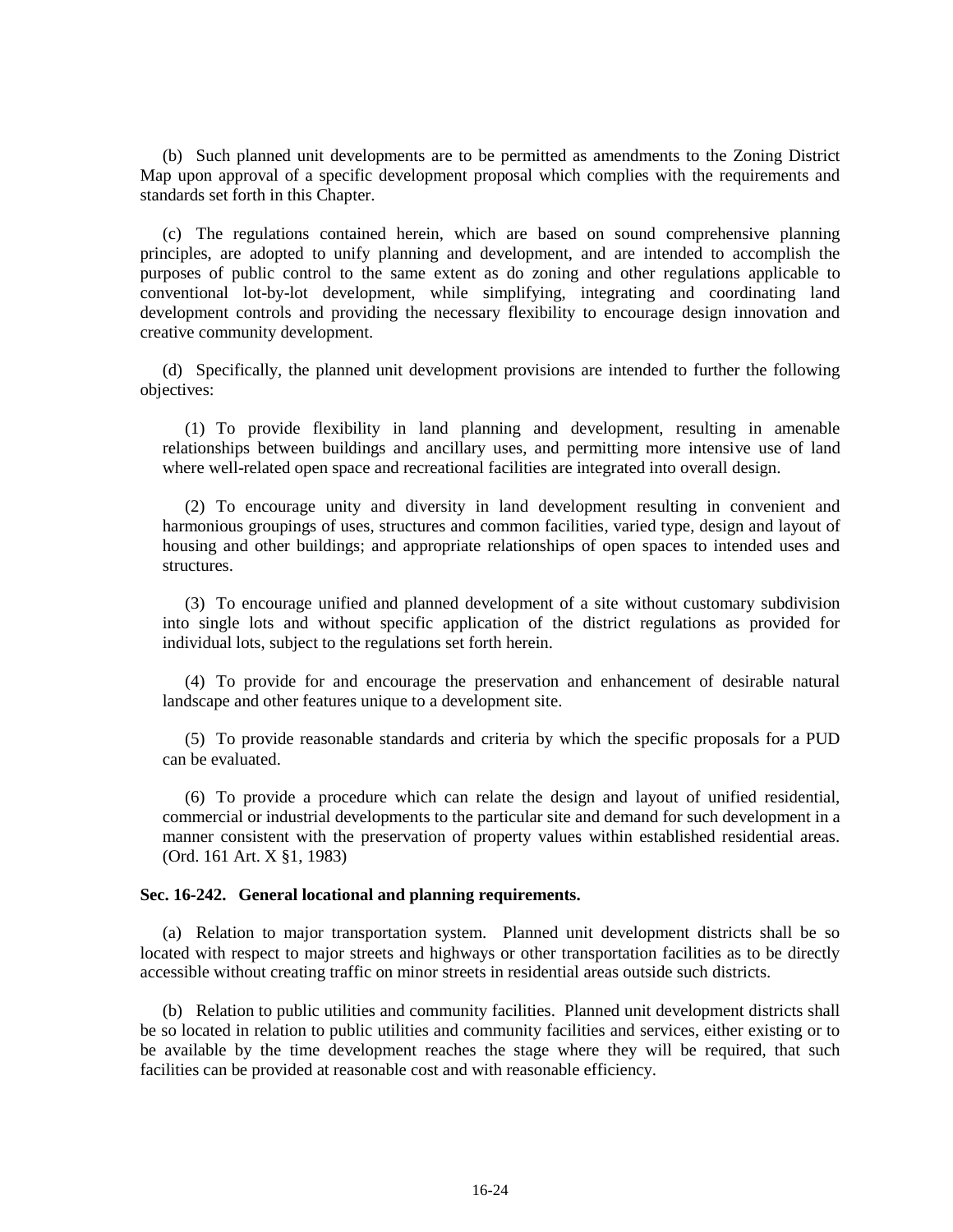(c) Relation to general pattern of urban development. Planned unit development districts shall be planned and located in general compliance with the comprehensive plan and shall relate to the major elements of the urban pattern, including housing, commercial facilities and principal places of employment, by physical proximity of major streets so as to provide for the convenience and amenity of residents of the community, and reduce general traffic congestion by a close relationship between origins and destinations. (Ord. 161 Art. X §1, 1983)

## **Sec. 16-243. Physical character of the site.**

The site shall be suitable for the development proposed without hazards to structures, occupants or any property from probability of flooding on the site or on adjacent lands, erosion or deposition of eroded material on adjacent lands, subsidence of the soils or other dangerous conditions. Soil, groundwater level, drainage and topography shall be appropriate to both kind and pattern of use intended. (Ord. 161 Art. X §1, 1983)

### **Sec. 16-244. Site planning; external relationships.**

(a) Vehicular access. Entrances and exits for vehicles shall be designed to encourage smooth traffic flow with minimum hazards to passing traffic, or to traffic entering or leaving the development. Merging or turnout lanes may be required where anticipated traffic flows from or to the planned unit development indicate the need for such lanes. In no case shall streets within a planned unit development district connect to streets outside the district in such a way as to encourage use of any minor streets for through traffic.

(b) Perimeter setback and screening. If topographical or other barriers do not provide adequate buffer between the planned development and adjacent uses, structures on the perimeter of the planned unit development shall be set back a distance equal to the minimum setback requirement of the adjoining district, or shall be permanently screened by fences, walls or plantings as required to sufficiently protect the privacy and amenity of adjacent uses, to protect the planned unit development from potentially adverse external influences, such as a major street or highway, and as necessary to make transition from adjoining districts. (Ord. 161 Art. X §1, 1983)

## **Sec. 16-245. Modifications of subdivision regulations.**

(a) The improvements required under Article VI of Chapter 17, including streets, storm drainage, sanitary sewerage and potable water systems, shall be provided in each planned unit development.

(b) The requirements and standards for the construction of streets and utilities set forth in Article V of Chapter 17 shall be subject to modification where the plan and program fora PUD make adequate provision for vehicular and pedestrian access and circulation, recreation, utility and service needs of the tract when fully developed and occupied, and which also provide such covenants, easements or other legal documents and provisions as will assure conformity to and successful implementation of the plan. (Ord. 161 Art. X §1, 1983)

## **Sec. 16-246. Procedure.**

(a) Preapplication procedure.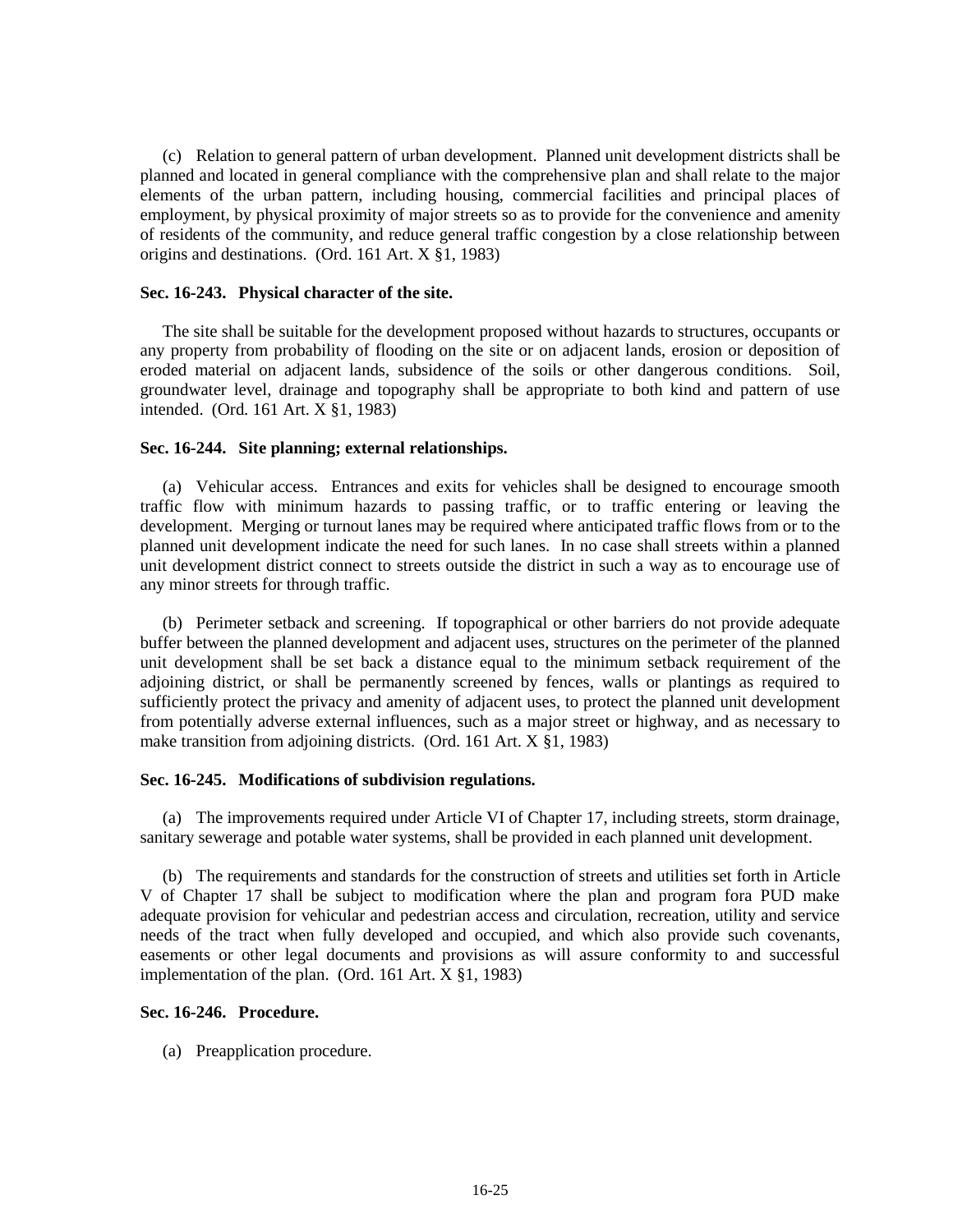(1) Prior to filing of application for amendment to establish PUD districts, the developer shall submit to the Planning Commission an outline development plan and data as specified in Section 17-61 of this Code, plus the following information:

a. Evidence of unified control of the entire area proposed for development.

b. A tentative schedule of development.

c. Evidence of financial capability to complete the development as proposed.

d. This procedure shall not require fee or formal application for amendment.

(2) The Planning Commission shall study the material received to determine its general acceptability and compliance with the comprehensive plan and the objectives of this Chapter.

(3) Following such study the Planning Commission shall hold a conference with the applicant within thirty (30) days of receipt of all materials to discuss desirable changes in the outline development plan.

(b) Consideration of preliminary development plan.

(1) On reaching conclusions informally as recommended in Subsection (a) above, regarding the acceptability of the plan or program as presented in the outline development plan, the developer may make formal application for amendment to establish a PUD district.

(2) The application for amendment to establish a PUD district shall be filed with the Planning Commission. Application forms are available from the Town. The applicant shall be responsible for payment for all actual costs incurred by the Town for giving public notices, review and processing of the application.

(3) Material to be submitted with the application shall include the following:

a. A preliminary development plan containing the information specified in Section 17-62 of this Code, with such modification and additions as required, including identification of building sites when used instead of lots, common open space not dedicated for public use and other matters as appropriate to planned unit developments generally or to the specific PUD. Specifically, the preliminary development plan shall indicate subareas for phased development, if any, major off-street parking and loading areas, locations and use of structures in relation to building site lines, open space areas in relation to the use for which they are intended, and other information as required to establish a clear pattern of the relationship between structures, uses, circulation and open space.

b. Indication as to order and timing development and accompanying improvements.

c. Proposals for improvement and continuing maintenance and management of any private streets or ways or common open space not offered or accepted for dedication for general public use.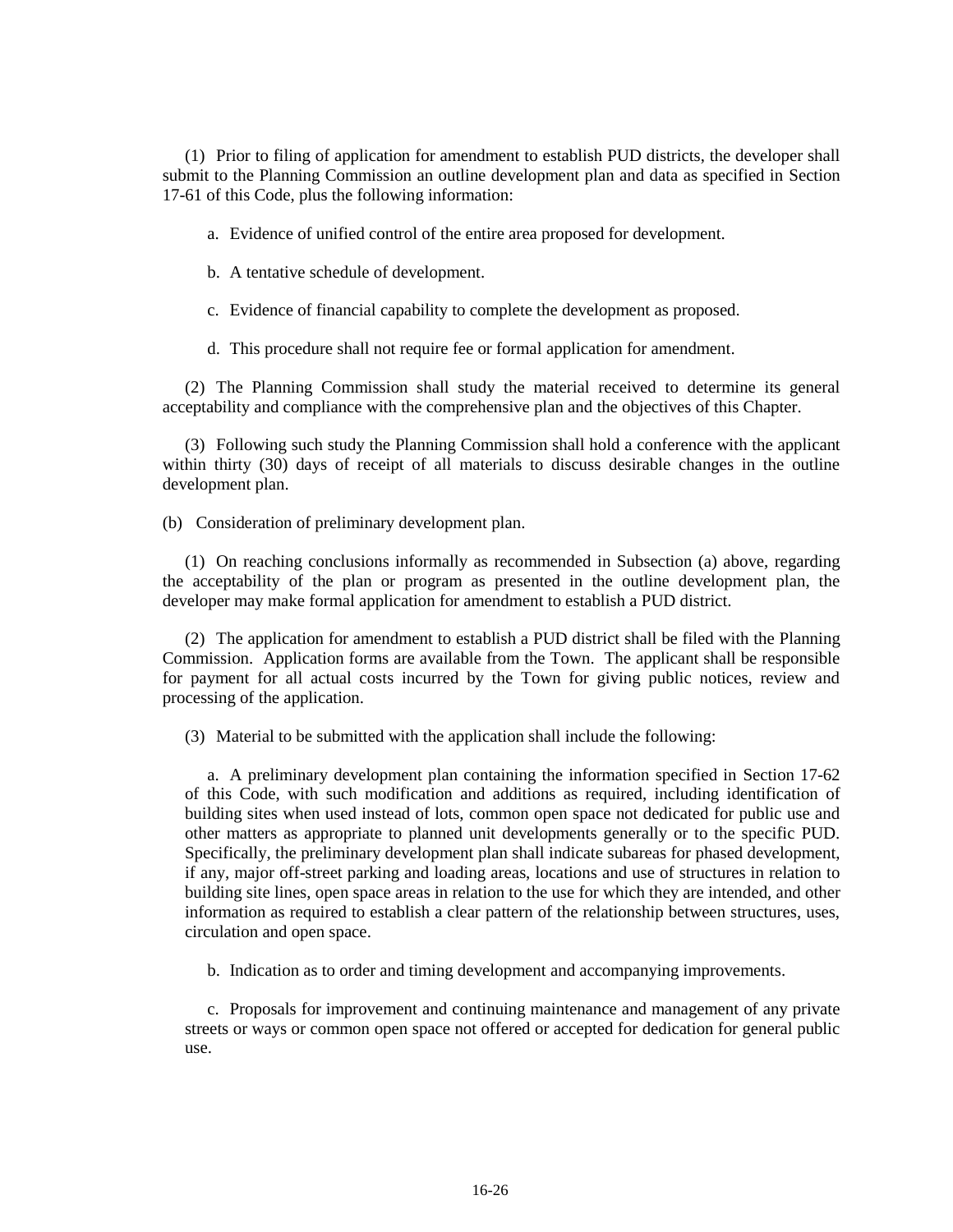d. Drainage plan indicating how storm water runoff in excess of historic rates will be handled without adversely impacting downstream properties.

e. Other written and graphic materials that may be reasonably requested by the Planning Commission.

(4) The Planning Commission shall review the preliminary development plan and consult with other agencies as necessary to determine compliance with the requirements and standards of this Chapter and with the outline development plan originally submitted by the applicant.

(5) The Planning Commission shall hold a public hearing on the proposal as required by law for making zoning changes. The public hearing shall be held not less than fifteen (15) days nor more than forty-five (45) days after receipt of all application materials.

(6) As soon as possible after such public hearing, the Planning Commission shall forward its recommendation to the Board of Trustees indicating approval, approval with specific conditions or disapproval, and its reasons therefor.

(7) If, after a public hearing as required by law for making zoning changes, held not less than fifteen (15) days nor more than forty-five (45) days after receipt of the Planning Commission recommendation, the Board of Trustees grants the application for amendment, such amendment shall relate to the preliminary development plan, and shall include any conditions or modifications deemed necessary to bring such plan into full accordance with the requirements and intent of this Chapter. Rezoning shall be effective upon adoption of an ordinance approving the preliminary development plan.

(c) Procedure following amendment.

(1) Before any building permit may be issued in the PUD, a final development plan and report shall be submitted and approved by the Board of Trustees. The final development plan and report shall be submitted to the Town at least fifteen (15) days prior to a regularly scheduled Board of Trustees meeting and shall be considered by the Board of Trustees within forty-five (45) days of submittal. Such plan shall be in accordance with the preliminary development plan as approved by the Board of Trustees with such modifications as attached by the Board of Trustees in its zoning amendment.

(2) The final development plan and supplementary material shall include the following:

a. A map and report containing the information required in Section 17-63 of this Code, with modifications and additions as appropriate to planned unit developments generally and to the specific PUD proposal.

b. Detailed plans for individual buildings or groups of buildings, including the following:

1. Site plans for the building sites, indicating relationship to adjoining areas.

2. Floor plans of buildings, indicating horizontal dimensions, uses of space and floor areas.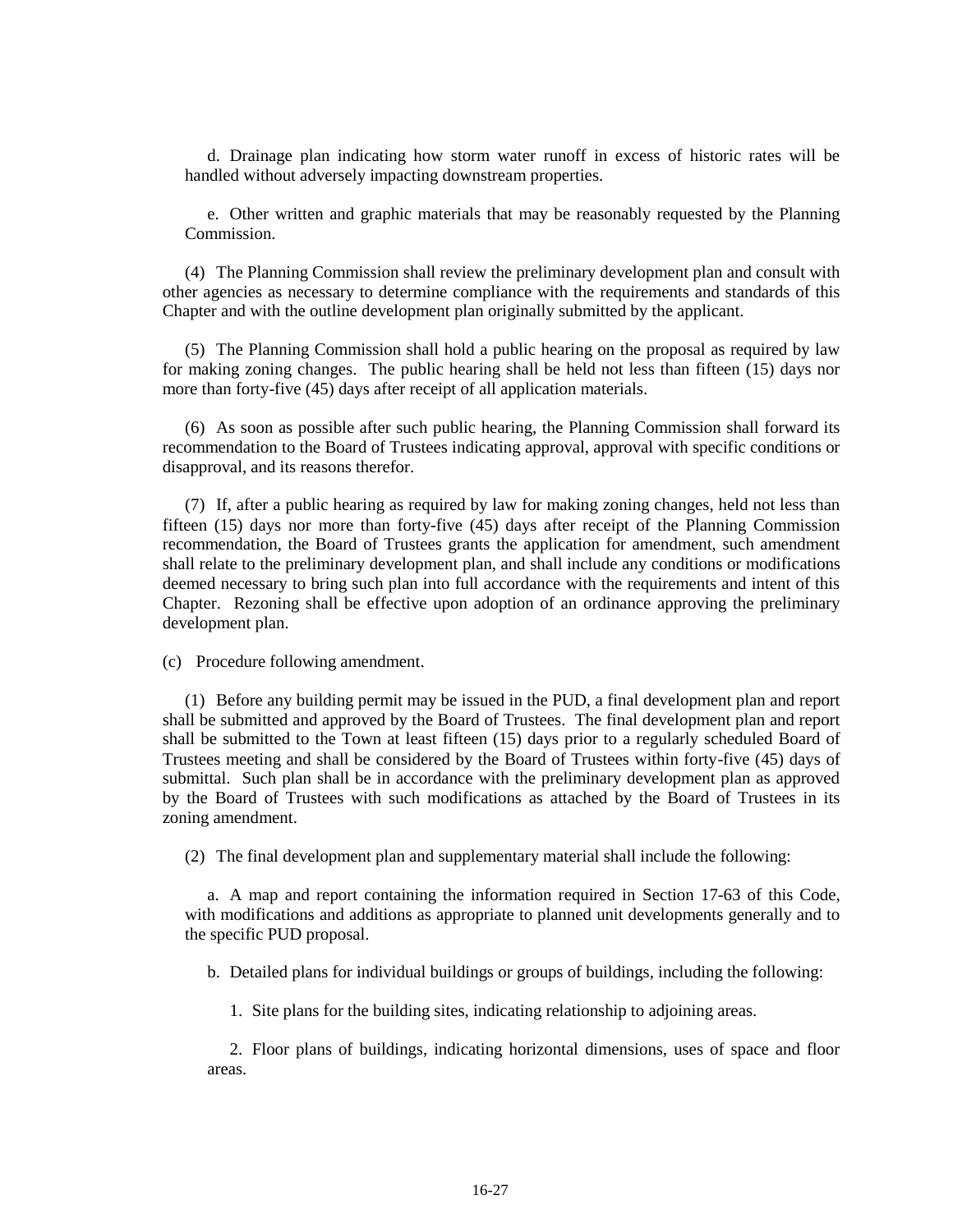3. Elevations of the buildings involved, indicating height and first habitable floor elevation.

4. Site plans indicating the provision of adequate, paved, lighted, off-street parking for the uses proposed.

c. Land areas, floor areas and required open space areas as necessary to make determination as to compliance with requirements for land use intensity.

d. All agreements, covenants, contracts and deed restrictions in a form acceptable to the Town. Specifically, there shall be included a subdivision improvements agreement which provides the mechanism whereby the applicant, his or her successors, heirs and assigns guarantee to make the subdivision improvements required by the Town according to an acceptable time schedule. The subdivision improvements agreement shall further specify the terms of ensuring the quality, performance and maintenance of said subdivision improvements. Said subdivision improvements shall include, but not be limited to, streets, drainage structures and improvements, utilities, landscaping and traffic control devices.

e. Dedication statements for any public land not designated on the plat.

f. If the use is nonresidential, the number of employees and the type of activity shall be specified.

g. If the use is residential, the type of units and number of each unit to be built shall be specified.

h. A complete listing of all landscaping materials including scientific and common names, quantity, size at planting, size at maturity and a symbol or label to identify materials on the site plan.

i. The location and dimensions of all existing and proposed traffic controls, trash disposal areas and enclosures, electric transformers, landscaping materials shown at mature sizes and the maintenance system for landscaping.

j. Other written and graphic materials as may reasonably be required by the Board of Trustees.

(3) The Board of Trustees may authorize the submittal of the final development plan in phases. Each phase may constitute only that portion of the approved preliminary development plan that the developer proposes to develop at that time.

(4) Following review and approval of the final development plan the Town shall record the approved PUD plan with the County Clerk and Recorder, issue building permits and certificates of occupancy for structures and uses within the PUD within the requirements of the subdivision improvements agreement.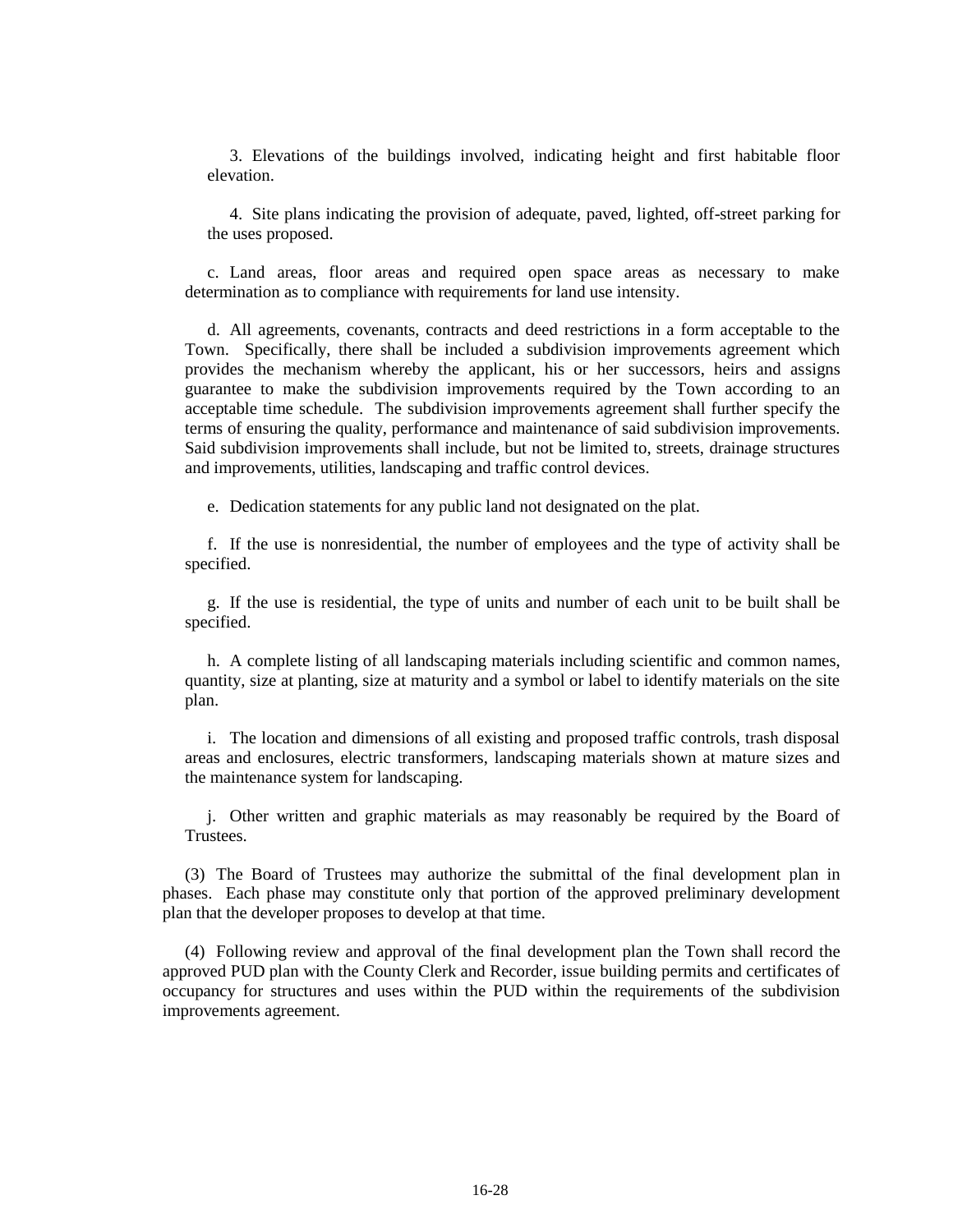(5) The final development plan as approved by the Board of Trustees shall be binding and shall not be changed during the construction of the PUD except upon application to the appropriate agency under the following procedure:

a. Minor changes in location, siting, bulk or size of structures or improvements may be authorized by the Board of Trustees if required by circumstances not foreseen at the time the final plan was approved.

b. All other changes in use, arrangements of blocks or streets, or significant changes in the provision of required open spaces must be made by the Board of Trustees under the procedure provided by this Chapter in Subsection (b) above for amendment of the zoning map. (Ord. 161 Art. X §1, 1983)

**Secs. 16-247—16-260. Reserved.**

## **ARTICLE XIV**

### **Supplemental Regulations**

### **Sec. 16-261. Nonconforming uses and buildings.**

(a) Continuation of use. A nonconforming use may be continued and a nonconforming building may continue to be occupied, except as both are provided for in this Section.

(b) Change of use. A nonconforming use may be changed to any conforming use. Any change of a nonconforming use, other than to a conforming use, shall be submitted to the Planning Commission which, after review, shall make a recommendation of approval, approval with conditions or denial of the proposed change of use to the Board of Trustees. In considering a proposed change of use, the Planning Commission shall make a finding as to whether or not the change of use will adversely affect the surrounding property. For the purpose of review, the Planning Commission shall consider the following criteria:

(1) The nature and purpose of the existing nonconforming use.

(2) The difference in quality and character of the proposed use.

(3) The difference in the degree of use of the proposed use, including but not limited to hours of operation and parking requirements.

(4) The overall impact of the proposed use on the surrounding property.

(c) Certificate of nonconforming use. Upon approval of a change of use of a nonconforming use, other than to a conforming use, or upon approval of an enlargement or extension of a building containing a nonconforming use, the Board of Trustees shall issue a certificate of nonconforming use. The certificate of nonconforming use shall state specifically wherein the nonconforming use differs from the provision of this Chapter and under what conditions the change of use other than to a conforming use or enlargement or extension of a building containing a nonconforming use was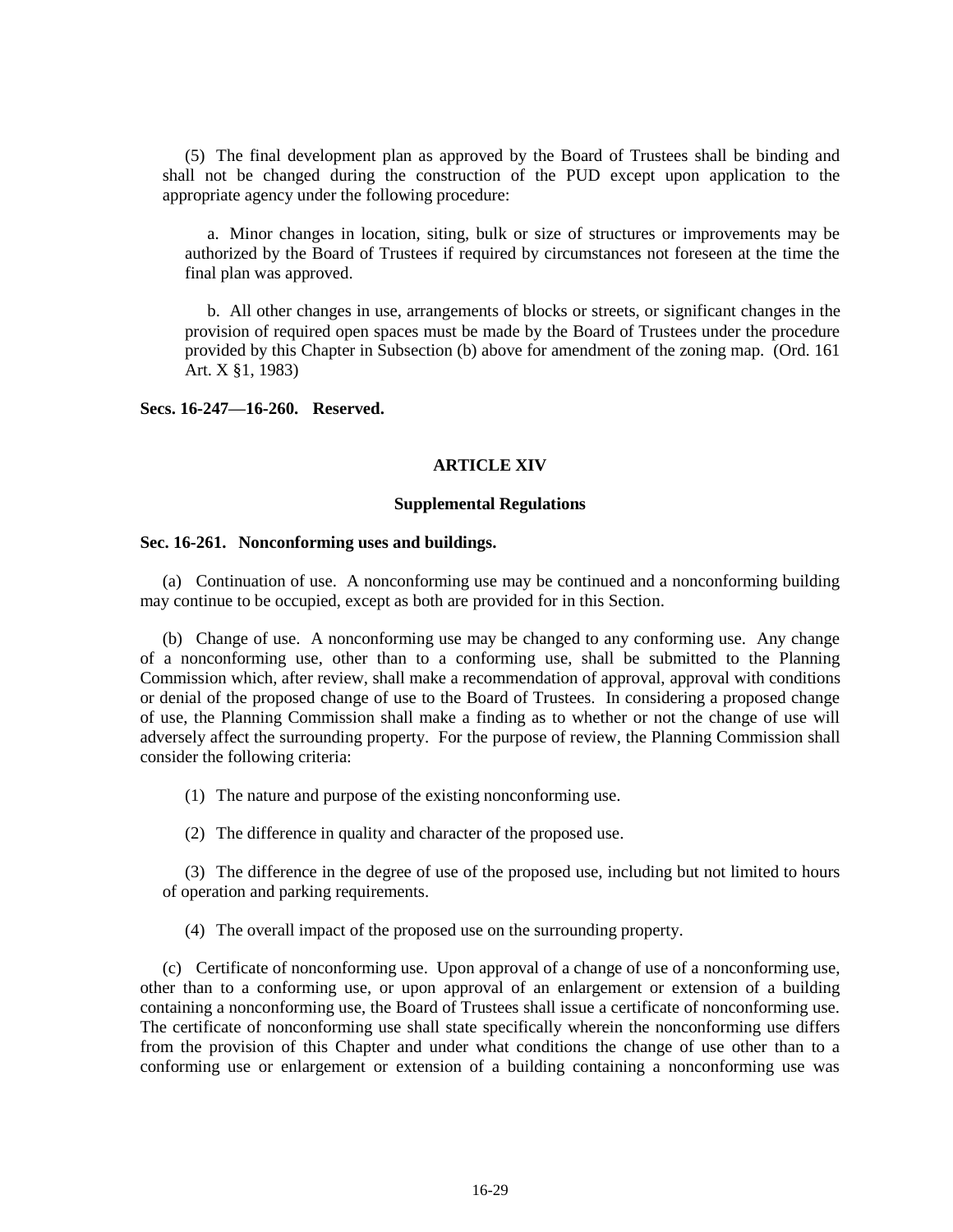approved. Failure to meet any such conditions shall be cause for the Board of Trustees to revoke the certificate of nonconforming use, under the provisions as set forth in Section 16-23(c) of this Chapter.

(d) Abandonment of use. If active and continuous operations are not carried on in a nonconforming use during a continuous period of one (1) year, the building, other structure or tract of land where such nonconforming use previously existed shall thereafter be occupied and used only for a conforming use. Intent to resume active operations shall not affect the foregoing.

(e) Restoration. A nonconforming building or a building containing a nonconforming use which has been damaged by fire or other causes may be restored to its original condition, provided that such work is started within six (6) months of such calamity and completed within one (1) year of the time the restoration is commenced.

(f) Enlargement of a building containing a nonconforming use. A proposal for the enlargement or extension of a building containing a nonconforming use shall be submitted to the Planning Commission which, after review, shall make a recommendation of approval, approval with conditions or denial of the proposed enlargement or extension of a building containing a nonconforming use to the Board of Trustees. In considering a proposed enlargement or extension of a building containing a nonconforming use, the Planning Commission shall make a finding as to whether or not the proposed enlargement or extension will adversely affect the surrounding property. For the purpose of review, the Planning Commission shall consider the following criteria:

(1) The nature and purpose of the proposed expansion.

(2) The size of the proposed expansion.

(3) The difference in the degree of use of the nonconforming use as a result of the proposed expansion.

(4) The overall impact of the proposed expansion on the surrounding property.

(g) Alteration of a nonconforming building. A nonconforming building may be structurally altered, repaired or enlarged in any way permitted by these regulations.

(h) Structural changes. Any building or other structure containing a nonconforming use or any nonconforming building or portion thereof declared unsafe by the Building Inspector may be strengthened or restored to a safe condition. (Ord. 161 Art. XI §1, 1983)

## **Sec. 16-262. General provisions and exceptions.**

The district regulations set forth in this Section qualify or supplement, as the case may be, the district regulations appearing elsewhere herein.

(1) Where a lot in separate ownership has a smaller area than the minimum herein required, and was of record on the effective date hereof, such a lot may be occupied by a one-family dwelling and the usual accessory buildings; provided, however that the yard requirements shall not be reduced except by the Board of Adjustment hereinafter provided;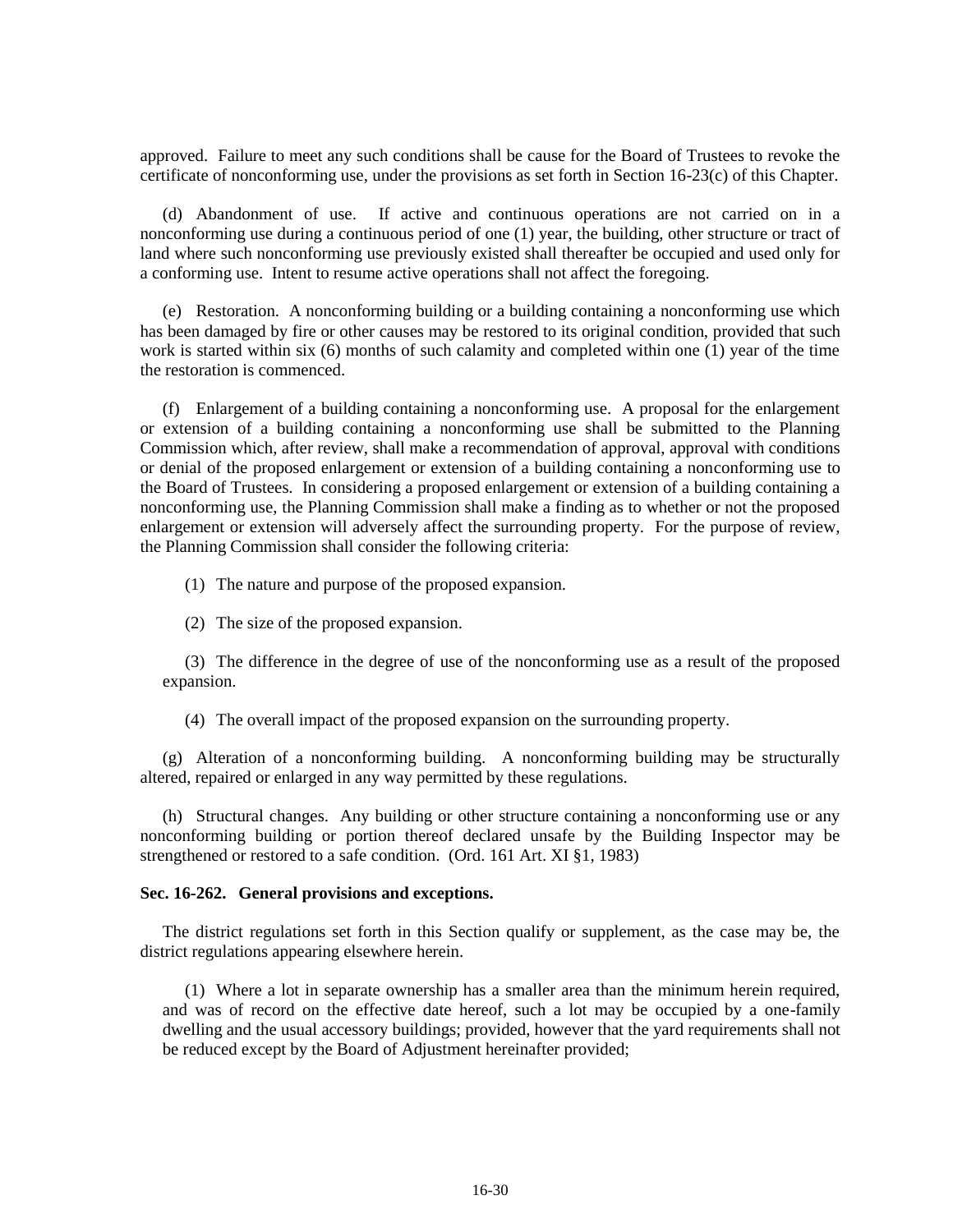(2) No part of a yard required for a building for the purpose of complying with the provisions of this Chapter shall be included as a yard for another building;

(3) On double frontage lots, no buildings shall project beyond the front line of buildings of either of the abutting streets;

(4) In a residence district, an accessory building not exceeding sixteen (16) feet in height or the height of the principal building, whichever is less, is permitted, provided that it does not occupy more than thirty percent (30%) of a required rear yard. On corner lots, no accessory building shall be located any closer to a street than the main building on the same lot. In the case of reverse frontage lots, no accessory building shall be located closer to the side street than the front line of buildings located on the lots to the rear of the reverse frontage lot. In all cases other than reverse frontage lots, detached accessory buildings shall not be located within sixty (60) feet of the front lot line;

(5) On corner lots in a residence district where the frontage has been reversed, the side yard on the street side of the lot shall be the same as the front yard required on the lots at the rear of the corner lot;

(6) The height regulations shall not apply to restrict the height of chimneys, stacks, elevators, cooling towers, water towers, radio towers, scenery lifts, monuments, observation towers, domes, spires, belfries, cupolas, solar collectors and necessary mechanical appurtenances. A parapet wall not exceeding four (4) feet in height may be erected above the height limit in any business district;

(7) Every part of a required yard shall be open from its lowest point to the sky, except for the ordinary projections of sills, courses, chimneys, flues, cornices, eaves and ornamental features, provided that no such projection shall extend into a minimum side yard. Fire escapes, fireproof outside stairways and balconies opening upon fire towers may project in a side yard not more than three (3) feet or into a rear yard not more than five (5) feet. An open unenclosed one-story porch or terrace may project into a front yard not more than ten (10) feet;

(8) No fence, wall or shrubbery shall be erected, maintained, planted or permitted to remain on any lot which unreasonably obstructs or interferes with traffic visibility, as determined by the Chief of Police, on any curve or at any street intersection; and

(9) The use of passive solar building design, active solar hot water heating and active solar space conditioning shall be permitted in all zoning districts. New construction should be designed and sited to provide for future solar energy device installation and to minimize shading of properties to the north which have existing systems in place, so as to protect investments in solar equipment. Existing systems should be sited to minimize shading problems from adjacent properties. The selection and placement of vegetation should be done so as to minimize shading on existing solar equipment, as well as to minimize impacts on the potential for future solar energy equipment installation. (Ord. 161 Art. XI §2, 1983; Ord. 173 §1, 1986)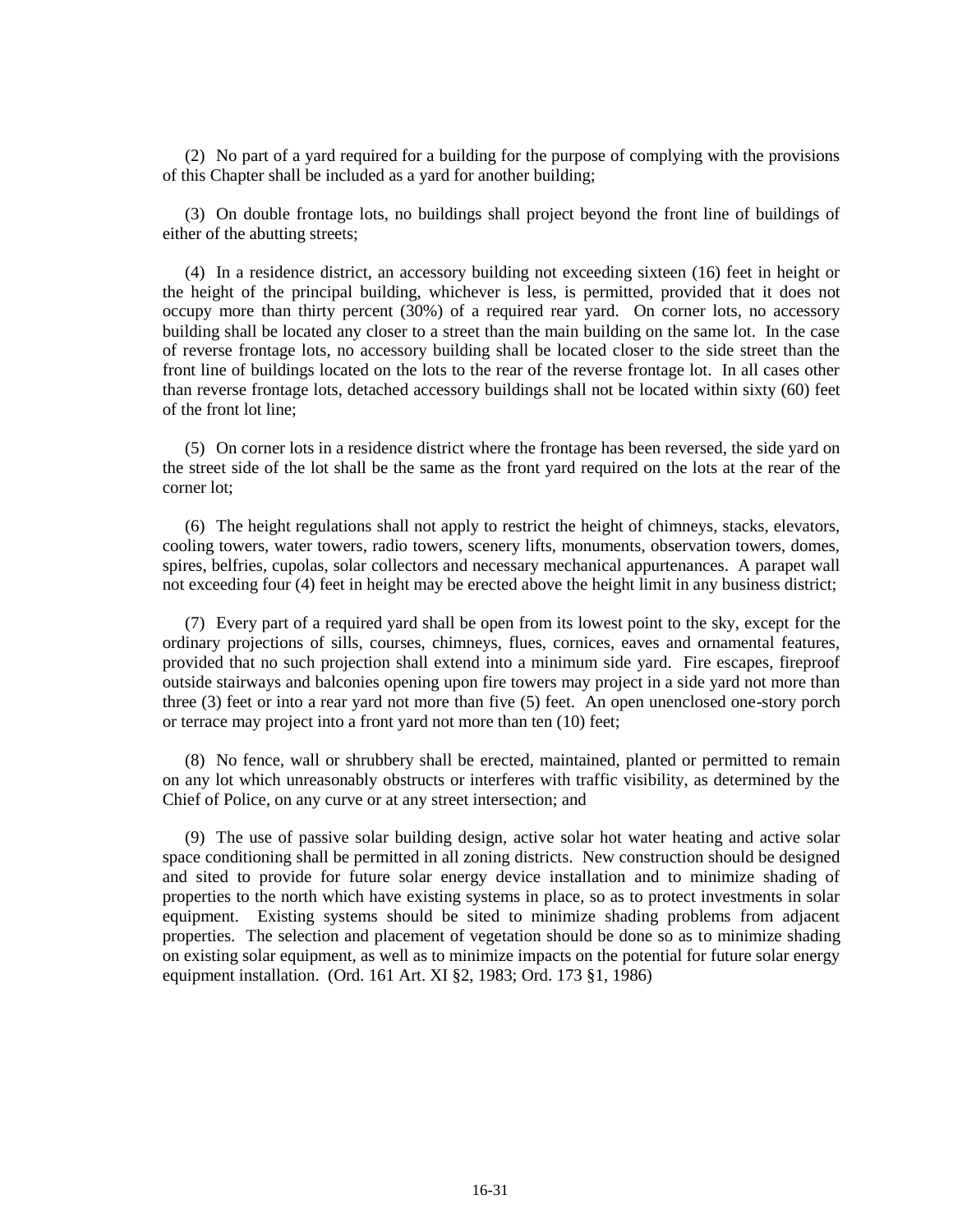#### **Sec. 16-263. Fences, walls and hedges.**

(a) Fences, walls and hedges shall only be constructed after obtaining a building permit from the proper Town authority and shall be constructed in conformance with regulations contained in this Code.

(b) Fences, walls and hedges may be placed in appropriate locations in order to provide screening and enclosures. Fences and walls shall be constructed of materials which are visually pleasing and compatible with the surrounding improvements. Height changes, offset angles and the use of complementary materials may be used to create variety in fences and walls.

(c) Fences shall be permitted in the interior side or rear yards, provided that the fence does not extend beyond the front line of the principal building or structure; in the case of corner lots, does not extend beyond the front or street side line of the building or structure and does not exceed a height of six (6) feet. On reverse frontage lots, fences shall be permitted, provided that the fence is set back a minimum of three (3) feet from the bank (back) of the sidewalk and does not exceed a height of three (3) feet.

(d) Decorative or ornamental fences shall be permitted in the front yard, provided that the following conditions are met:

(1) The maximum height allowable is three (3) feet.

(2) The fence must meet all sight distance regulations as set forth in Section 16-264.

(3) Visibility through fences shall not be less than fifty percent (50%).

(4) No total enclosure or gates will be allowed.

(5) Minimum setback from the bank or back of the sidewalk shall be three (3) feet. This includes setback sidewalks.

(6) No chain link fence will be allowed in the front yard. For purposes of this Section, the *front yard* as defined in Section 16-3(31) shall exclude any porch, deck or veranda. The front wall shall be a load-bearing primary wall.

(e) Fences shall only be constructed in accordance with the provisions of this Section and shall be constructed as follows:

(1) No fences shall be constructed in whole or in any part of concertina, razor wire, barbed wire, tin, wood scraps, mill scraps or slabs, or any unsightly material.

(2) No electrically charged fences will be allowed.

(3) All fencing shall be constructed of brick, wood pickets, vinyl, wrought iron, decorative concrete block, chain link (in rear yards only) or other material normally used for fencing and shall be constructed to conceal or integrate all structural members of the fence into the architectural design of the fence. All other materials and construction methods shall be subject to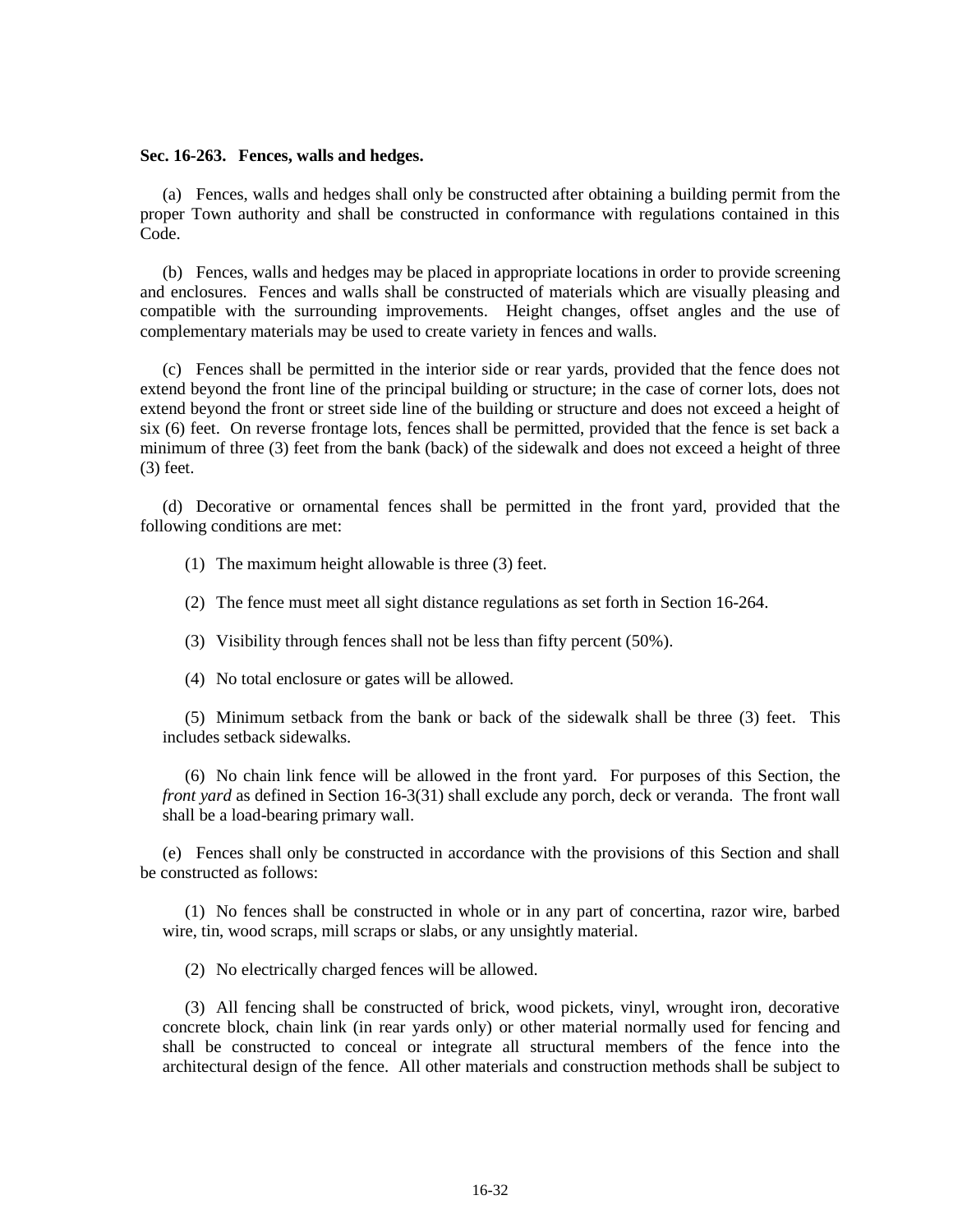review and approval by the Planning Commission and all such alternative materials shall only be approved if such materials comply with this Chapter, blend into the neighborhood and are not unsightly or dangerous in any manner.

(4) All fences shall be maintained in good structural condition and in good repair at all times. Such maintenance shall include, but is not limited to, the replacement of any broken or missing portions of the fences. Areas adjacent to fences, walls and hedges shall be maintained in a clean, sanitary and inoffensive condition, free and clear of all obnoxious substances, rubbish and weeds.

(f) Fences, walls and hedges shall not be located in any public right-of-way without the written consent of the Board of Trustees, and the Board of Trustees may withdraw such consent at any time upon sixty (60) days' notice, and upon such withdrawal with consent, the fence, wall or hedge must be removed at the landowner's cost.

(g) The following types of fences will only be permitted upon showing of a need for the designated type of fence:

(1) Chain link will be allowed in the front lot in a business or industrial zone, upon establishing a need for such a fence for reasons of security or protection of outdoor storage and approval from the Planning Commission. A six-foot chain link fence shall be permitted, provided that such fence is set back a minimum of eight (8) feet from the bank or back of the sidewalk, or if no sidewalk, then eight (8) feet from where the sidewalk should be if one were in place;

(2) Barbed wire fencing in business or industrial areas may be allowed, provided that no more than three (3) strands of barbed wire are added to the height of a fence, and provided that the lowest strand of barbed wire is maintained at least six and one-half (6½) feet above the adjoining grade.

(h) This Section shall apply to all fences constructed after the effective date of the ordinance codified herein. Any fence existing prior to the effective date of the ordinance codified herein shall be allowed to remain as constructed. If any nonconforming fence is removed or rebuilt, the new construction must comply with this Section.

(i) No fence shall be constructed after the effective date of the ordinance codified herein unless a building permit has previously been issued authorizing the construction of such fence. The proposed building permit shall be reviewed by the Town Administrator or Building Official, and if such official is satisfied that the proposed fence complies with this Section, then a building permit may issue without a building permit fee or further review. (Ord. 2001-02 §1)

## **Sec. 16-264. Sight distance/clear vision.**

(a) Purpose: The purpose of the sight distance regulation is to provide for the preservation and promotion of the public health, welfare and safety of the inhabitants of the Town by establishing minimum standards for the unobstructed cross-visibility at intersections of two (2) public rights-ofway.

(b) Definitions.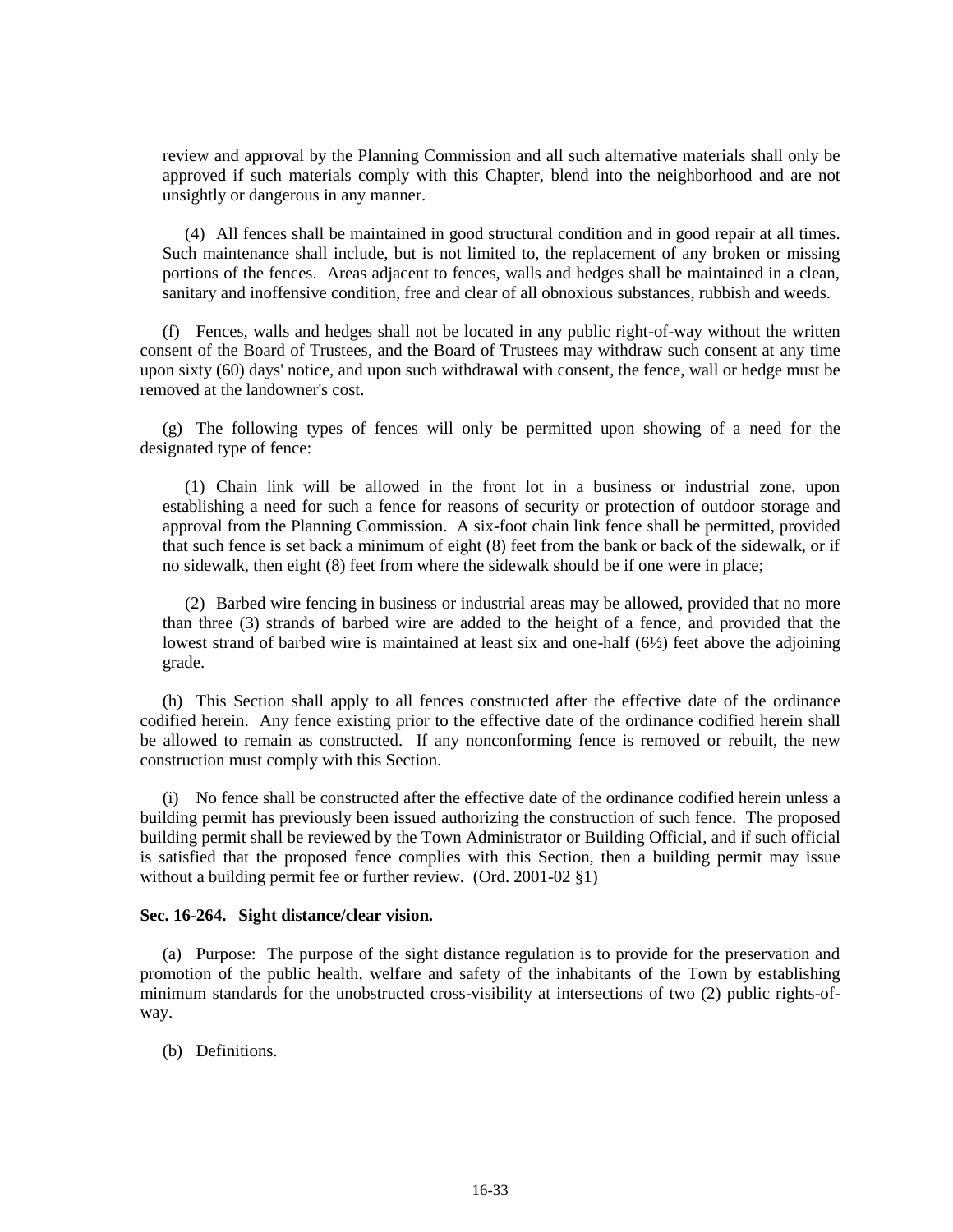*Flowline* means the transition between the gutter and the face of the curb within a public road right-of-way. For a cross or valley pan, it is the center of the pan. Where no curb exists, the *flowline* will be considered the edge of pavement or roadway of the outside traveled lane.

*Sight distance obstruction – public nuisance* means any object or objects that interfere with the ability of a motor vehicle operator or pedestrians to adequately view traffic or control devices for the purpose of safe and proper use of public rights-of-way; such objects shall include but not be limited to walls, fences, hedges, shrubs, trees, signs, benches, vehicles and other such objects extending more than three (3) feet above flowline. A *sight distance obstruction* is hereby declared by the Board of Trustees to be a safety hazard and thereby a public nuisance.

(c) Exemptions. Exempted shall be permanent buildings, suitable for human occupancy, for which a valid building permit had been issued prior to the effective date of the ordinance codified herein.

(1) The clear vision zone of a corner lot is a triangle formed by combining the lines of sight for both left and right directions along the intersecting streets or streets and alleys. Clear vision zones shall be free from any sight distance obstruction.

(2) Trees in existence on the effective date of the ordinance codified herein are exempted. No trees shall be planted in any clear vision zone hereinafter described after the effective date of the ordinance codified herein.

(d) Setbacks. The following chart shall be used to establish clear vision zone setbacks:

#### **Clear Vision Zone Setbacks**

| <i>Type of Street</i> | Speed of Major Street | Y Distance (in feet) | X Distance (in feet) |
|-----------------------|-----------------------|----------------------|----------------------|
| Arterial              | $30-50+mph$           | Right 75, left 150   | 8                    |
| Collector             | $30-35$ mph           | Right 75, left 120   | 8                    |
| Local                 | $25-30$ mph           | Right 60, left 100   | 8                    |

(1) The distances in the clear vision zone setback chart are typical distances to be used under normal conditions and may be modified by the Board of Trustees in order to protect the public safety and welfare in the event that exceptional sight conditions necessitate such a modification.

(2) At the intersection of a street and alley, minimum clear vision distance shall be a triangle measuring thirty (30) feet along each curb or edge of roadway from the point of intersection, the third side being a diagonal line connecting the first two (2) lines. (Ord. 2001-02 §2)

### **Sec. 16-265. Accessory buildings and storage and utility sheds.**

(a) The following terms as used in this Section shall have the following meanings:

*Accessory building* or *structure* means a building or structure which measures greater than one hundred twenty (120) square feet, which is located upon the same lot as the principal building or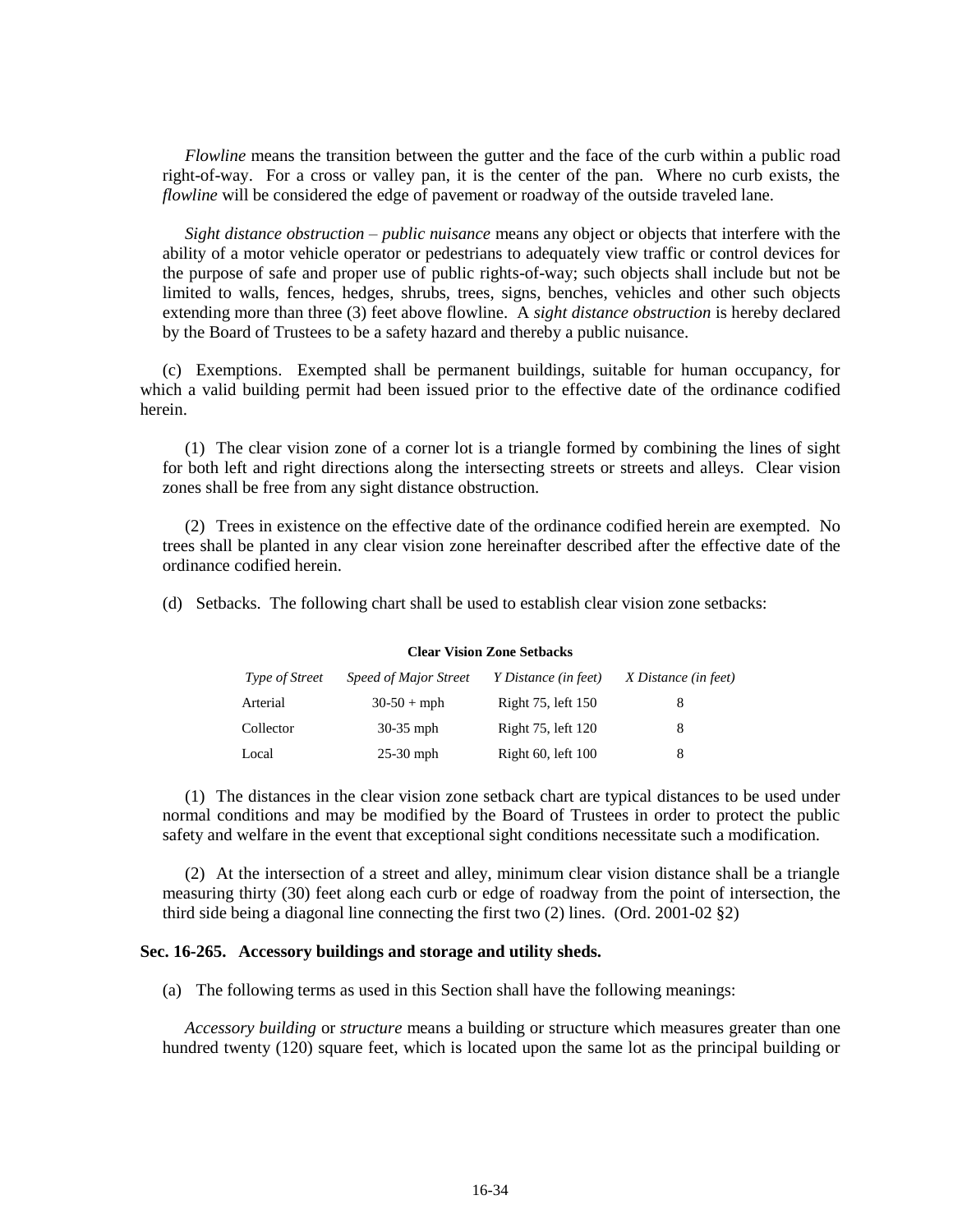structure to which it is associated, which is incidental to and customarily found in connection with such principal building or structure, and which is not to be used for human habitation.

*Storage/utility shed* means a detached structure which is used to store tools and equipment such as but not limited to lawn mowers, bicycles, garden tools and similar chattel related to the primary permitted use which is located on the same lot. *Storage /utility sheds* are limited to one hundred twenty (120) square feet. The extended roof area will be allowed a twelve-inch overhang on all sides.

(b) Each principal building may have one (1) attached garage which shall be considered part of the principal building.

(c) All accessory buildings and storage/ utility sheds shall comply with all setback requirements for the zone in which such structure is located.

(1) All accessory buildings or storage/ utility sheds combined shall not occupy more than thirty percent (30%) of the rear yard of the lot upon which structures are located.

(2) No accessory building or storage/ utility shed shall exceed the height of the principal building.

(3) No lot shall be allowed to have more than one (1) accessory building.

(4) No lot shall be allowed to have more than one (1) storage/utility shed.

(5) All accessory buildings or structures and storage/utility sheds shall be built according to the requirements of the applicable building code.

(d) All buildings or structures in existence on the effective date of the ordinance codified herein shall not be affected by this Section. All structures, buildings, fences, trees or other potential obstructions built, erected or placed after the effective date of the ordinance codified herein shall comply with the provisions hereof. (Ord. 2001-02 §3)

### **Sec. 16-266. Water plant investment fees.**

(a) The plant investment fee for a five-eighths-inch water tap within the boundaries of the Town shall be as set forth in the Town's fee schedule.

(b) The plant investment fee for a five-eighths-inch water tap outside the boundaries of the Town shall be eight thousand six hundred dollars as set forth in the Town's fee schedule.

(c) The plant investment fee for any user desiring a tap in excess of a five-eighths-inch tap shall be determined by separate contract between the Town and the water user. (Ord. 95-2 §2, 1995; Ord. 10-98 §2, 1998)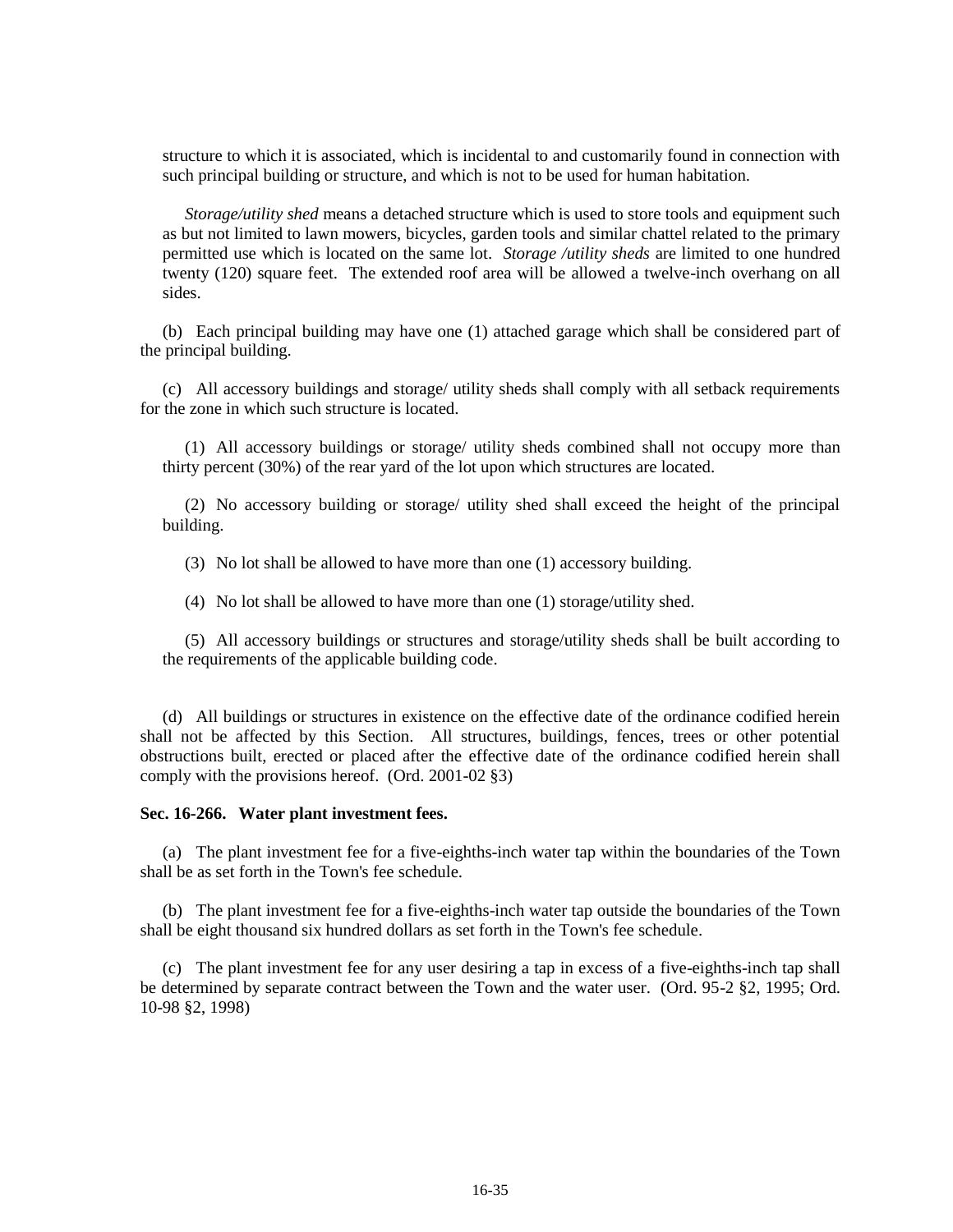#### **Sec. 16-267. Waste water treatment system plant investment fees.**

(a) The waste water treatment system plant investment fee for any structure having a fiveeighths-inch water tap within the boundaries of the Town shall be as set forth in the Town's fee schedule.

(b) The waste water treatment system plant investment fee for any user outside the boundaries of the Town shall be as set forth in the Town's fee schedule for structures having a five-eighths-inch water tap.

(c) Any person desiring to obtain a waste water treatment tap which is to be used in a structure having a water tap in excess of five-eighths  $(\frac{5}{8})$  of an inch shall pay such plant investment fee as may be determined by contract between the Town and the user. (Ord. 95-2 §3, 1995)

### **Sec. 16-268. Compliance.**

In addition to the fees set forth in Sections 16-266 and 16-267 above, any person purchasing a water or waste water treatment tap shall abide by all the conditions set forth in Chapter 13 of this Code and shall pay such other fees as may be set forth in this Code or in any fee schedule adopted by the Board of Trustees. (Ord. 95-2 §4, 1995)

**Secs. 16-269—16-280. Reserved.**

### **ARTICLE XV**

## **Uses by Special Review**

#### **Sec. 16-281. Intent and applicability.**

(a) Uses by special review are uses which have been determined by the Town to be more intense or to have the potential of a greater impact when compared with the uses allowed by right in the particular zoning district. Therefore, uses by special review require additional consideration to ensure that they are designed, constructed and operated in a manner that is compatible with the existing and planned land uses for the neighborhood. The additional consideration given uses by special review is designed to protect the health, safety, convenience and general welfare of present and future residents of the Town.

(b) The Board of Trustees may approve the establishment of a use by special review through granting a special review permit. All requests for special review permit shall be reviewed by the Planning Commission. The Planning Commission shall provide a recommendation to the Board of Trustees for its consideration.

(c) Any person filing an application for a special review permit shall comply with the procedures and regulations as set forth in this Article. Any expansion or enlargement of a use by special review shall be treated as a new use and shall require a new application under the terms of this Article.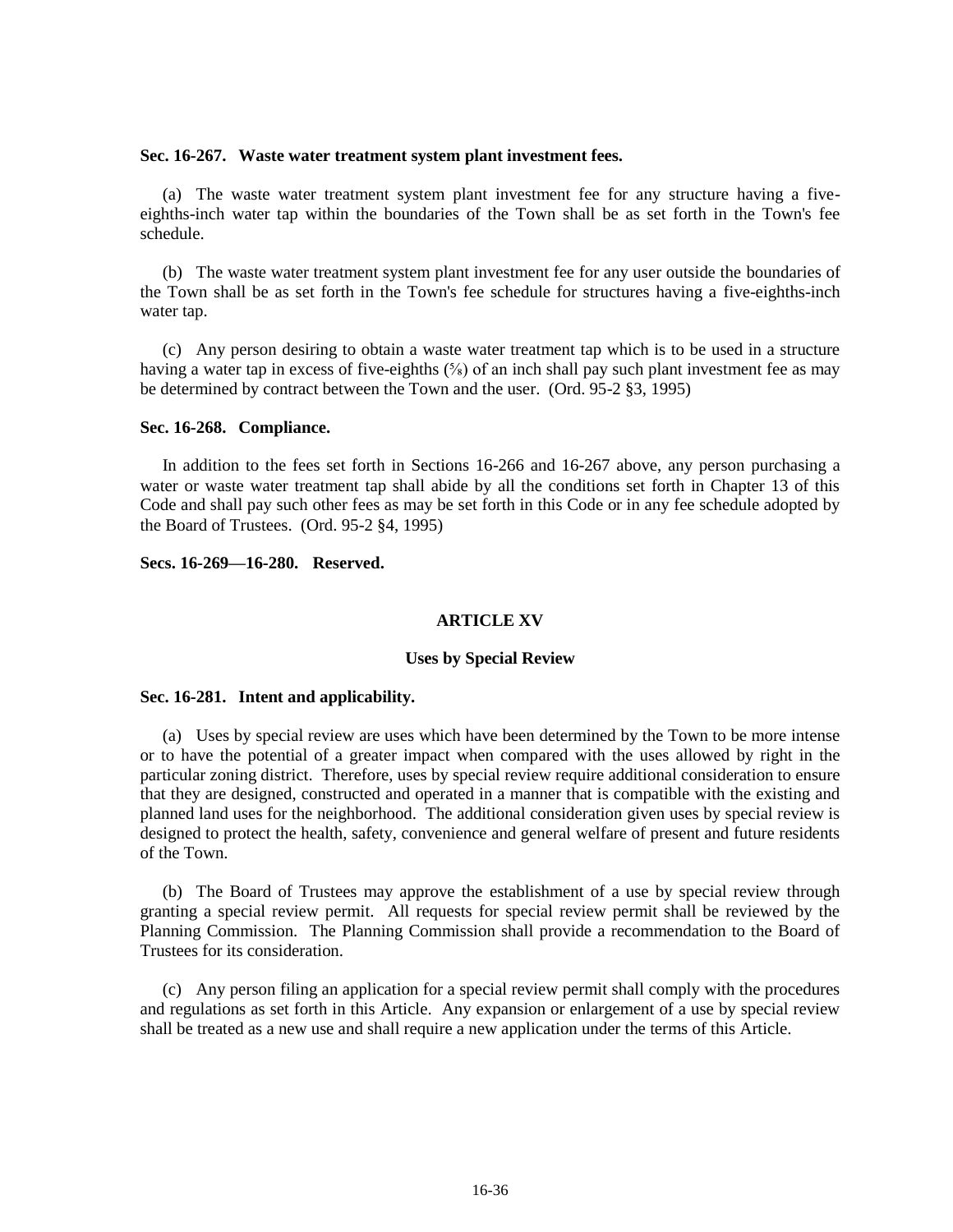(d) Ordinary repairs and maintenance may be performed upon structures associated with a use by special review so long as such actions do not have the effect of expanding or enlarging the use.

(e) If the use by special review is discontinued for a period of one (1) year, it shall be considered abandoned. It shall be necessary to follow the application and approval procedures of this Article in order to reestablish the abandoned use by special review.

(f) Applications for special review permits shall be completed according to the requirements set forth in Section 16-287 of this Chapter. The complete application, supporting documents and application fees shall be submitted to the Town Clerk. Fees for filing an application for use by special review shall be as set forth in the Town's fee schedule. (Ord. 189 §I, 1990)

## **Sec. 16-282. Duties of the Town Clerk.**

(a) The Town Clerk shall be responsible for processing all applications for special review permits in the incorporated area of the Town. The Town Clerk shall also be responsible for determining that all application submittal requirements are met prior to initiating any official action as listed below.

(b) Upon determination that the application and associated materials submitted are complete, the Town Clerk shall:

(1) Set a Planning Commission public hearing to take place not more than forty-five (45) days after the complete application has been submitted.

(2) Give notice of the public hearing for the special review permit to those persons listed in the application as owners of property located within one hundred (100) feet of the parcel under consideration, and to those persons listed in the application as owners and lessees of the mineral estate on or under the subject property. The notice shall be mailed first class, not less than ten (10) days preceding the hearing date. Such notice is not required by state statute but is provided as a courtesy to surrounding property owners. Inadvertent errors in the list of surrounding property owners or list of mineral estate interest holders, even if such errors result in the failure of a neighbor to receive a notice, shall not create a jurisdictional defect in the hearing process.

(3) Arrange for the applicant to post a sign on the property under consideration for a special review permit. The sign shall be posted by the applicant, who shall certify as such, at least ten (10) days prior to the hearing. The sign shall contain the following information and be at least two (2) feet by two (2) feet:

a. Special review permit request number.

b. Date and place of the public hearing.

c. Location and phone number of the office where additional information may be obtained.

d. Proposed use.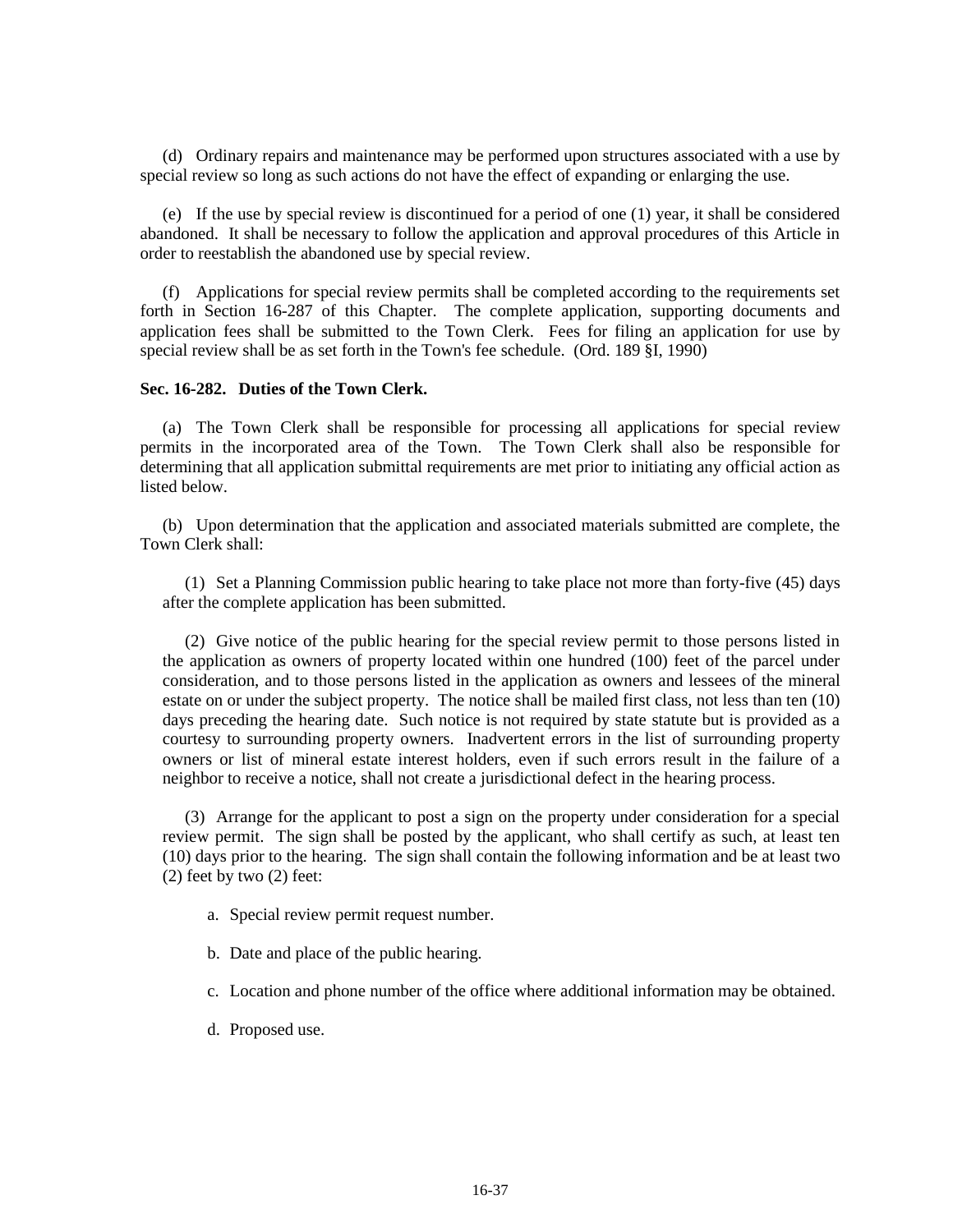(4) Arrange for legal notice of said hearing to be published once in a newspaper of general circulation in the Town. The date of publication shall be at least ten (10) days prior to the public hearing.

(5) Refer the application to any agencies or individuals that may be able to provide the Town with technical assistance concerning the various aspects of the proposed use by special review. The reviews and comments solicited by the Town are intended to provide the Town with information concerning the use by special review. The Planning Commission and Board of Trustees may consider all such reviews and comments and may solicit additional information if such information is deemed necessary. The reviews and comments submitted by the referral agency are recommendations to the Town. The authority and responsibility for making the decision to approve or deny the requested special review permit rests with the Board of Trustees.

(6) Prepare staff comments for use by the Planning Commission addressing all aspects of the proposed use by special review, its conformance with the comprehensive plan, sound land use planning practices, comments received from agencies or individuals to which the application was referred, and standards contained in this Article. (Ord. 189 §I, 1990)

### **Sec. 16-283. Duties of the Planning Commission.**

(a) The Planning Commission shall hold a public hearing to consider the application for the special review permit. The Planning Commission shall provide recommendations to the Board of Trustees concerning the disposition of the requested permit. The Planning Commission shall recommend approval of the special review permit unless it finds that the applicant has not met one (1) or more of the standards or conditions set forth in this Article. The applicant has the burden of proof to show that the standards and conditions of this Article have been met. The applicant shall demonstrate:

(1) That the proposal is consistent with the comprehensive plan.

(2) That the proposal is consistent with the intent of the zoning district in which the use is proposed to be located.

(3) That the uses which would be permitted will be compatible with the existing surrounding land uses.

(4) That the uses which would be permitted will be compatible with future development of the surrounding area as permitted by the existing zoning and with the future development as projected by the comprehensive plan.

(5) That there is adequate provision for the protection of the health, safety and welfare of the inhabitants of the neighborhood and the Town.

(b) The secretary of the Planning Commission shall forward the official recommendation of the Planning Commission to the Board of Trustees. The official recommendation shall include the information contained in the official record and the case file. The information shall be forwarded to the Board of Trustees within ten (10) days of its having been made.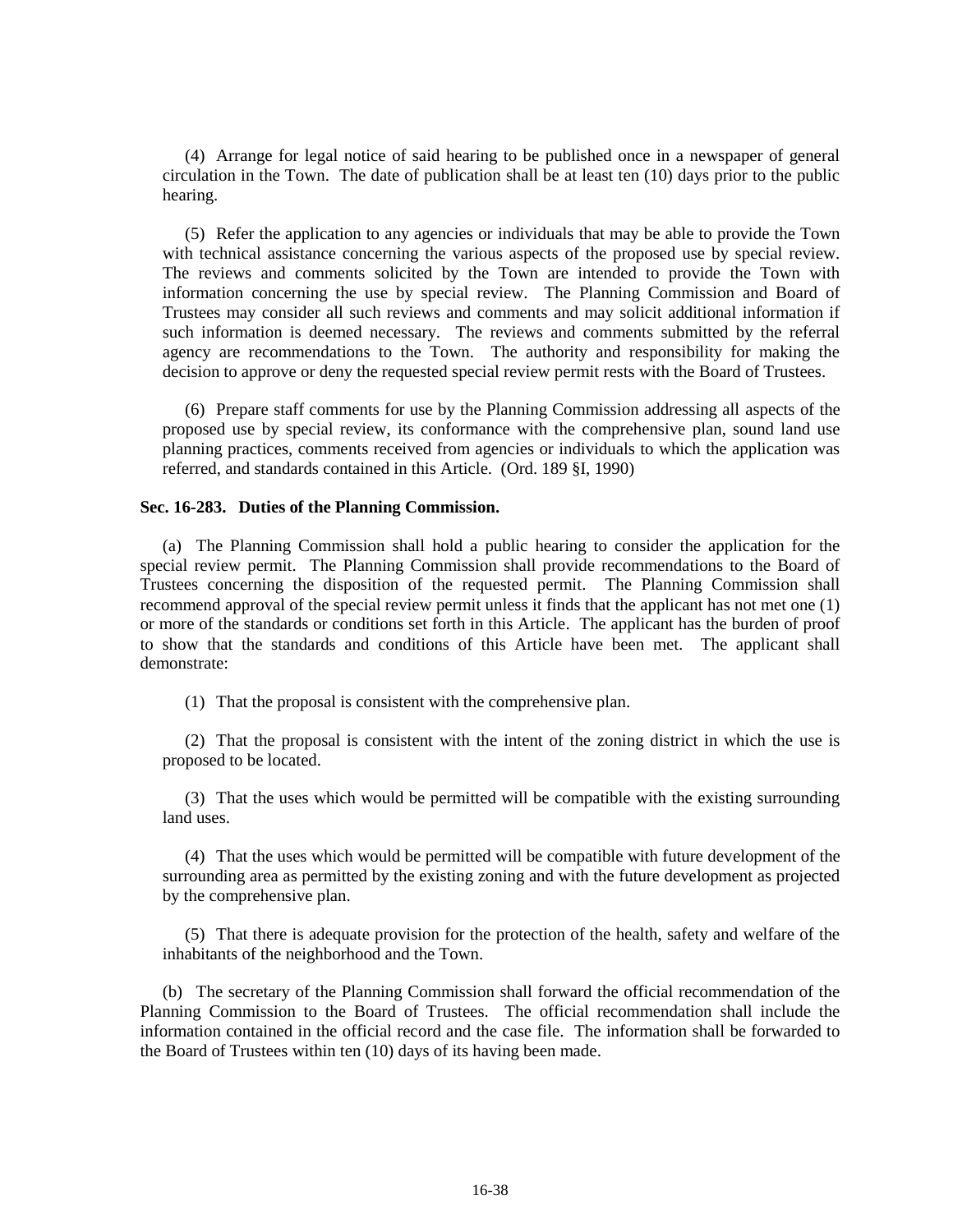(c) If the Planning Commission recommendation is conditioned upon the applicant submitting specific items prior to publication of the notice for hearing by the Board of Trustees, then the ten-day period shall commence upon submission of the items by the applicant. (Ord. 189 §I, 1990)

### **Sec. 16-284. Duties of the Board of Trustees.**

(a) Upon receipt of the Planning Commission recommendation, the Board of Trustees or its authorized representative shall:

(1) Set a Board of Trustees public hearing to take place not more than forty-five (45) days after receipt of the Planning Commission recommendation.

(2) Arrange for legal notice of said hearing to be published once in a newspaper of general circulation in the Town. The date of publication shall be at least ten (10) days before the public hearing.

(3) Give notice of the public hearing on the special review permit to those persons listed in the application as owners of property located within one hundred (100) feet of the property under consideration, and to those persons listed in the application as owners and lessees of the mineral estate on or under the subject property. The notice shall be mailed, first class, not less than ten (10) days prior to the scheduled hearing. Such notice is not required by state statute, but is provided as a courtesy to surrounding property owners. Inadvertent errors in the list of surrounding property owners or list of mineral estate interest holders, even if such error results in the failure of a surrounding property owner to receive notice, shall not create a jurisdictional defect in the hearing process.

(4) Arrange for the applicant to post a sign on the property under consideration for a special review permit. The sign shall be posted by the applicant, who shall certify as such, at least ten (10) days prior to the hearing. The sign shall contain the following information and be at least two  $(2)$  feet by two  $(2)$  feet:

a. Special review permit request number.

b. Date and place of the public hearing.

c. Location and phone number of the public office where additional information may be obtained.

d. Proposed use.

(b) The Board of Trustees shall hold a public hearing to consider the application and take final action thereon. In making a decision on the proposed use by special review, the Board of Trustees shall consider only the facts presented at the public hearing. Such facts shall include the recommendation of the Planning Commission, the official record, the Town Clerk's case file, the application and the testimony presented at the hearing. The Board of Trustees shall approve the request for special review permit unless it finds that the applicant has not met one (1) or more of the conditions and standards contained in this Article. The applicant has the burden of proof to show that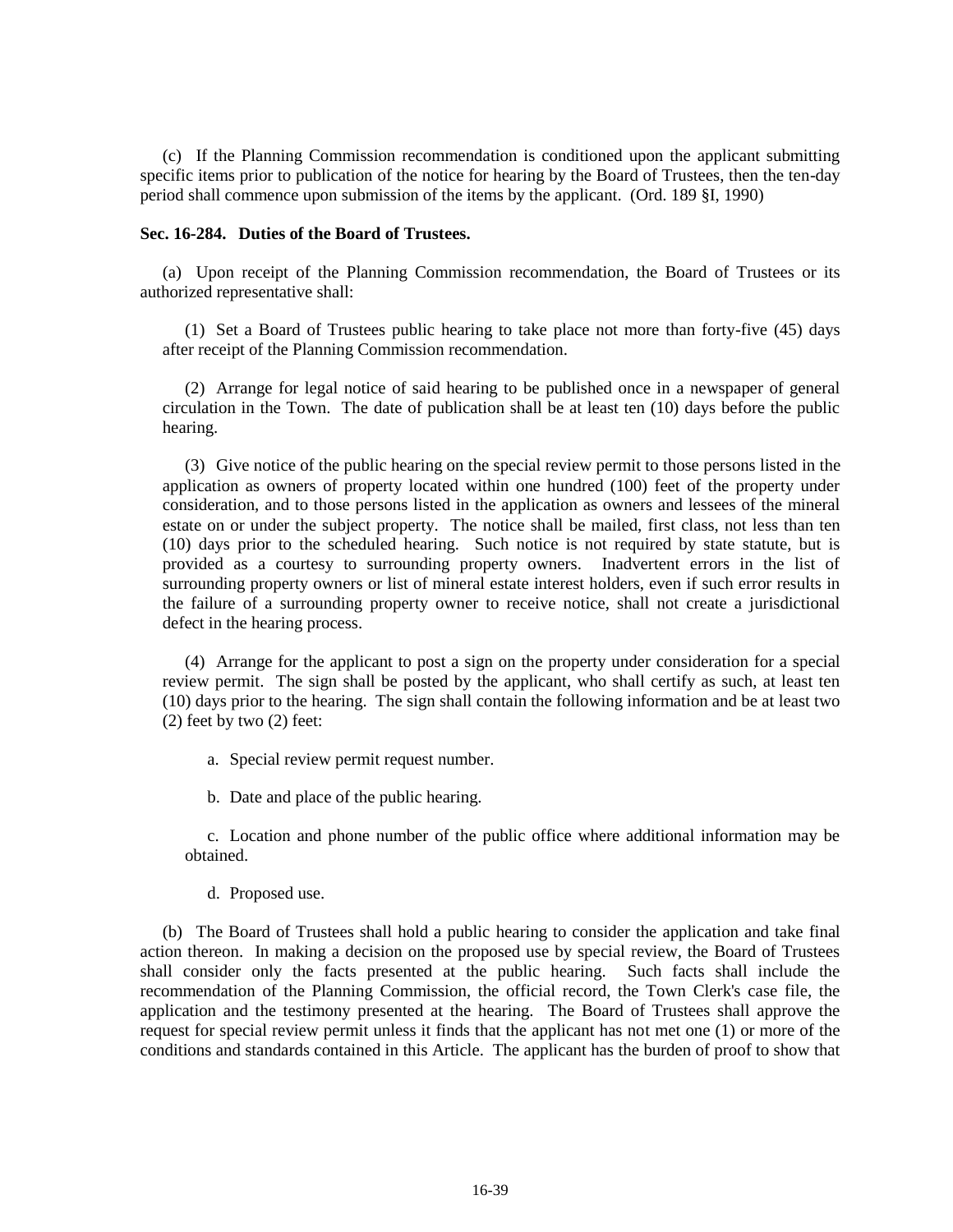the standards and conditions of this Article have been met. The applicant shall demonstrate compliance with the provisions of Subsections  $16-283(a)(1)$  through (5) above.

(c) Upon the Board of Trustees' final decision, a resolution setting forth the decision shall be drafted and signed. A record of such action and a copy of the resolution will be kept in the files of the Town Clerk.

(d) If the special review permit is approved, the Board of Trustees shall arrange to record the special review permit plan map in the office of the County Clerk and Recorder. (Ord. 189 §I, 1990)

## **Sec. 16-285. Design standards for uses by special review.**

An applicant for a special review permit shall demonstrate compliance with the following design standards and shall continue to meet these standards if the special review permit is approved:

(1) Adequate water service in terms of quality, quantity and dependability is available to the site to serve the uses permitted.

(2) Adequate sewer service is available to the site to serve the uses permitted.

(3) If soil conditions on the site are such that they present moderate or severe limitations to the construction of structures or facilities proposed for the site, the applicant has demonstrated how such limitations can and will be mitigated.

(4) Uses by special review shall comply with the following storm water management standards:

a. Storm water detention facilities shall be provided on site which are designed to contain the storm water runoff from the fully developed site from a one-hundred-year storm.

b. The drainage facilities shall be designed to release all the detained water at a quantity and rate not to exceed the quantity and rate of a five-year storm falling on the undeveloped site.

(5) All parking and vehicle storage areas shall be provided on site; parking shall not be permitted within the public right-of-way. An adequate parking area shall be provided to meet the parking needs of employees, company vehicles, visitors and customers.

(6) Adequate fire protection measures shall be available on the site, or to the site, for the structures and uses permitted.

(7) The use shall comply with all setback and offset requirements for the zone district.

(8) Access to the site shall be provided in a safe manner; ingress and egress shall not present a safety hazard to the traveling public or to the vehicle accessing the property. Acceleration and deceleration lanes may be required to mitigate potential traffic hazards for uses which generate high traffic volumes and/or large numbers of slow accelerating vehicles.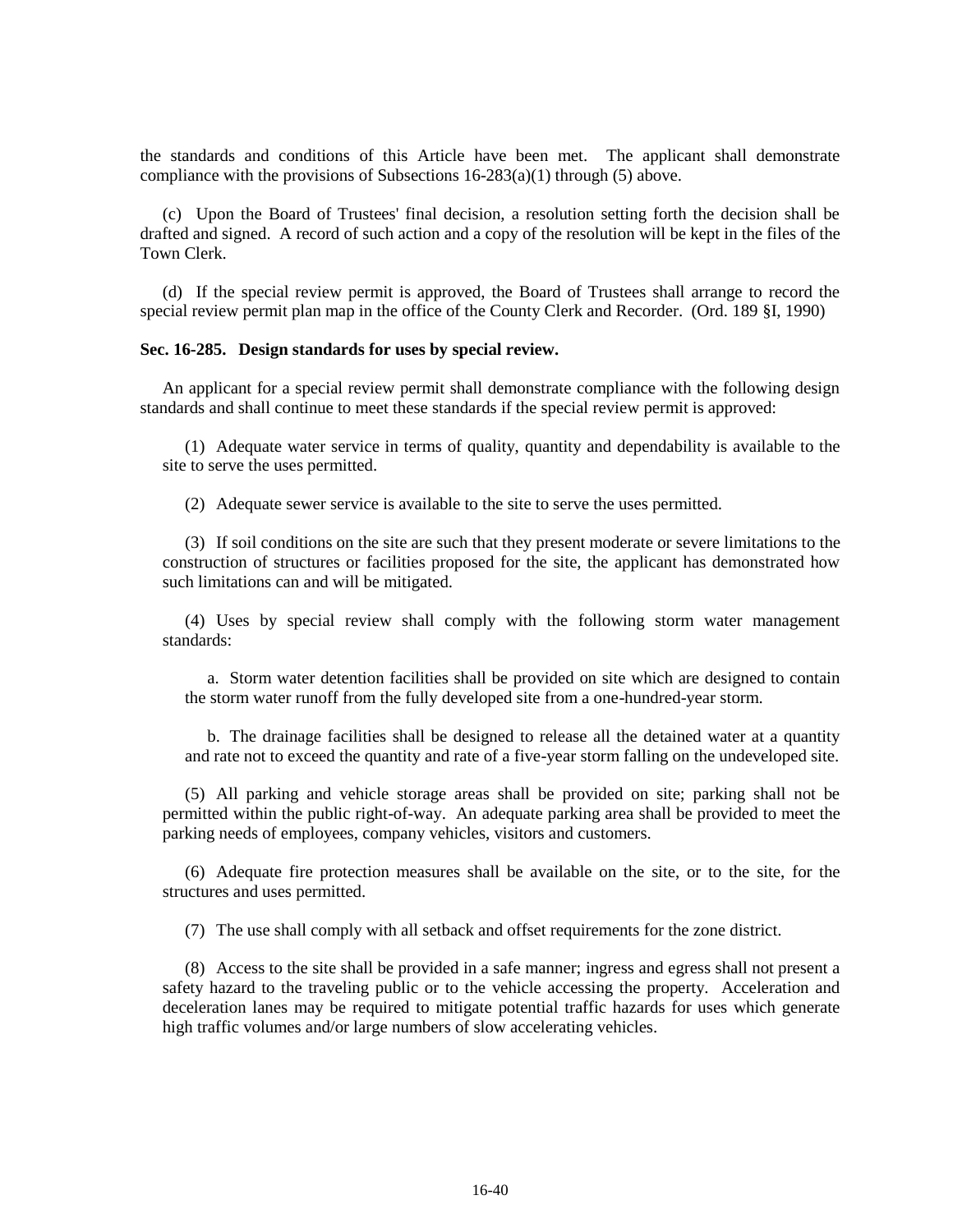(9) Buffering or screening of the proposed use from adjacent properties may be required to enhance or improve the aspects of compatibility. Buffering or screening may be accomplished through a combination of berming, landscaping and fencing. (Ord. 189 §I, 1990)

### **Sec. 16-286. Operation standards for uses by special review.**

(a) An applicant for a special review permit must demonstrate conformance to the following operation standards in the special review permit application to the extent that such standards are affected by location, layout and design of the proposed use by special review prior to construction and operation. Once operational, the operation of the uses permitted shall conform to these standards.

(b) The operation of the uses shall comply with the noise standards enumerated in Section 25-12- 101, C.R.S., or noise ordinance of the Town, whichever is more stringent.

(c) The operation of the uses shall comply with the air quality standards promulgated by the Colorado Air Quality Control Commission or other such standards as set by the Board of Trustees.

(d) The operation of the uses shall comply with the water quality standards promulgated by the Colorado Water Quality Control Commission or other such standards as set by the Board of Trustees.

(e) The uses shall comply with the following lighting standards:

(1) Sources of light, including light from high temperature processes such as combustion or welding, shall be shielded so that light rays will not shine directly onto adjacent properties where such would cause a nuisance or interfere with the use on the adjacent properties; and

(2) Neither direct nor reflected light from any light source may create a traffic hazard to operators of motor vehicles on public or private streets; no colored lights may be used which may be confused with traffic control devices.

(f) The uses shall not emit heat so as to raise the ambient air temperature more than five degrees Fahrenheit ( $5^{\circ}$ F) at or beyond the lot line.

(g) Property shall be maintained in such a manner that grasses and weeds are not permitted to grow taller than ten (10) inches. In no event shall the property owner allow the growth of noxious weeds on the site. (Ord. 189 §I, 1990)

#### **Sec. 16-287. Application requirements; use by special review.**

(a) The purpose of the application is to give the applicant an opportunity to demonstrate through written and graphic information how the proposal complies with the standards of this Article. The following information shall be submitted as part of the application:

(1) A statement which explains that the proposal is consistent with the comprehensive plan.

(2) A statement which explains that the proposal is consistent with the intent of the zoning district in which the use is proposed to be located.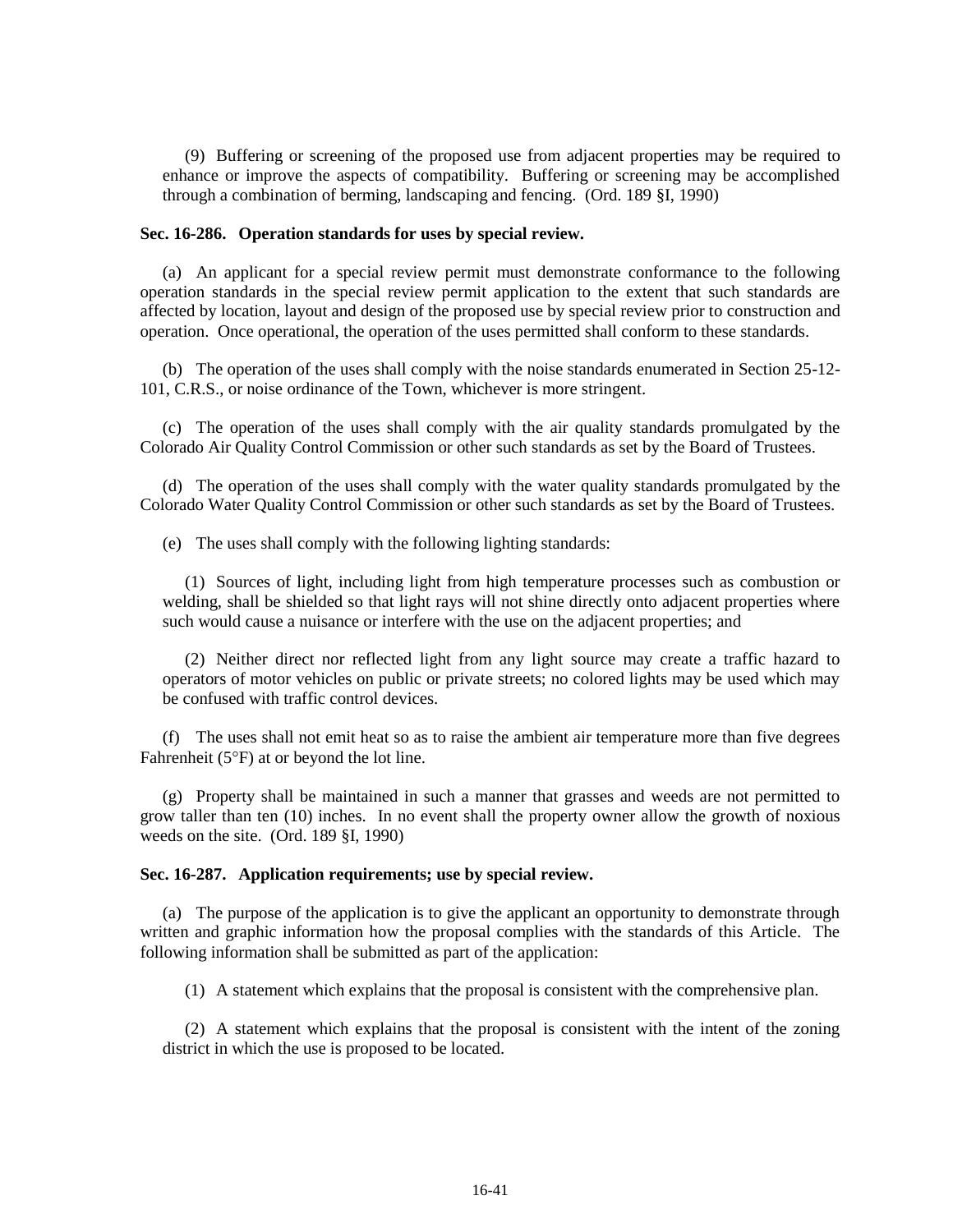(3) A statement which explains that the uses which would be permitted will be compatible with the existing surrounding land uses.

(4) A statement which explains that the uses which would be permitted, will be compatible with the future development of the surrounding area, as permitted by the existing zone districts and with future development, as proposed by the comprehensive plan.

(5) A statement which explains there is adequate provision for the protection of the health, safety and welfare of the inhabitants of the neighborhood and the Town.

(b) The following general information shall be submitted:

(1) Name, address and telephone number of the applicants.

(2) Name and address of the fee owners of the property proposed for the use by special review if different from above.

(3) Legal description of the property under consideration.

- (4) Total area of the parcel under consideration.
- (5) Existing land use of the parcel under consideration.
- (6) Existing land use of all properties adjacent to said parcel.
- (7) Present zone district.
- (8) Signatures of the applicant and fee owners or their authorized legal agent.

(9) A certified list of the names, addresses and the corresponding Parcel Identification Number assigned by the County Assessor of the owners of property (the surface estate) within one hundred (100) feet of the property subject to the application. The source of the list shall be the records of the County Assessor, or an ownership update from a title company or attorney, derived from such records, or from the records of the County Clerk and Recorder. If the list was assembled from the records of the County Assessor, the applicant shall certify that the list was assembled within thirty (30) days of the application submission date.

(10) A certified list of the names and addresses of mineral owners and lessees on or under the parcel of land being considered. The source of such list shall be from the records of the County Clerk and Recorder, or from an ownership update from a title company or attorney, derived from such records.

(11) Such additional information as may be reasonably required by the Planning Commission or Board of Trustees in order to determine that the application and proposed use by special review meets the standards of this Article and the comprehensive plan.

(c) A detailed description of the proposed operation and use shall be supplied. Details for the following items, when applicable, are required: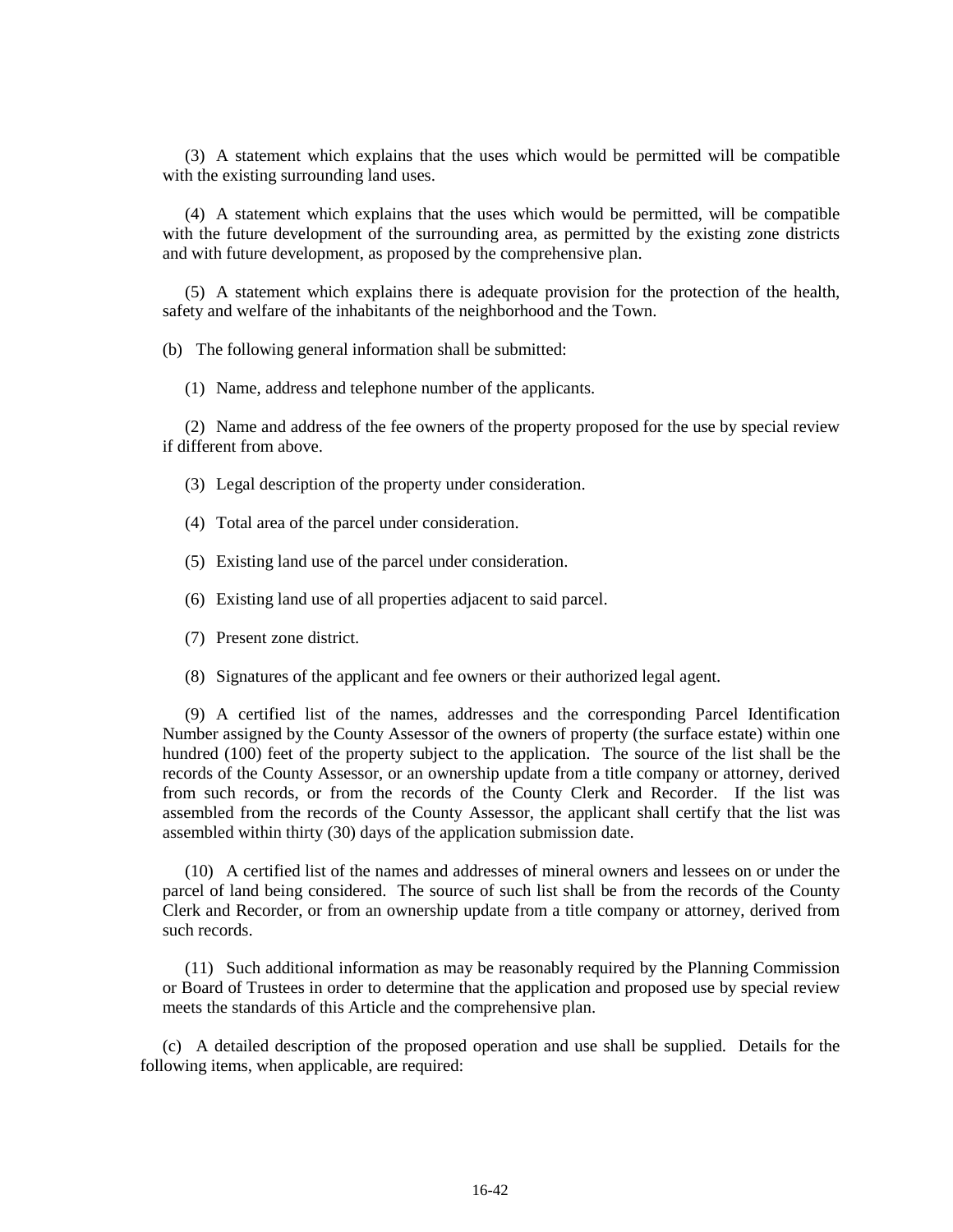(1) Type of use for which the application is being made.

(2) Proximity of the proposed use to residential structures.

(3) The number of shifts to be worked and the maximum number of employees.

(4) The maximum number of users, patrons, members, buyers or other visitors that the use by special review facility is designed to accommodate at any one (1) time.

(5) Types and maximum numbers of animals to be kept on the site any one (1) time.

(6) Types and numbers of operating and processing equipment to be utilized.

(7) Type, number and uses of the proposed structures to be erected.

(8) Type, size, weight and frequency of vehicular traffic and access routes that will be utilized.

- (9) Sewage facilities.
- (10) Size of stockpile, storage or waste areas to be utilized.

(11) Method and time schedule of removal or disposal of debris, junk and other wastes associated with the proposed use.

(12) A time table showing the period of time required for the construction of the operation.

(13) Proposed landscaping plans.

(14) A description of the proposed fire protection methods.

(15) Such additional information as may be reasonably required by the Planning Commission and Board of Trustees in order to determine that the proposal meets the requirement of this Chapter and the standards of the comprehensive plan. (Ord. 189 §I, 1990)

### **Sec. 16-288. Special review permit plan map.**

(a) The map shall be delineated on good quality, reproducible Mylar.

(b) The dimensions of the map shall be thirty-six (36) inches wide by twenty-four (24) inches high.

(c) The special review permit plan map shall include certificates for the property owner's signature, the Planning Commission, the Board of Trustees and the Town Clerk. The required content of the certification blocks is available from the Town Clerk.

(d) The special review permit plan map shall include a vicinity map which presents the following information graphically: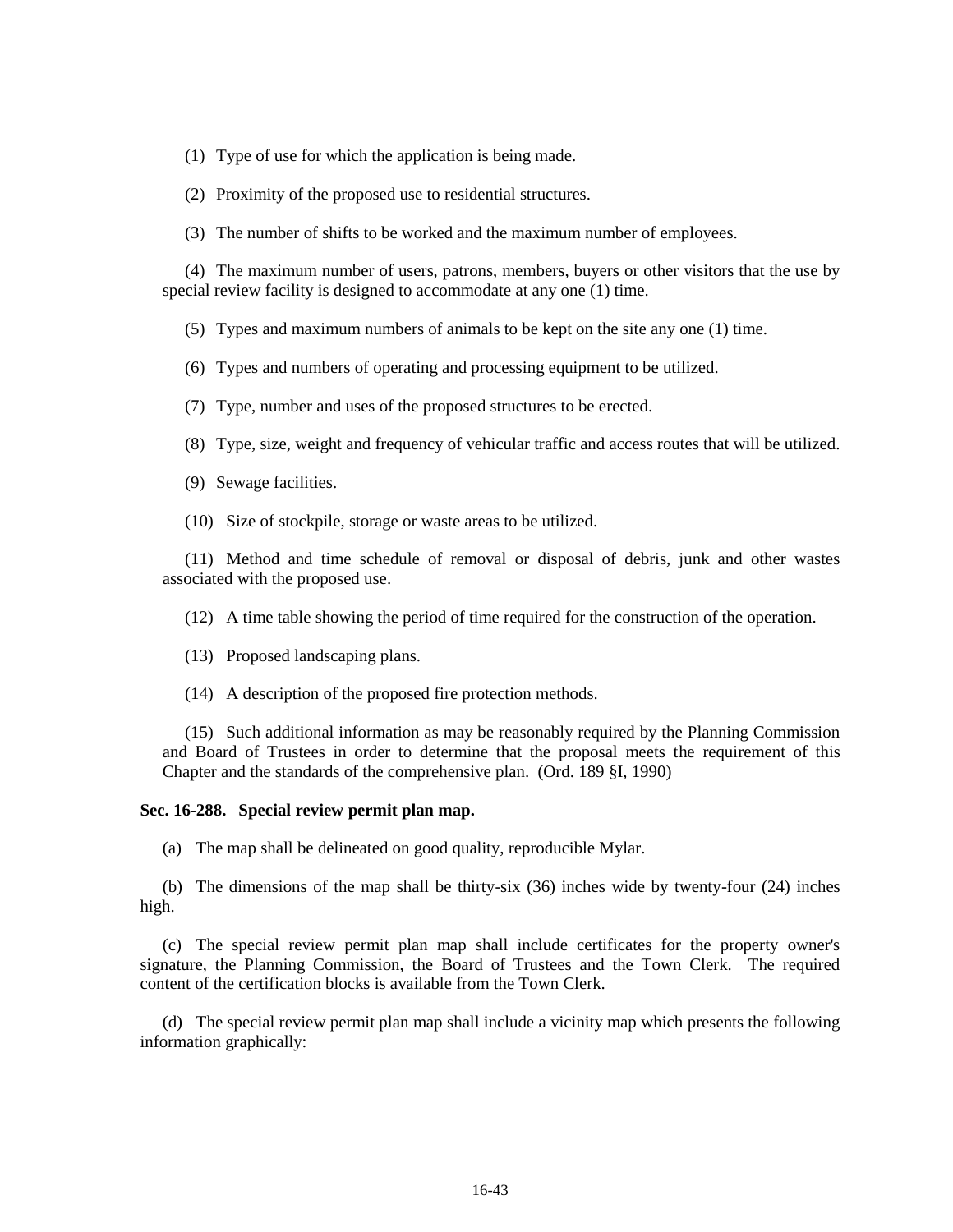(1) The vicinity map shall be at a scale of one (1) inch equals six hundred (600) feet or other suitable scale when approved by the Town Clerk.

(2) The vicinity map shall delineate all of the required information within a one-quarter-mile radius of the property proposed for the use by special review.

(3) Section, township and range.

(4) Scale and North arrow.

(5) Outline of the perimeter of the parcel proposed for the use by special review.

(6) Locations and names of all roads, irrigation ditches and water features.

(7) Location of all residences, existing and proposed accesses to the property under consideration, and any abutting subdivision outlines and names.

(8) Any other relevant information within a one-quarter-mile radius of the property under consideration that the Planning Commission or Board of Trustees may reasonably require to determine that the proposed use meets the standards of this Article.

(e) The special review permit plan map shall include a plot plan which presents the following information:

(1) The scale of the plot plan shall be one (1) inch equals one hundred (100) feet or at another suitable scale if approved by the Town Clerk.

(2) The plot plan shall outline the boundaries of the parcel being considered for the use by special review.

(3) The plot plan shall include the location and identification of all of the following items which presently exist within a two-hundred-foot radius of the boundaries of the property under consideration, as well as within the area itself; it shall also include the proposed features and structures of the use by special review:

a. All public rights-of-way of record (including names).

b. All existing and proposed structures.

c. All utility easements or rights-of-way for telephone, gas, water and sewer lines.

d. Irrigation ditches.

e. All hydrographic features including streams, ponds, reservoirs, etc. (including names).

f. Topography at two-foot contour intervals or at intervals as determined necessary by the Town Clerk.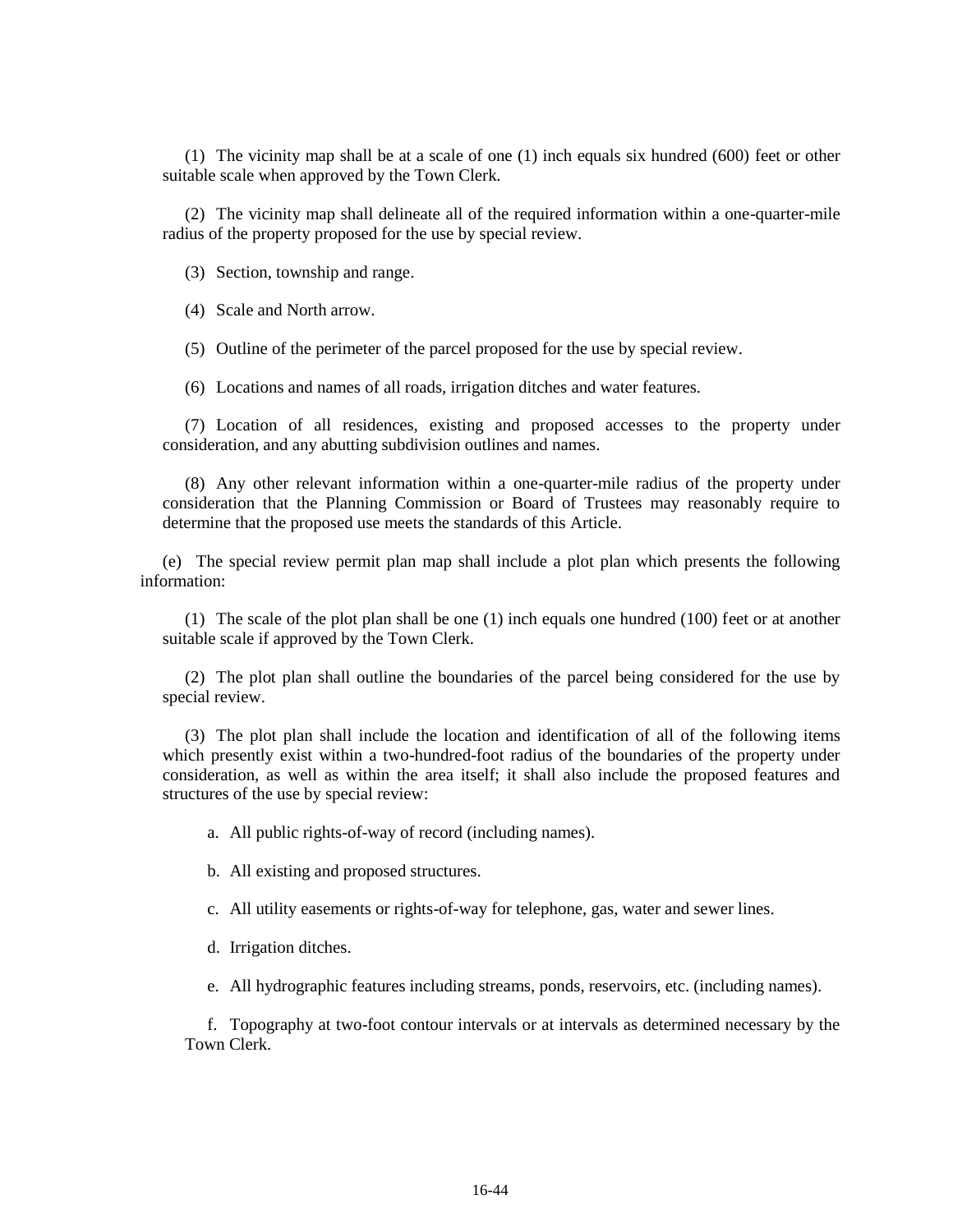g. Location of areas of moderate or severe soil limitations as defined by the Soil Conservation Service or by a soil survey and study prepared by a soils engineer or scientist for the uses and associated structures proposed for the parcel.

h. Location and design of storm water management devices or structures.

i. Complete traffic circulation and parking plan showing locations and sizes.

j. Location, amount, size and type of any proposed landscaping, fencing, walls, berms or other screening.

k. Location of any flood hazard, geologic hazard or mineral resource areas.

l. Such additional information as may be reasonably required by the Town Clerk, Planning Commission or Board of Trustees in order to determine that the proposed use meets the standards of this Article and the policies of the comprehensive plan.

(f) The following supporting documents shall be submitted:

(1) Where an authorized agent signs the application for the fee owners, a letter granting power of attorney to the agent from the owners must be provided.

(2) A copy of the deed or other legal instrument by which the applicant obtained an interest in the property under consideration.

(3) Proof that a water supply will be available which is adequate in terms of quantity, quality and dependability (e.g., a well permit or letter from a water district).

(4) A noise report, unless waived by the Town Clerk, documenting the methods to be utilized to meet the applicable noise standard.

(5) A soil report of the site prepared by the Soil Conservation Service or by a soils engineer or scientist. In those instances when the soil report indicates the existence of moderate or severe soil imitations for the uses proposed, the applicant shall detail the methods to be employed to mitigate the limitations. (Ord. 189 §I, 1990)

**Secs. 16-289—16-300. Reserved.**

## **ARTICLE XVI**

#### **Oil and Gas Code**

### **Sec. 16-301. Legislative purpose and intent.**

(a) It is found, determined and declared that the location and operation (to the extent not regulated by the State) of drilling and producing of oil and natural gas wells within the Town shall be subject to regulation under the Town's police power. The business of drilling, producing, storing and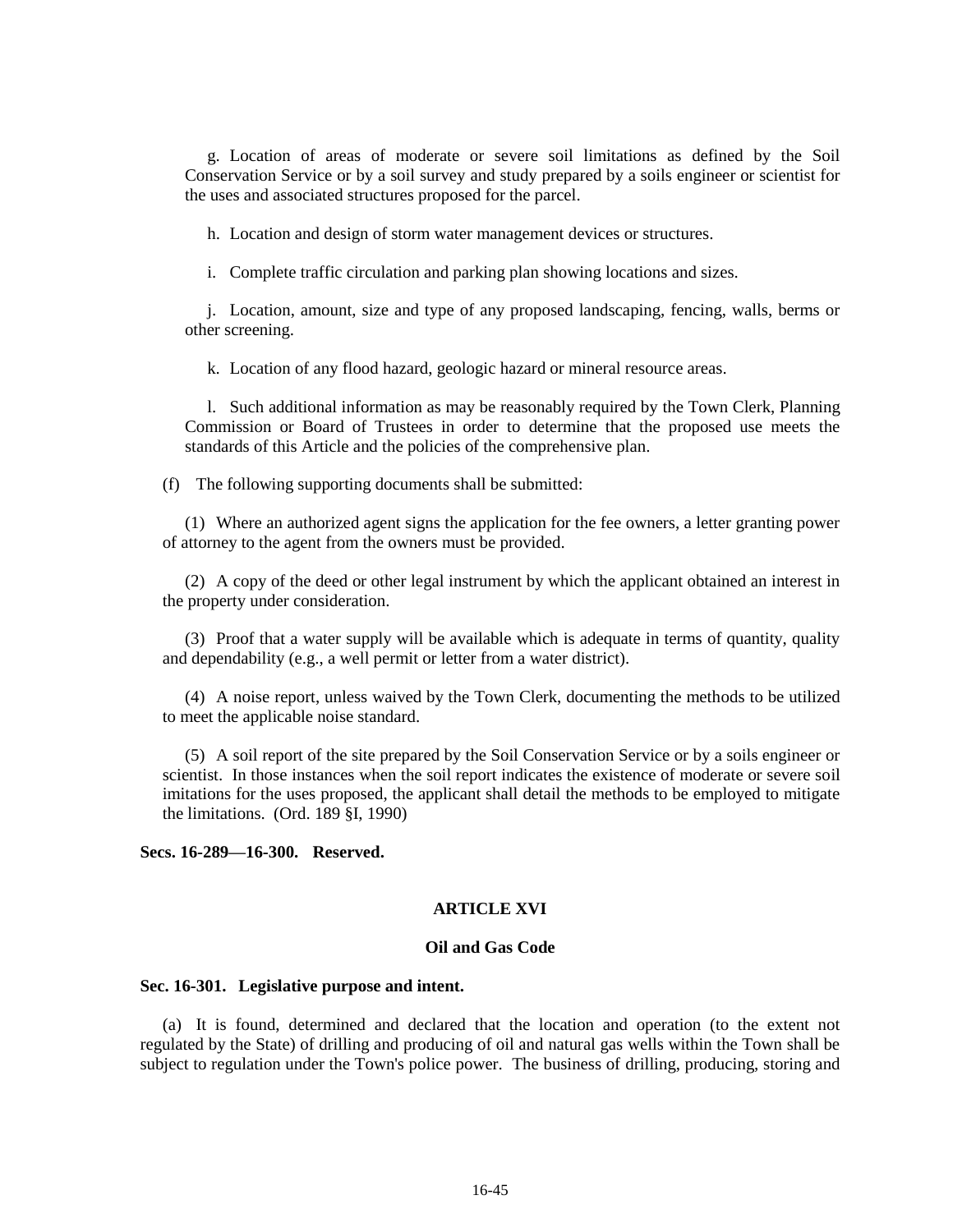handling of flammable and explosive liquids and the noxious odors, noise, environmental damages, aesthetic diminution and hazards that emanate from such activity make the regulation of the location of oil and gas wells and the operation thereof necessary and reasonable to promote the public health, safety and general welfare of the inhabitants of the Town.

(b) The legislative intent of this Article is to:

(1) Recognize that oil and gas wells are a necessary part of energy production;

(2) Recognize and ensure the rights of mineral interest owners;

(3) Recognize and ensure the rights of those concerned with the use and development of the surface interest;

(4) Reduce conflict between the development of the petroleum resource and the surface use and protect the surface users from the hazards of oil and gas development; and

(5) Protect the community from the hazards of oil and gas well drilling and development of the mineral resource to the extent permitted by state law.

(c) The scope of this Article is, to the extent allowable by law, to regulate the following:

(1) The construction, drilling, alteration, repair, erection, location and maintenance of any oil or gas well, accessory equipment or structure within the Town in relation to the existing or planned surface development insofar as such regulation is not preempted by state law.

(2) To require that a use by special review shall be required prior to any individual drilling an oil and gas well.

(3) To require that the construction of oil and gas wells shall be regulated by these zoning regulations as other construction within the Town. (Ord. 2001-01 §2)

### **Sec. 16-302. Definitions.**

The words, terms and phrases listed below shall have the following meanings:

*Act* shall mean the Oil and Gas Conservation Act of the State of Colorado.

*Assembly building* shall mean any building or portion of building or structure used for the regular gathering of fifty (50) or more persons for such purposes as deliberation, education, instruction, worship, entertainment, amusement, drinking or dining, or awaiting transport.

*Building unit* shall mean a building or structure intended for human occupancy. A dwelling unit, every guest room in a hotel/motel, every five thousand (5,000) square feet of building floor area in commercial facilities and every fifteen thousand (15,000) square feet of building floor area in warehouses or other similar storage facilities is equal to one (1) *building unit.*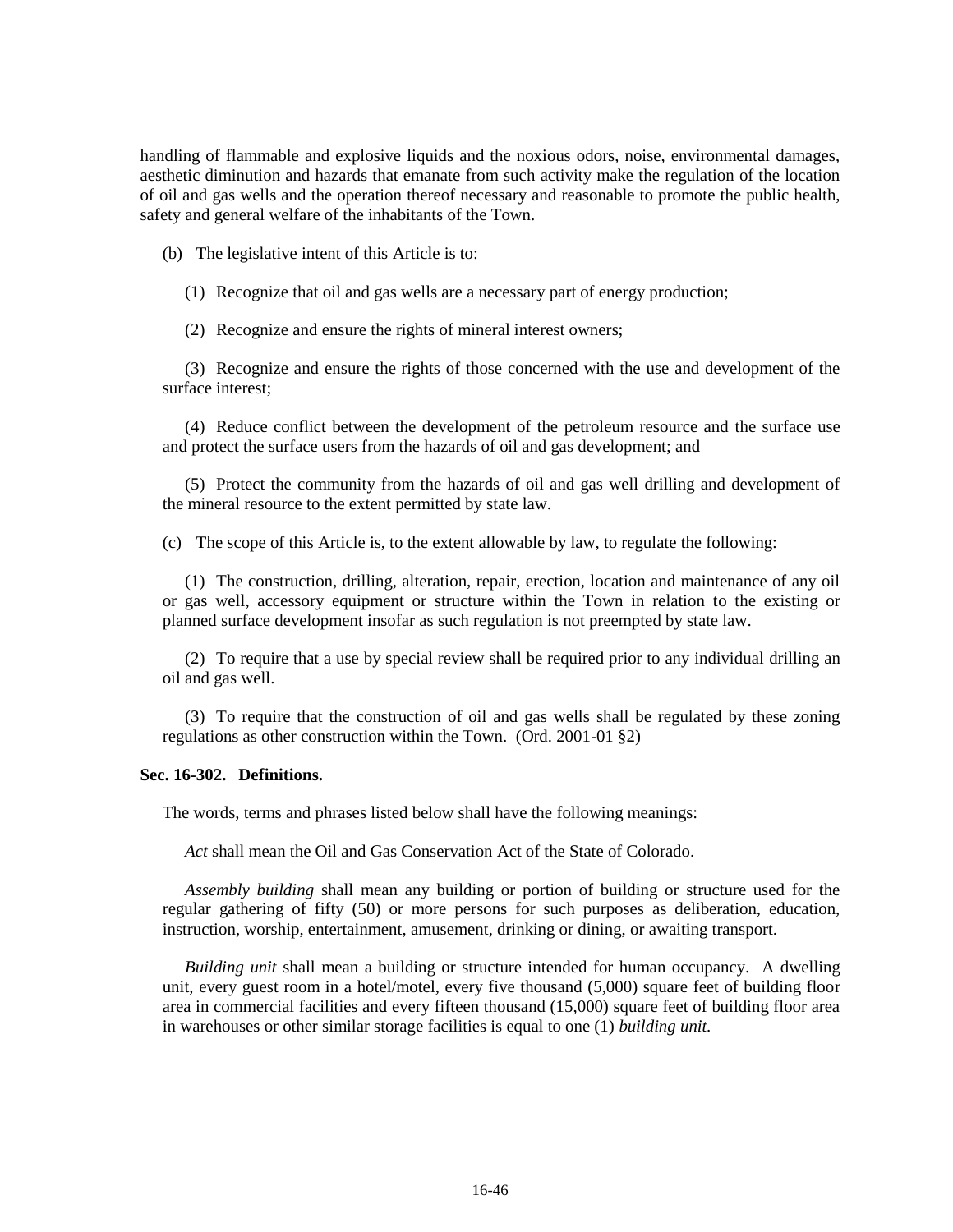*Commission* or *OGCC* shall mean the Oil and Gas Conservation Commission of the State of Colorado.

*Commission* or *OGCC forms* shall mean those forms promulgated by the Oil and Gas Conservation Commission of the State of Colorado and as they may from time to time be amended by the Commission.

*Day,* for the sole purpose of this Article, shall mean a period of twenty-four (24) consecutive hours.

*Director,* for the sole purpose of this Article, shall mean Director of the Oil and Gas Conservation Commission of the State of Colorado.

*Educational facility* shall mean any building used for legally allowed educational purposes for more than twelve (12) hours per week for more than six (6) persons. This includes any building or portion of a building used for licensed day care purposes for more than six (6) persons.

*Hospital, nursing home* and *board and care facilities,* for the sole purpose of this Article, shall mean buildings used for the licensed care of more than five (5) inpatients or residents.

*Inspector, Town* shall mean any person designated by the Town Manager or by the Manager's designee who shall have the authority to inspect a well site to determine compliance with this Article and other applicable ordinances of the Town.

*Local government designee* shall mean the office designated to receive, on behalf of the local government, copies of all documents required to be filed with the local governmental designee pursuant to the rules of the OGCC.

*Mineral owner* shall mean any person having title or right of ownership in subsurface oil and gas or leasehold interest therein.

*Operating plan* shall mean a general plan which describes an oil and gas exploration and production facility identifying purpose, use, typical staffing pattern, seasonal or periodic considerations, routine hours of operation, source of services/infrastructure, any mitigation plans and any other information related to regular functioning of that facility.

*Operator* shall mean the person designated by the owner or lessee of the mineral rights as the operator and so identified in Oil and Gas Conservation Commission applications.

*Production facilities* shall mean all storage, separation, treating, dehydration, artificial lift, power supply, compression, pumping, metering, monitoring, flowlines and other equipment directly associated with oil wells, gas wells or injection wells.

*Sidetracking* shall mean entering the same wellhead from the surface, but not necessarily following the same well bore, throughout its subsurface extent when deviation from such well bore is necessary to reach the objective depth because of an engineering problem.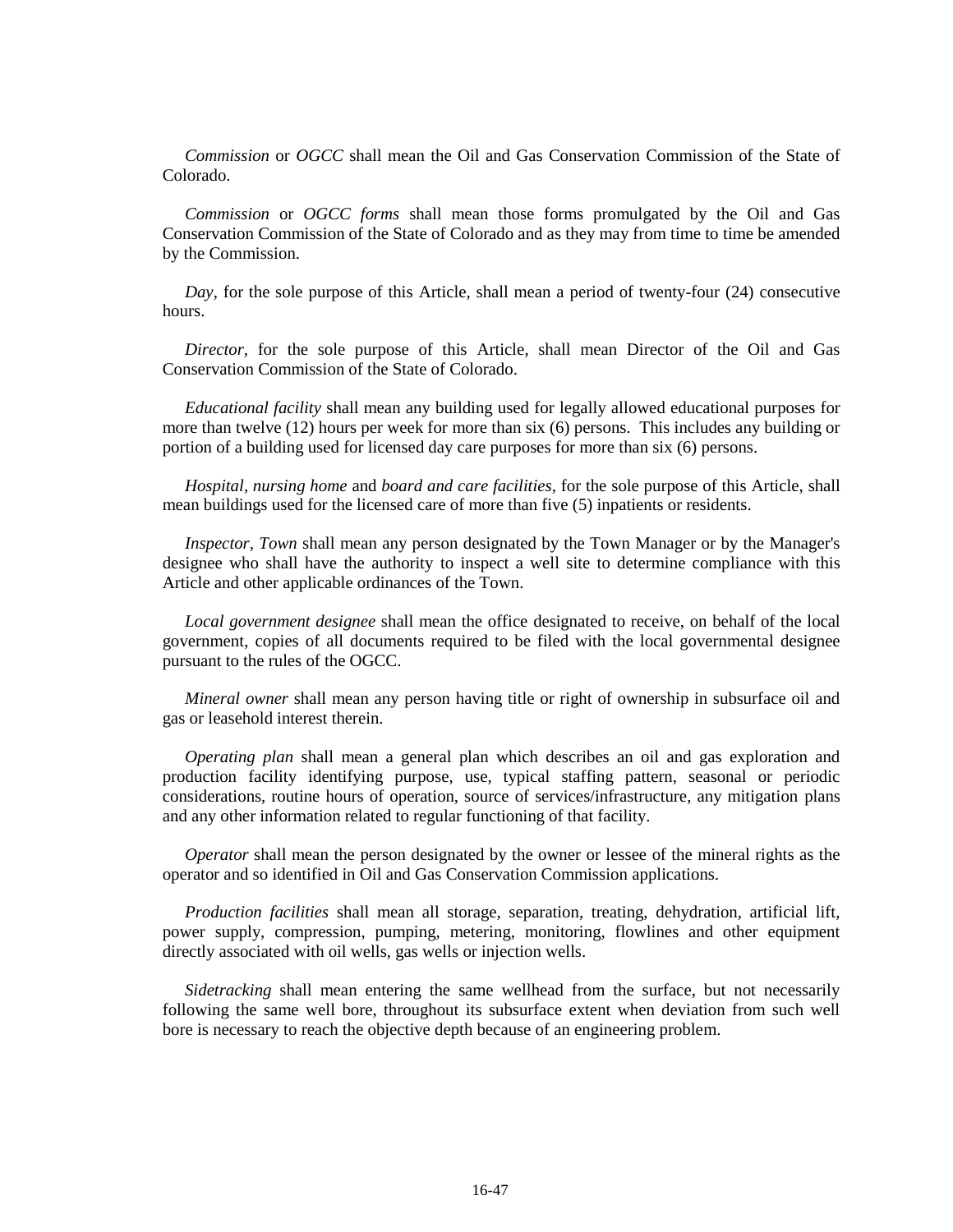*Surface owner* shall mean any person having title or right of ownership in the surface estate of real property or leasehold interest therein.

*Twinning* shall mean the drilling of a well adjacent to or near an existing well when the well cannot be drilled to the objective depth or produced due to an engineering problem, such as a collapsed casing or formation damage.

*Well* shall mean an oil or gas well, a hole drilled for the purpose of producing oil or gas or a well into which fluids are injected.

*Wellhead* shall mean the mouth of the well at which oil or gas is produced.

*Well site* shall mean the areas which are directly disturbed during the drilling and subsequent operation, or affected by production facilities directly associated with, any oil well, gas well or injection well. (Ord. 2001-01 §2)

#### **Sec. 16-303. Well locations and setbacks.**

In all areas of the Town, except for flowlines, transmission lines and power supply lines, the following shall apply:

(1) At the time of the initial drilling of the well, all wellhead or production tanks shall be located not less than one hundred fifty (150) feet or one and one-half  $(1\frac{1}{2})$  times the height of the derrick, whichever is greater, from any occupied building, public road, major aboveground utility line or railroad.

(2) At the time of the initial drilling of the well, the wellhead location shall not be less than three hundred fifty (350) feet from any building, educational facility, assembly building, nursing home, board and care facility or any structure used as a place of assembly.

(3) At the time of the installation of production tanks and/or associated on-site production equipment, such tanks shall be located not less than three hundred fifty (350) feet from any building not necessary to the operation of the well.

(4) The distance between any platted public street (whether or not actually in existence), alley, right-of-way or railroad and a wellhead tank battery separator or associated on-site production equipment shall be seventy-five (75) feet and twenty (20) feet from any utility easement.

(5) The well and tank battery shall comply with all applicable federal, state and local laws and regulations when located in a floodway or one-hundred-year floodplain area and in such area shall be anchored as is necessary to prevent flotation, lateral movement or collapse or shall be surrounded by a berm with a top elevation at least one (1) foot above the level of a one-hundredyear flood. Any activity or equipment at a well site within a one-hundred-year floodplain shall comply with the Federal Emergency Management Act and shall not endanger the eligibility of residents of the Town to obtain Federal Flood Insurance. (Ord. 2001-01 §2)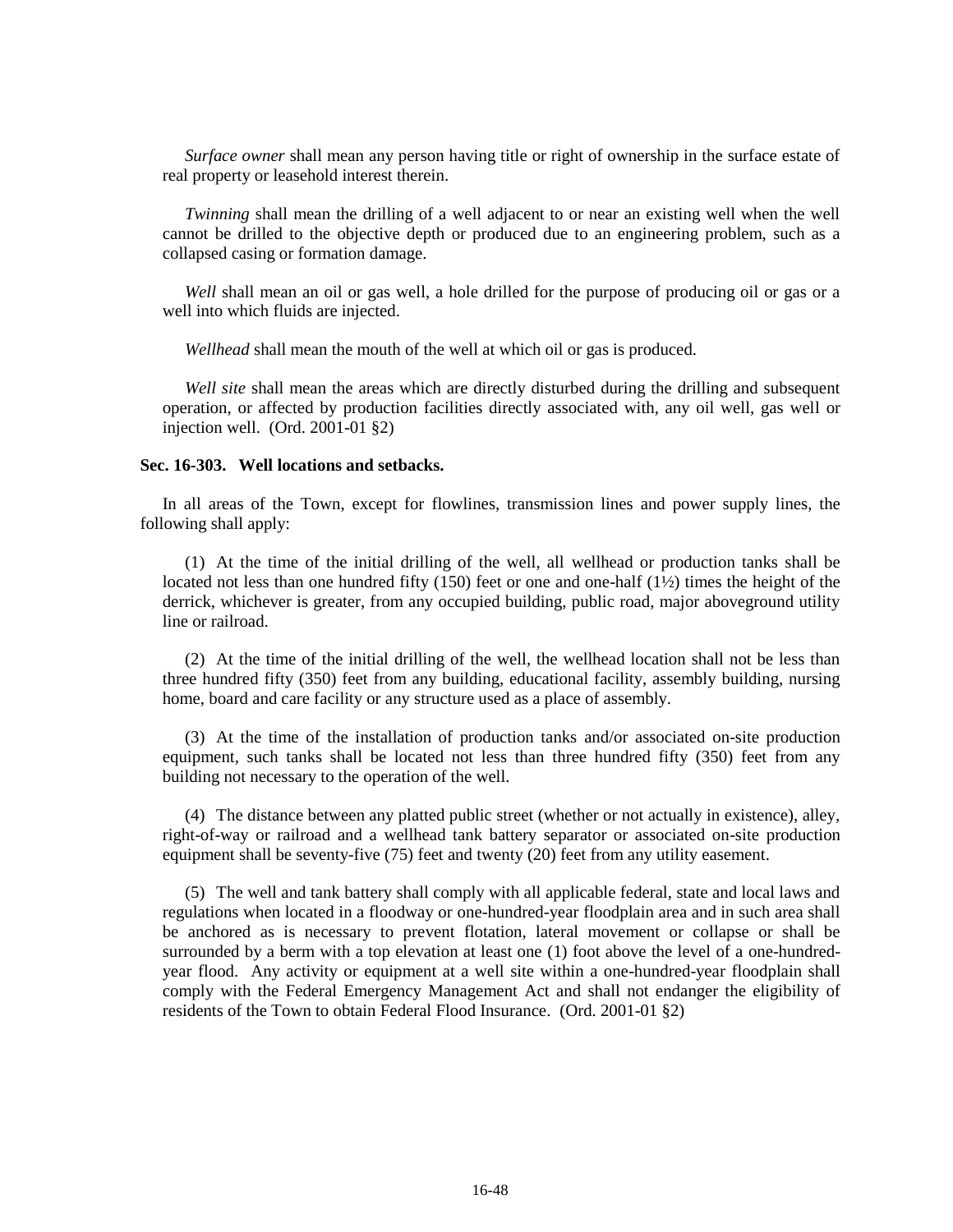#### **Sec. 16-304. Disposal of drilling mud and waste.**

All exploration and production waste, including drilling mud or other drilling fluids, shall be stored, handled, transported, treated, recycled or disposed of in accordance with OGCC regulations to prevent any significant adverse environmental impact on air, water, soil or biological resources. (Ord. 2001-01 §2)

#### **Sec. 16-305. Seismic operations.**

All persons shall comply with all Commission rules with respect to seismic operations. Seismic operations shall occur within the Town only between the hours of 7:00 a.m. and 7:00 p.m. In addition, the owner or operator shall provide a notice of intent to conduct seismic exploration at least seven (7) days prior to commencement of the data-recording operations to the Town Manager, Fire Chief or other pertinent authority of the Town. The notice shall include the following:

(1) OGCC Form 20 as filed with the OGCC, together with all attachments, together with a map showing the proposed seismic lines, at a scale of at least one-half  $\frac{1}{2}$  inch to the mile;

(2) OGCC Form 20A as soon as it is filed with the OGCC;

(3) Name and permanent address of the seismic operator; and

(4) The name, address and telephone number of the seismic contractor's local representative. (Ord. 2001-01 §2)

### **Sec. 16-306. Access roads.**

All roads used to access the tank battery and wellhead shall be constructed to accommodate local emergency vehicle access requirements and be maintained in a reasonable condition according to the following standards:

(1) Tank battery access roads. Access roads to tank batteries in urbanized or soon to be urbanized areas of the Town shall, at a minimum, be:

a. A graded gravel roadway at least twenty (20) feet wide and with a minimum unobstructed overhead clearance of thirteen (13) feet, six (6) inches having a prepared subgrade and an aggregate base course surface a minimum of six (6) inches thick compacted to a minimum density of ninety-five percent (95%) of the maximum density determined in accordance with generally accepted engineering sampling and testing procedures approved by the Public Works Department. The aggregate material, at a minimum, shall meet the requirements for class 6, Aggregate Base Course, as specified in the Colorado Department of Transportation's "Standard Specifications for Road and Bridge Construction," latest edition. This standard may be waived by the Town Manager or proper authority for good cause and if the spirit and intent of this Section is otherwise met.

b. Graded so as to provide drainage from the roadway surface and constructed to allow for cross-drainage of waterways (i.e., roadside swells, irrigation ditches, gulches, rivers, creeks,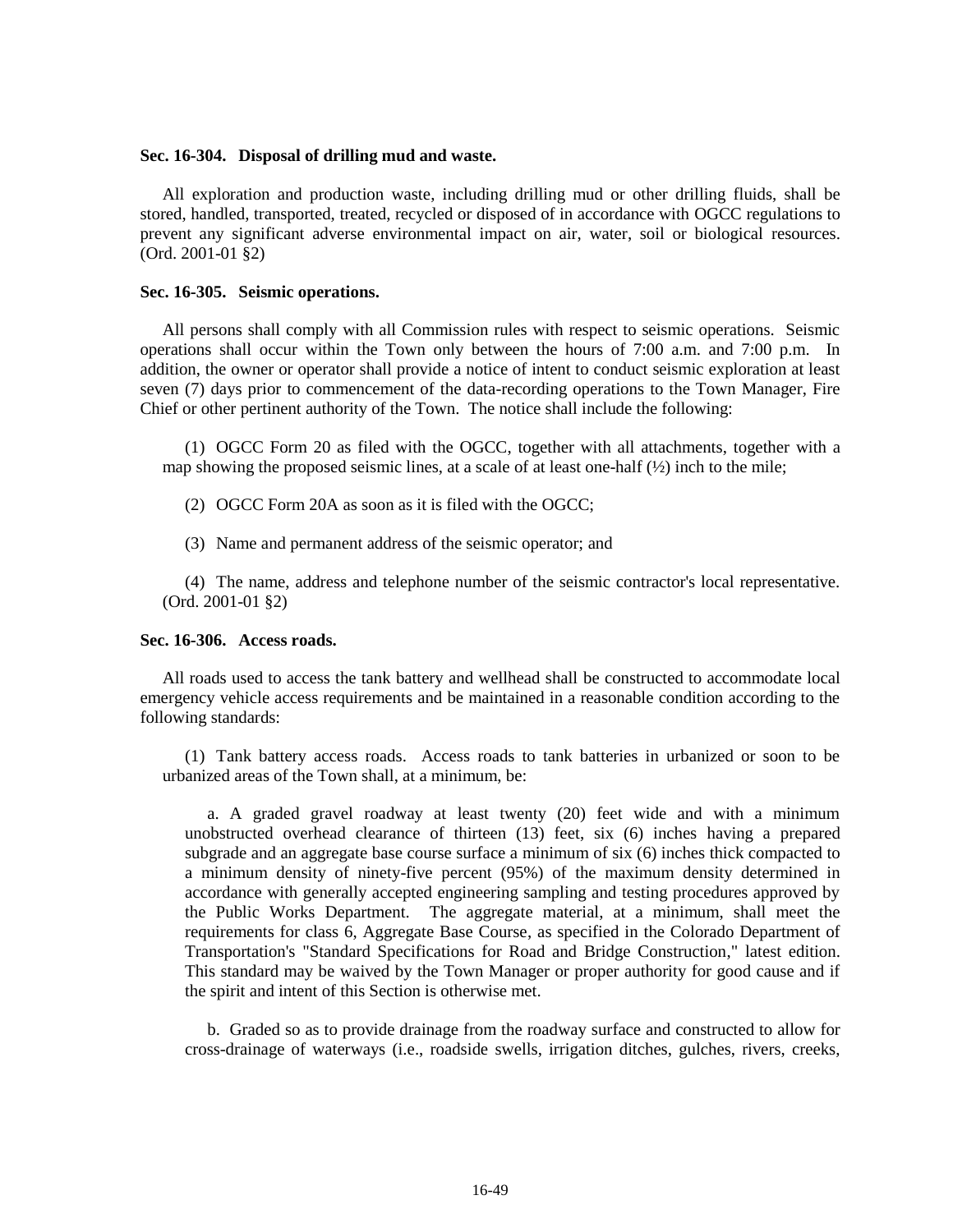etc.) by means of an adequate culvert pipe. Adequacy of the pipe shall be subject to approval of the Public Works Department.

c. Maintained so as to provide a passable roadway meeting the requirements of Paragraph (1)a above at all times.

d. When compliance with this Section is not required as a result of the oil and gas production facilities being located in a nonurbanized area of the Town, such roadways shall be upgraded as required herein when the area becomes urbanized.

(2) Wellhead access roads. Access roads to wellheads shall, at a minimum, be:

a. A graded dirt roadway at least twenty (20) feet wide and with a minimum unobstructed overhead clearance of thirteen (13) feet, six (6) inches compacted to a minimum density of ninety-five percent (95%) of the maximum density determined in accordance with generally accepted engineering sampling and testing procedures approved by the Public Works Department.

b. Graded so as to provide drainage from the roadway surface and constructed to allow for cross-drainage of waterways (i.e., roadside swells, gulches, rivers, creeks, etc.) by means of an adequate culvert pipe. Adequacy of the pipe shall be subject to approval of the Public Works Department.

c. Maintained so as to provide a passable roadway meeting the requirements of Paragraph (2)a above at all times.

(3) All tank battery and wellhead access roads which intersect a paved Town street or alley shall be paved to standards determined by the Public Works Director from the existing paved roadway to the edge of the public right-of-way. Such standards shall protect public streets, sidewalks and curb and gutters. No mud or gravel, except minor and nominal amounts, shall be carried onto Town streets or sidewalks. If mud or gravel is carried onto Town streets or sidewalks, the owner or operator shall ensure that the streets are promptly cleaned. With the permission of the Director of Public Works, the owner or operator may make arrangements for the Public Works Department to clean the streets at the sole cost of the owner or operator.

(4) No public facilities, including but not limited to curbs, gutters, pavement, water or sewer lines, etc., shall be damaged by vehicles entering or leaving the site. In the event of damage, the operator shall indemnify the Town for any reasonable repair costs. (Ord. 2001-01 §2)

#### **Sec. 16-307. Environmental requirements, impacts and mitigation.**

(a) Operators shall conform to all current Town, county, state and federal regulations and standards concerning air quality, water quality, odor and noise.

(b) All Town sanitation and environmental standards shall be met.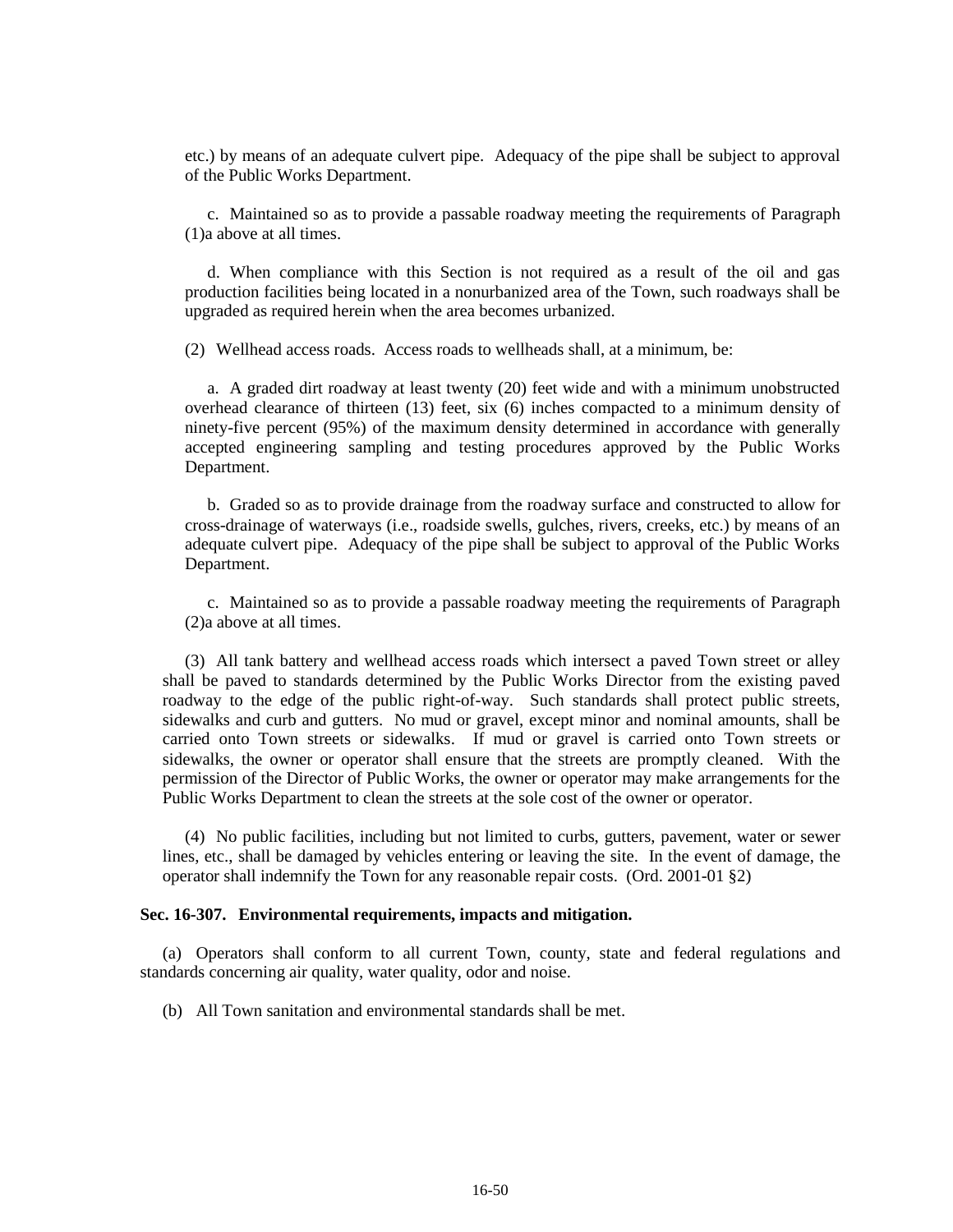(c) All surface trash, debris, scrap or discarded material connected with the operation of the property shall be removed from the premises or disposed of in a manner prescribed by the OGCC regulations.

(d) Where possible, operators shall provide for the development of multiple reservoirs by drilling on existing pads or by multiple completions or commingling in existing well bores.

(e) Noise impacts and mitigation.

(1) State law and regulations concerning noise abatement (Title 25, Article 12, C.R.S.) shall apply to all operations, together with applicable local government ordinances, rules or regulations.

(2) Exhaust from all engines, motors, coolers and other mechanized equipment shall be vented in a direction away from all buildings certified or intended for occupancy.

(f) Special mitigation measures.

(1) Where a well or tank battery does not comply with the required setback or other portions of this Article, or where the well or tank battery is in an area of particular noise sensitivity, such as hospitals, schools, churches and a developed residential subdivision, additional noise mitigation may be required. In determining noise mitigation, specific site characteristics shall be considered, including but not limited to the following:

a. Nature and proximity of adjacent development (design, location, type);

b. Prevailing weather patterns, including wind directions;

c. Vegetative cover on or adjacent to the site; and

d. Topography.

(2) Based upon the specific site characteristics set forth above, nature of the proposed activity and its proximity to surrounding development and type and intensity of the noise emitted, additional noise abatement measures may be required. The level of required mitigation may increase with the proximity of the well and well site to existing residences and platted subdivision lots and/or the level of noise emitted by the well and well site. One (1) or more of the following additional noise abatement measures may be required:

a. Acoustically insulated housing or cover enclosing the motor, engine or compressor, or other noise mitigation techniques;

b. Vegetative screen consisting of trees and shrubs;

c. Solid wall or fence of acoustically insulating material surrounding all or part of the facility;

d. Noise management plan identifying and limiting hours of maximum noise emissions, type, frequency and level of noise to be emitted and proposed mitigation measures;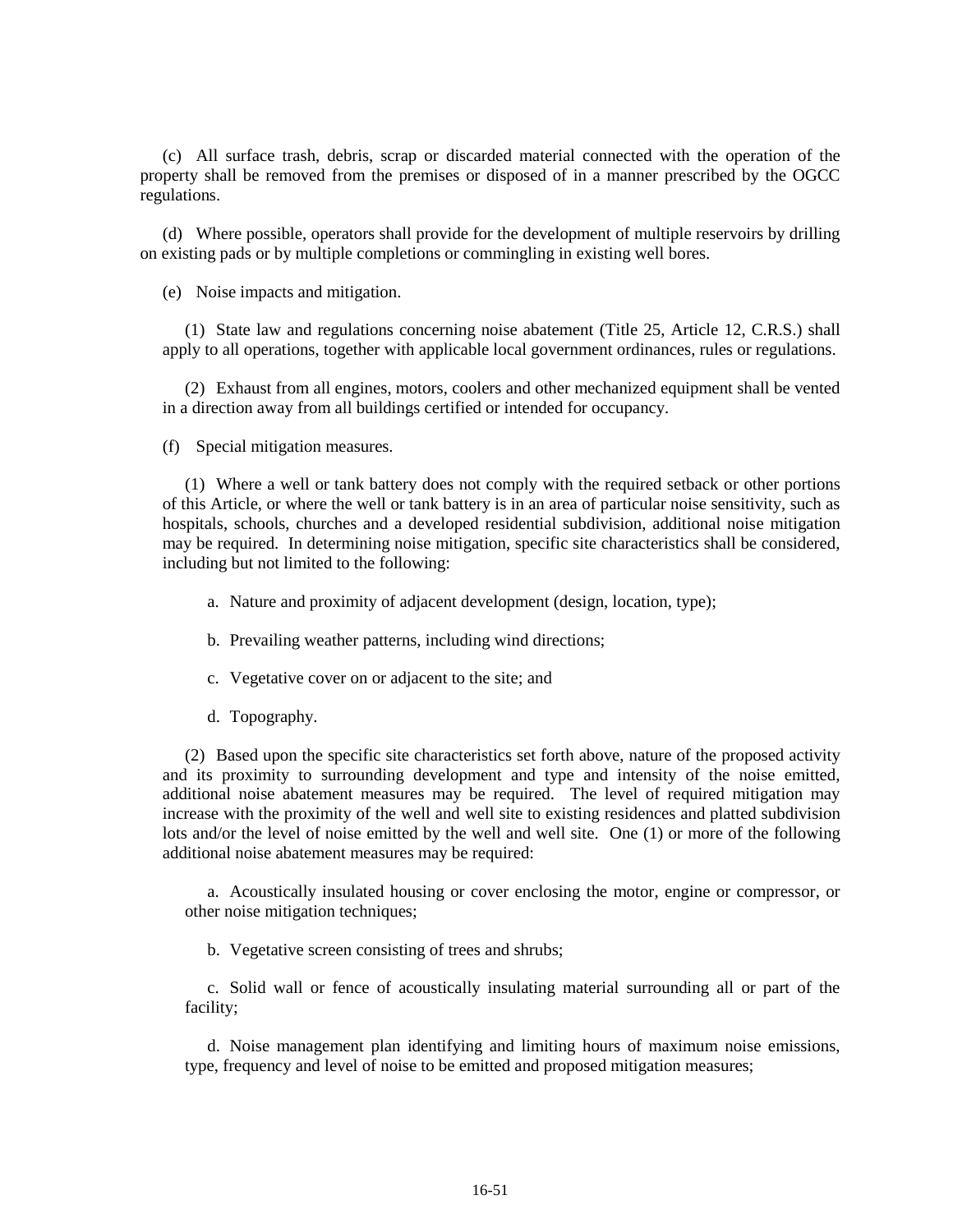e. Lowering the level of pumps or tank battery; and

f. Requirements for electric motors only.

(g) Visual impacts and mitigation.

(1) To the maximum extent practical, and when allowed by the OGCC, wellhead and production facilities shall be located away from prominent natural features such as distinctive rock and land forms, river crossings and other landmarks.

(2) To the maximum extent practical, and when allowed by the OGCC, oil and gas facilities shall be located to avoid crossing hills and ridges or silhouetting.

(3) To the maximum extent practical, the applicant shall use structures of minimal size to satisfy present and future functional requirements.

(4) At all times the applicant shall minimize the removal of existing vegetation.

(5) To the maximum extent practical, the applicant shall locate wellhead and production facilities at the base of slopes to provide a background of topography and/or natural cover and, where appropriate, shall use low-profile equipment.

(6) The applicant shall replace earth adjacent to water crossings at slopes at an angle which ensures stability for the soil type of the site, to minimize erosion.

(7) The applicant shall align access roads to follow existing grades and minimize cuts and fills.

(8) Facilities shall be painted as follows:

a. Uniform, noncontrasting, nonreflective color tones, similar to Munsell Soil Color Coding System.

b. Color matched to land, not sky, slightly darker than adjacent landscape.

c. Exposed concrete colored to match soil color.

(9) Storage tanks and other facilities shall be kept clean and well painted and otherwise properly maintained, so that signs are legible and all flammable material removed from the site.

(10) Where a well or tank battery does not comply with the required setback or other portions of this Article, or in areas of increased visual sensitivity determined by the Town, the applicant shall submit a visual mitigation plan which shall include but not be limited to one (1) or more of the following standards:

a. Exterior lighting shall be directed away from residential areas or shielded from said areas to eliminate glare.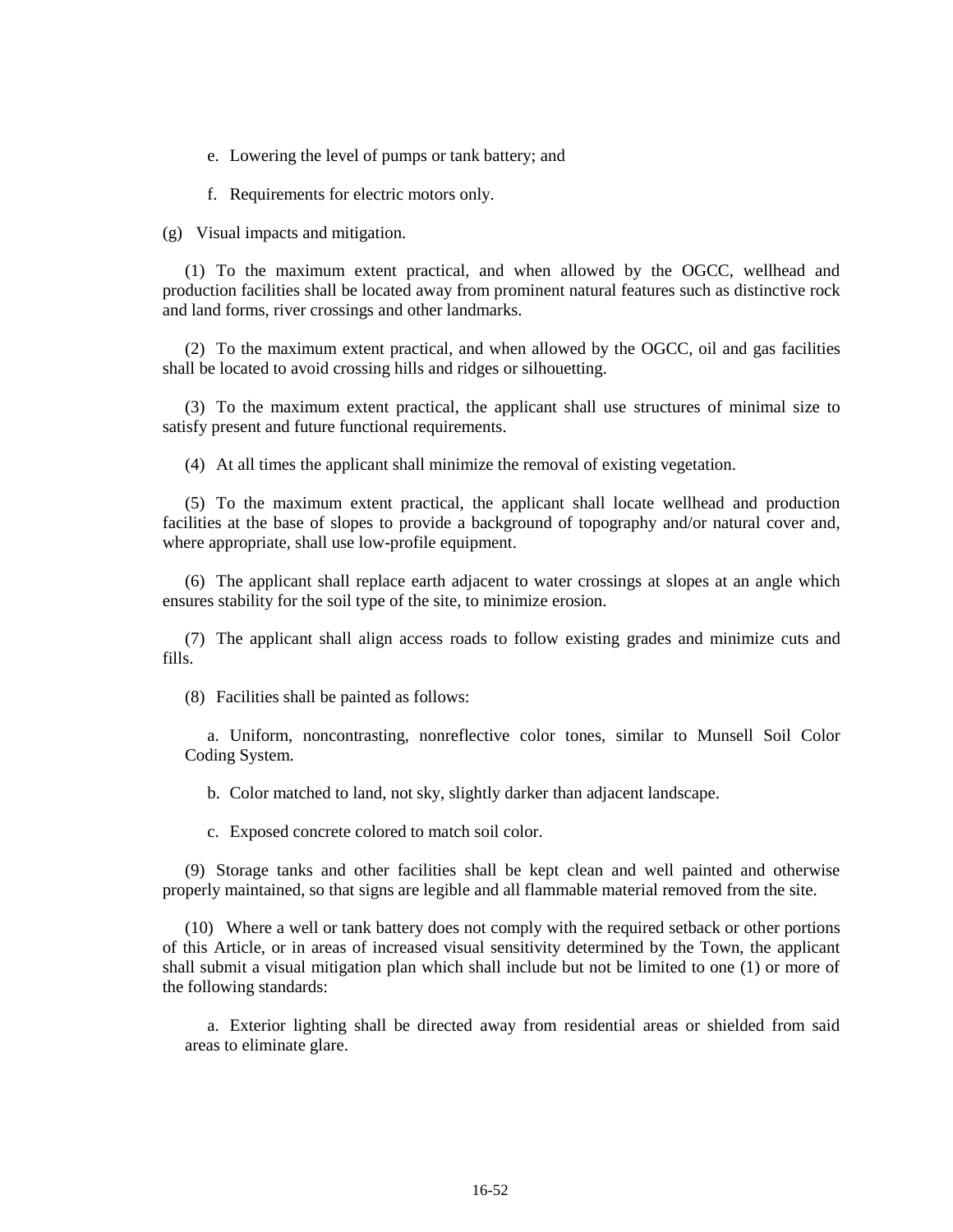b. Construction of buildings or other enclosures may be required where facilities create noise and visual impacts which cannot be mitigated because of proximity, density and/or intensity of adjacent residential land use.

(11) One (1) or more of the following landscaping practices may be required, where practical, on a site specific basis:

a. Establishment and proper maintenance of adequate ground covers, shrubs and trees.

b. Shaping cuts and fills to appear as natural forms.

c. Cutting rock areas to create irregular forms.

d. Designing the facility to utilize natural screens.

e. Construction of fences or walls, such as woven wood or rock, for use with or instead of landscaping.

(h) Safety impacts and mitigation.

(1) Adequate precautions shall be taken and necessary wellhead safety devices used at all times during drilling, completion, recompletion, reworking, production, repair and maintenance of the well.

(2) Adequate firefighting apparatus and supplies, approved by the Fire Authority or appropriate fire district, shall be maintained on the drilling site at all times during drilling, completion and repair operations. All machinery, equipment and installations on all drilling sites within the Town limits shall conform with such requirements as may be issued by the Fire Authority or appropriate fire district.

(3) Any well located less than three hundred fifty (350) feet from an occupied building or in high density areas shall be equipped with blowout preventers during drilling. (Ord. 2001-01 §2)

## **Sec. 16-308. Recordation of flowlines.**

All flowlines, including transmission and gathering systems as approved by the Town, shall have the legal description of the location recorded with the Weld County Clerk and Recorder within thirty (30) days of completion of construction. Abandonment of any flowlines shall be recorded with the Weld County Clerk and Recorder within thirty (30) days after abandonment. (Ord. 2001-01 §2)

#### **Sec. 16-309. Reclamation.**

(a) The operator shall comply with all OGCC rules with respect to site reclamation.

(b) The OGCC Drill Site Reclamation Notice shall be filed with the Town at the same time it is sent to the surface owner. (Ord. 2001-01 §2)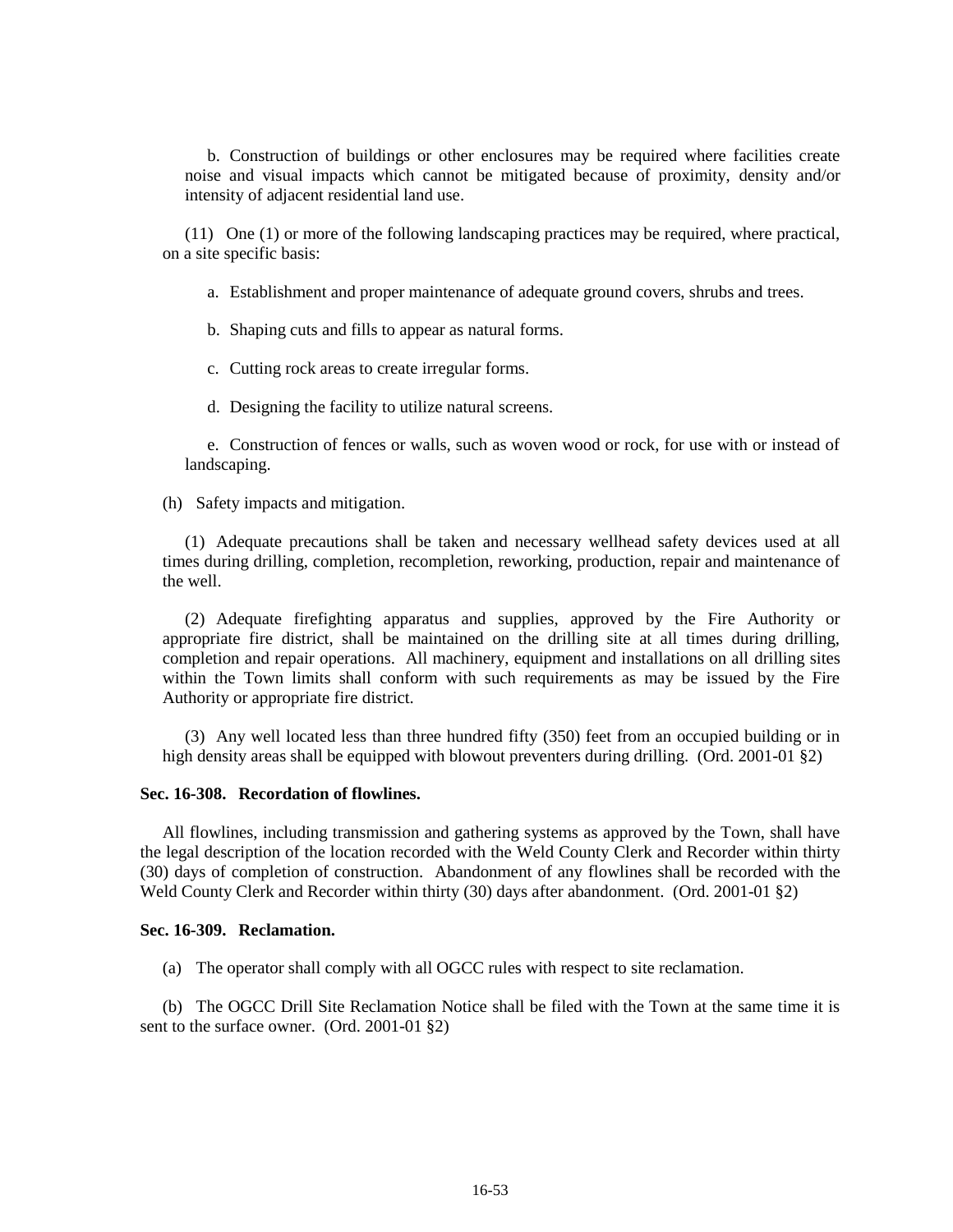### **Sec. 16-310. Abandonment and plugging of wells.**

(a) The operator shall comply with all OGCC rules with respect to abandonment and plugging of wells.

(b) The operator of a well which is to be abandoned upon the completion of drilling and not be put into production shall notify the Fire Authority not less than two (2) hours prior to commencing plugging operations.

(c) The operator of a formerly producing wells shall notify the Fire Authority not less than two (2) working days prior to removing production equipment or commencing plugging operations.

(d) The operator shall provide copies of all OGCC plugging and abandonment reports to the Town at the same time they are filed with the OGCC.

(e) The operator shall identify the location of a plugged and abandoned well with a permanent concrete monument which extends at least twelve (12) inches above the surface, and shall include the well number and the date of plugging inscribed on the monument. (Ord. 2001-01 §2)

### **Sec. 16-311. Requirements and procedures.**

(a) Building permits shall be obtained as required by the Town's adopted Building Codes and other applicable codes and regulations then in effect.

(b) Within all zone districts, it shall be unlawful for any person to drill a well, reactivate a plugged or abandoned well or perform initial installation of accessory equipment or pumping systems unless a use by special review permit has first been granted by the Town in accordance with the procedures in Article XV of this Chapter and those prescribed herein. Unless otherwise stated in the special review permit, such permit shall allow any twinning, sidetracking, deepening, recompleting or reworking of a well and relocation of accessory equipment or gathering and transmission lines so long as all applicable regulations of this jurisdiction and the State are met. If any twinning, sidetracking, deepening, recompleting or reworking of a well, or relocation of accessory equipment or gathering and transmission lines occurs, then the operator shall submit a revised site plan to the Town depicting any changes from the approved special review permit. After review of the revised site plan, the Town shall issue a notice to proceed as provided in Section 16-314 below.

(c) In recognition of the potential impacts associated with oil and gas drilling and well operation in an urban setting, all wells and accessory equipment and structures may be subject to the inspections by the Town at reasonable times to determine compliance with all applicable regulations, including any applicable Uniform Fire Code, Uniform Building Code as adopted by the Town and any other applicable ordinances and regulations. (Ord. 2001-01 §2)

## **Sec. 16-312. Site plan application requirements.**

(a) An application for use by special review pursuant to this Article and Article XV of this Chapter shall be filed with the Town Clerk prior to commencement of any construction, earth moving or other site work, and such application shall include the following information: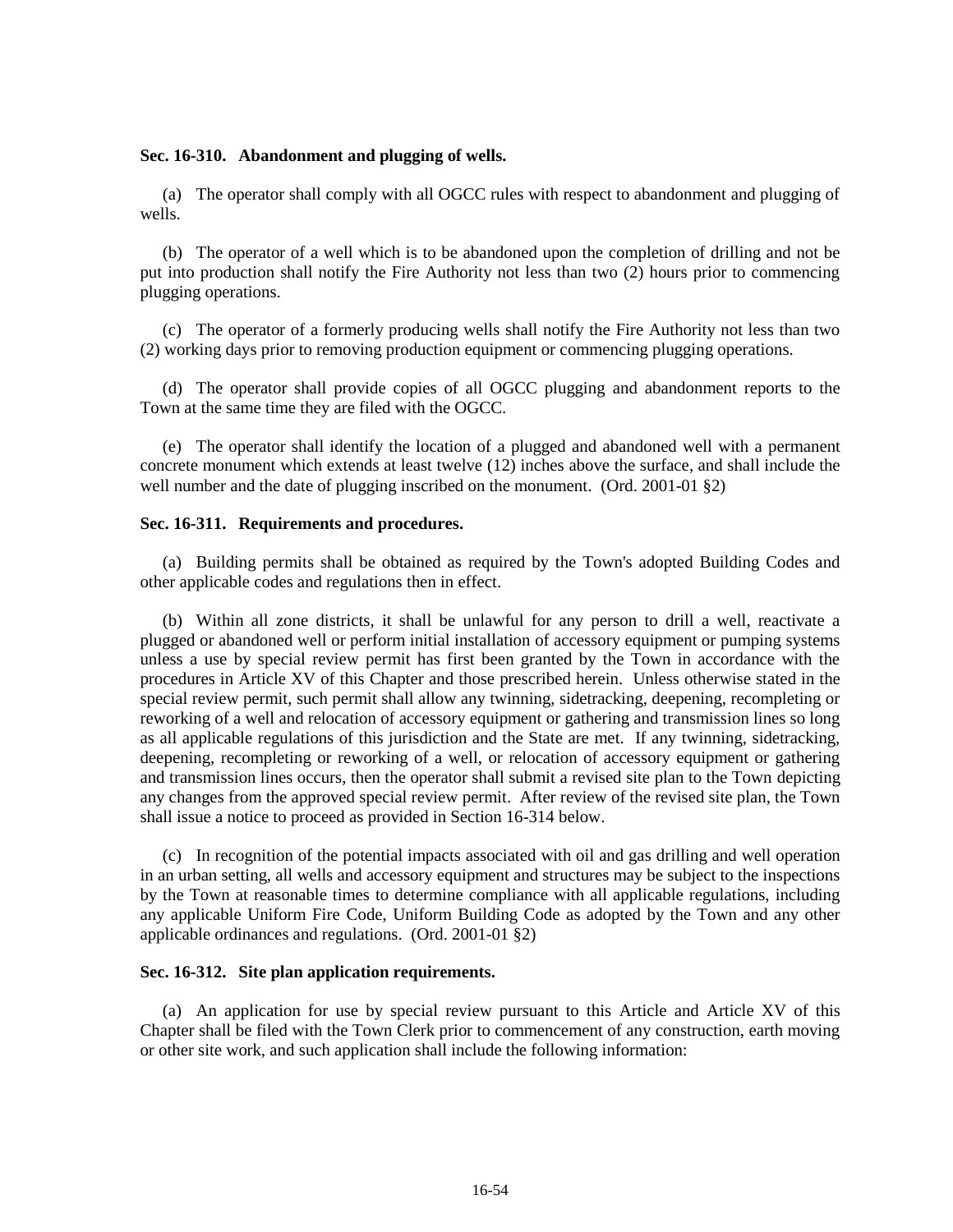(1) The Town use by special review form and the applicable fee;

(2) Copies of OGCC Forms 1, 1A, 2, 2A, 3 and all attachments thereto as submitted to the OGCC. If the following information is not provided on the well location plat, the lease map or other documents submitted with the above forms, then the following information should be provided to the Town:

a. The proposed location of production site facilities or well site facilities associated with the well in the event production is established. Future development of the resource shall be considered in the location of the tank battery. Existing tank batteries and transmission and gathering lines within five hundred (500) feet of the well site shall be shown.

b. The proposed location of production site facilities or well site facilities associated with the well in the event production is established, if applicable. Future development of the resource shall be considered in the location of the tank battery. Existing tank batteries and transmission and gathering lines within seven hundred (700) feet of the well site shall be shown.

c. The location of layout, including, without limitation, the position of the drilling equipment and related facilities and structures, if applicable.

d. True north arrow, scale and plan legend.

(3) The following information within a radius of five hundred (500) feet of the proposed well:

a. Existing surface improvements.

b. Existing utility easements and other rights-of-way of record, if any.

c. Existing irrigation or drainage ditches, bodies of water and water courses, including direction of water flow.

d. The applicant's drainage and erosion control plans for the well site or production site and the area immediately adjacent to such site, if applicable.

e. Location of access roads.

f. Well site or production site's existing lease boundaries, well name and number.

g. The names of abutting subdivisions or the names of owners of abutting, unplatted property within five hundred (500) feet of the well site or production site.

h. A title block showing the scale; date of preparation; and name, address and telephone number of the plan preparer, applicant and operator.

(4) Copies of the vicinity maps as submitted to the OGCC. In addition, the following information, if not provided in the vicinity map submitted to the OGCC, shall be provided to the Town: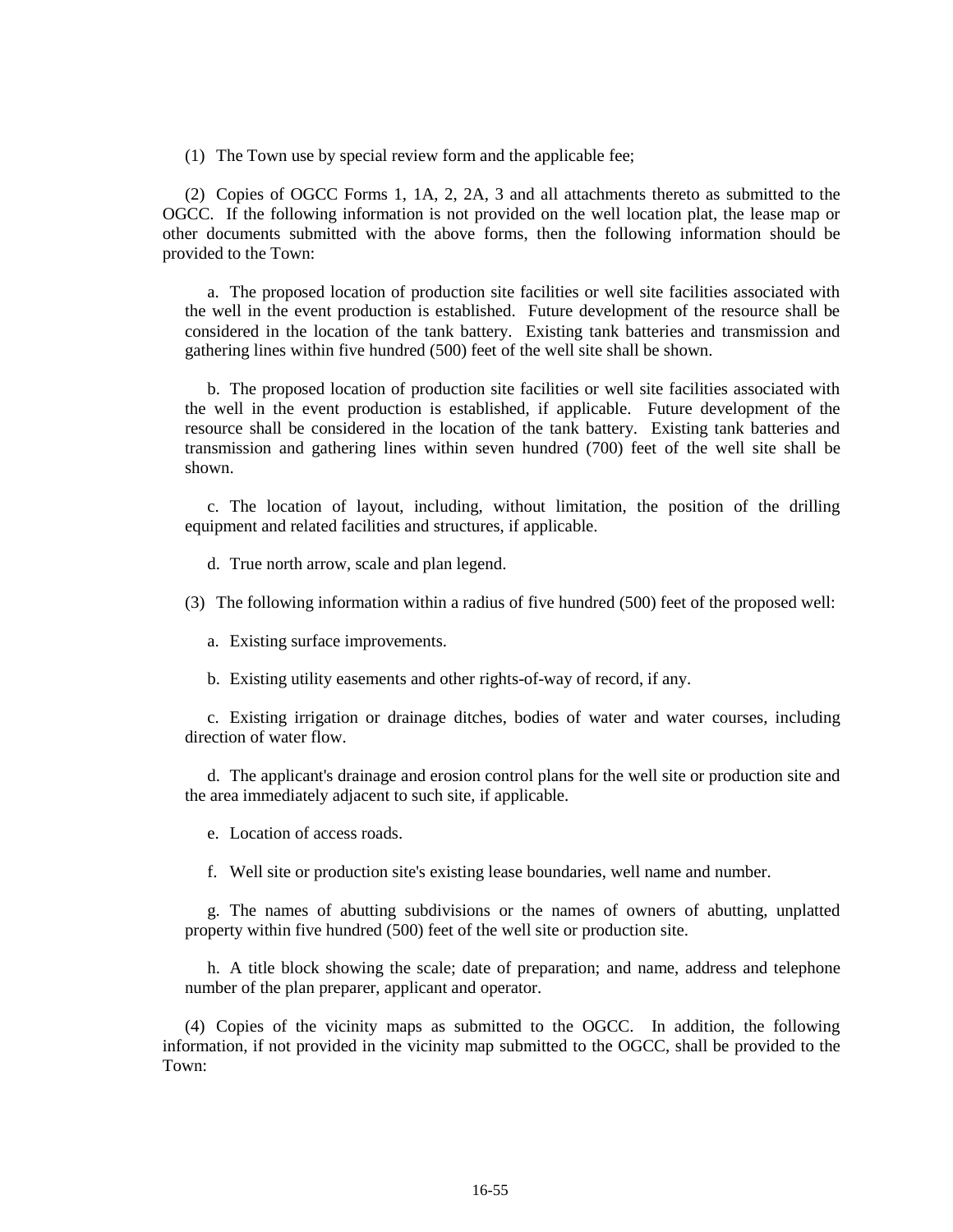a. Location of existing oil and gas wells as reflected in OGCC records. This information shall be submitted on a map and shall include any and all wells within a one-thousand-foot radius of the proposed location of the well.

b. Location of drill site and access from one (1) or more public roads.

c. Surface and mineral lease ownership within two hundred (200) feet of the wellhead and within four hundred (400) feet of the wellhead in high density areas.

(5) Application requirements for narrative. In addition to the site plans and vicinity maps required in this Section, the application shall include the following:

a. The operator's and surface owner's names and addresses, copies of any required OGCC Form 2 and designation of agent, if applicable.

b. An operating plan.

c. A list of all permits or approvals obtained or yet to be obtained from local, state or federal agencies other than OGCC.

d. An emergency response plan that is mutually acceptable to the operator and the Fire Authority or appropriate fire district that includes a list of local telephone numbers of public and private entities and individuals to be notified in the event of an emergency, the location of the well and provisions for access by emergency response entities.

e. A plan for minimizing negative impacts, including but not limited to noise and vibration levels, air and water quality, odor levels, visual impacts, wildlife impacts, waste disposal and public safety.

f. A fire protection plan that is mutually acceptable to the operator and the Fire Authority or appropriate fire district that includes planned actions for possible emergency events and any other pertinent information. Prior to the application to the Town, a proposed fire protection plan and emergency response plan shall be submitted to and reviewed by the Fire Authority or appropriate fire district.

(b) The process whereby a use by special review request shall be considered by the Town shall follow the procedures set forth in Article XV of this Chapter. (Ord. 2001-01 §2)

### **Sec. 16-313. Application review criteria.**

(a) The Planning Commission and Board of Trustees shall approve an application for use by special review for a well site within sixty (60) days of receipt of a completed application that conforms to the following requirements:

(1) The site plans for a well site application comply with the requirements of Subsections 16-  $312(a)(1)$  and  $(2)$  above.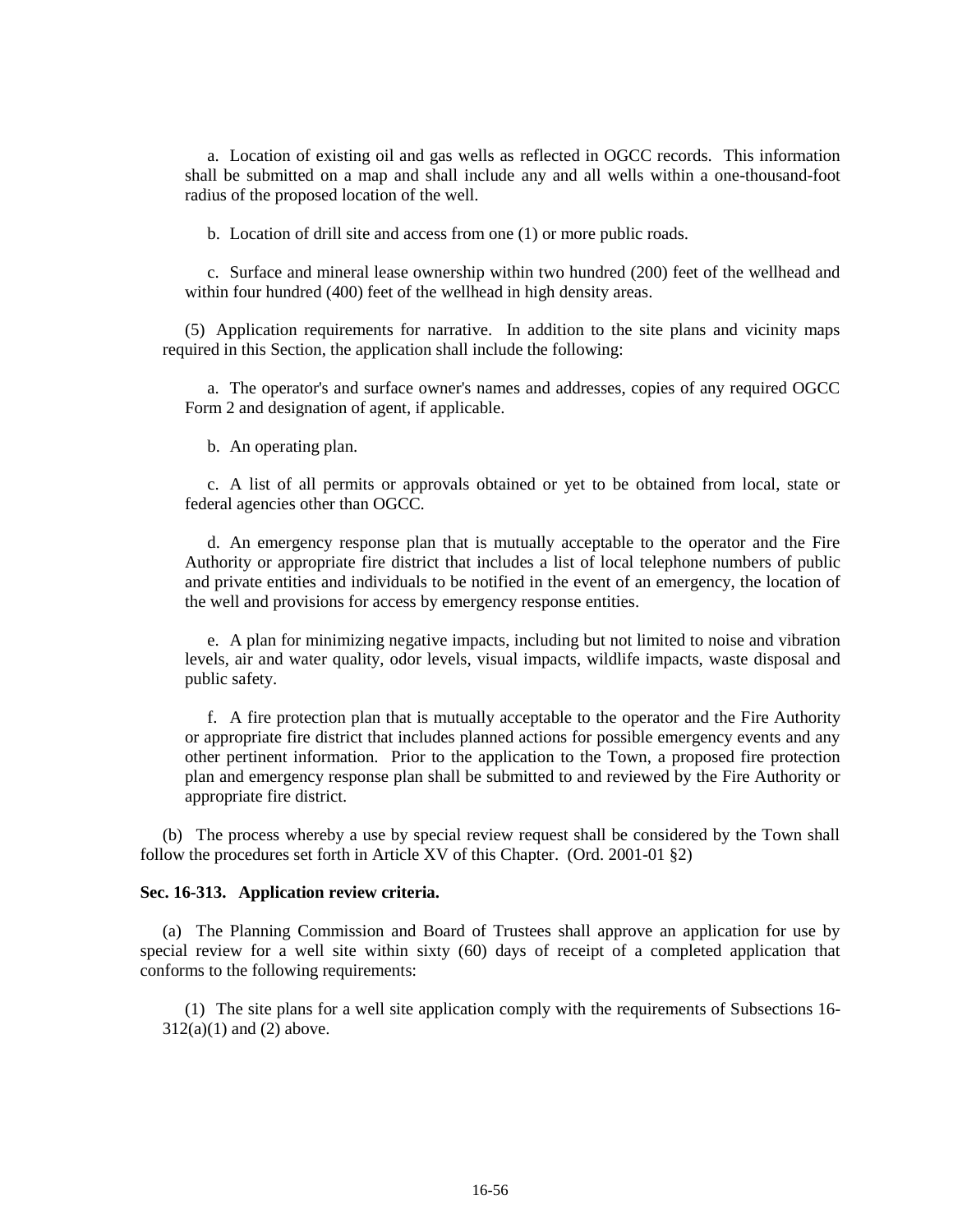(2) The narrative for a well site application complies with the requirements of Subsection 16- 312(a)(5) above.

(3) The well location and setbacks comply with Section 16-303 above.

(4) When applicable, compliance with the provisions for mitigation of environmental impacts as required in Section 16-307 above.

(5) When applicable, compliance with the provisions for floodplain or floodway required in Section 16-303 above.

(6) The application is, to the extent practical, consistent with planned surface development.

(7) The use by special review for a well site is in compliance with the use by special review criteria in Article XV of this Chapter. (Ord. 2001-01 §2)

#### **Sec. 16-314. Notice to proceed.**

(a) Prior to commencement of construction, drilling, redrilling or enhanced recovery operations for which a use by special review has been previously granted, a "Notice to Proceed" shall be obtained from the Town. A copy of any necessary state or federal permit issued for the operation shall be provided to the Town. (Ord. 2001-01 §2)

#### **Sec. 16-315. Inspections.**

(a) The holder or agent of the special review permit shall allow inspections by Town personnel at any reasonable hour. Failure to allow inspections for more than ten (10) days shall result in scheduling a special review permit revocation hearing before the Planning Commission. The Planning Commission's decision on a special review permit revocation based on failure to allow inspections shall be final.

(b) Any operator of any oil and gas well within the Town shall remit to the Town an annual inspection fee to cover the costs which the Town incurs for conducting the inspections of oil and gas wells. The fee shall be determined annually by the Town Manager or his or her designee and shall be based solely on actual costs incurred by the Town for inspections. This fee shall be paid not later than February 1st of the year following that for which the fee is due. Wells which have been plugged and abandoned are exempt from this fee.

(c) The operator shall provide to the Town the following:

(1) As soon as filed with the OGCC, a copy of all Forms 10 and 12, regarding changes in responsible parties.

(2) As soon as they are filed with the OGCC, copies of Forms 18 and 18A, regarding complaints; Forms 19 and 19A regarding spills or release of material; Forms 22 and 22A regarding accidents; and Forms 23 and 23A regarding loss of control of any wells. The operator shall also provide to the Town immediately upon filing with the Commission a copy of Form 27 regarding remediation and Form 32 regarding reclamation. (Ord. 2001-01 §2)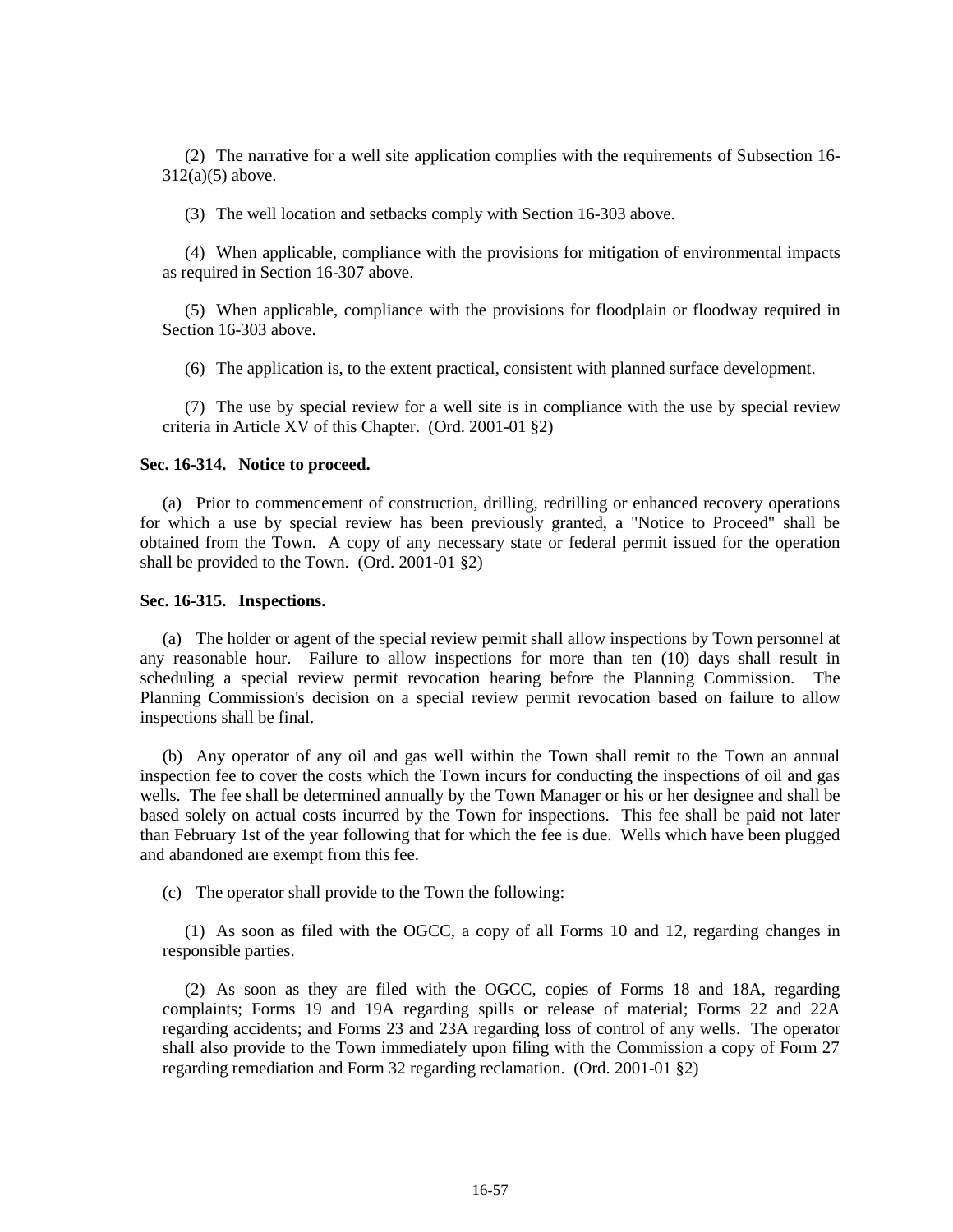### **Sec. 16-316. Direct wellhead gas connections prohibited.**

Regardless of any lease provision, no royalty owner or other resident shall be permitted to connect a residence or any other building, structure or vehicle to any well within the Town. (Ord. 2001-01 §2)

### **Sec. 16-317. Reservation for oil and gas production.**

If a mineral interest owner and a surface owner agree to set aside any parcel of property for mineral interest development, the Town will cooperate in such set-aside with regard to designating such set-aside as open space or other suitable designation for the purpose of preserving such parcel or parcels for use in mineral development. (Ord. 2001-01 §2)

### **Sec. 16-318. Violation and enforcement.**

(a) It shall be unlawful to construct, drill, install or cause to be constructed or installed any oil and gas facility within the Town unless approval has been granted by the Town pursuant to this Code. The unlawful drilling or redrilling of any well or the production therefrom shall constitute a public nuisance. The Town shall have the right to abate the nuisance at the sole reasonable expense of the operator of the nuisance by any means, to include but not be limited to:

- (1) Injunctive or other civil remedy.
- (2) A stop work order by the Town Manager.
- (3) Criminal charges.
- (4) Removal of the nuisance by Town personnel or Town contractors.

(b) Any person, firm, corporation or legal entity that constructs, installs or uses, or which causes to be constructed, installed or used, any oil and gas well or well site in violation of any provision of this Article shall be subject to the penalties provided in Section 1-72 of this Code. (Ord. 2001-01 §2)

## **Sec. 16-319. Revocation.**

The violation or breach of any of the terms or conditions of this Article, or the ceasing to exist of any of the conditions precedent listed in this Article, or the breach of any of the terms or conditions or any use by special review pursuant hereto shall be grounds for the revocation of any use by special review permitted under this Article. Such revocation shall take place only upon a hearing by the Board of Trustees. No use by special review shall be revoked until competent evidence has been presented to the Board of Trustees showing a violation of the conditions set forth in this Article. No revocation shall take place without five (5) days' notice of the hearing on such proposed revocation and notice of the reasons for the proposed revocation. The hearing on revocation shall be an informal hearing without the strict application of the Rules of Evidence and such hearing may be conducted by a hearing officer appointed by the Board of Trustees. (Ord. 2001-01 §2)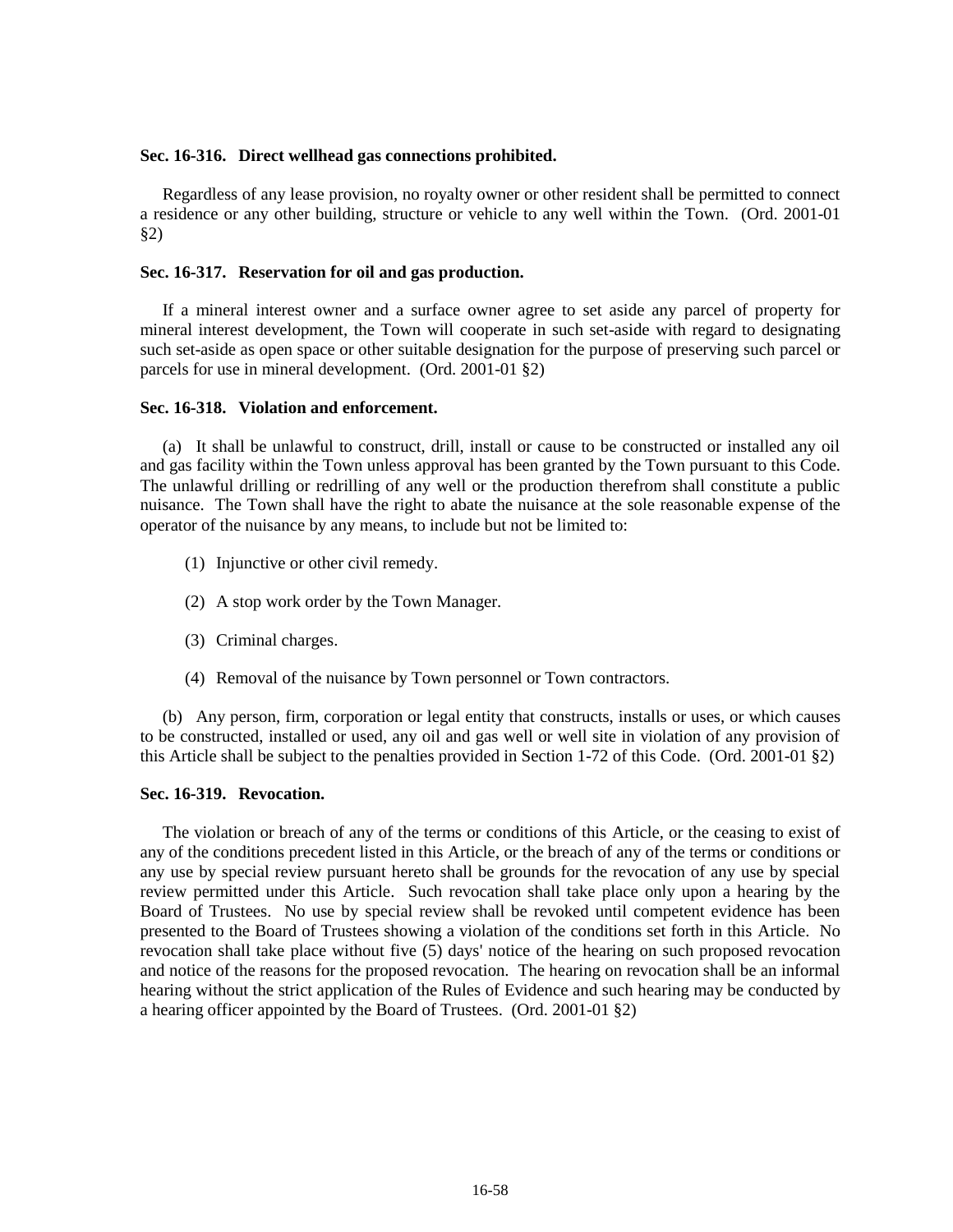#### **Sec. 16-320. Termination of use by special review.**

When a use by special review shall be issued, the same shall be suspended and become inoperative without any action on the part of the Town unless within one hundred eighty (180) days from the date of issuance, actual drilling of the well shall have commenced. The cessation of the production of oil or gas from the well after production shall have commenced for a period of three hundred sixty (360) days, shall operate to suspend the use by special review, and the well shall be considered as abandoned for purposes of this Section. An extension of time may be granted, for good cause shown, by the Board of Trustees, but no other extensions shall be granted. An extension may be granted in the case of failure to commence drilling, for a period of time not to exceed three hundred sixty (360) days from the initial date of issuance; or, in the case of cessation of production, for a period of time not to exceed one hundred eighty (180) days from the date of cessation. A deadline for completion of the projection for which a use by special review is approved may be established at the time such permit is granted. (Ord. 2001-01 §2)

#### **ARTICLE XVII**

#### **Mobile Home Parks**

#### **Sec. 16-321. Locations within the Town where mobile homes may be placed.**

(a) Except as provided in Subsection (b) below, it shall be unlawful for any person to place or park either temporarily or permanently, or permit the placing or the parking either temporarily or permanently, of any mobile home at any location within the Town except within the confines of a licensed mobile home park.

(b) This Section shall not apply to temporary construction offices at a construction site. (Ord. 166 §2, 1985)

### **Sec. 16-322. License required for mobile home parks.**

No person shall develop or attempt to develop or operate any area for use as a mobile home park until he or she has applied for a license and the Board of Trustees has approved such application. A renewal of a license may be approved by the appropriate administrative official. (Ord. 166 §3, 1985)

#### **Sec. 16-323. Application for license.**

(a) Any person may apply for a mobile home park license by completing a written application blank from the Town Clerk and by providing the information and other documentation to show compliance with this Article.

- (b) The application shall include at least the following:
	- (1) Name and address of the applicant;
	- (2) Location and legal description of the mobile home park;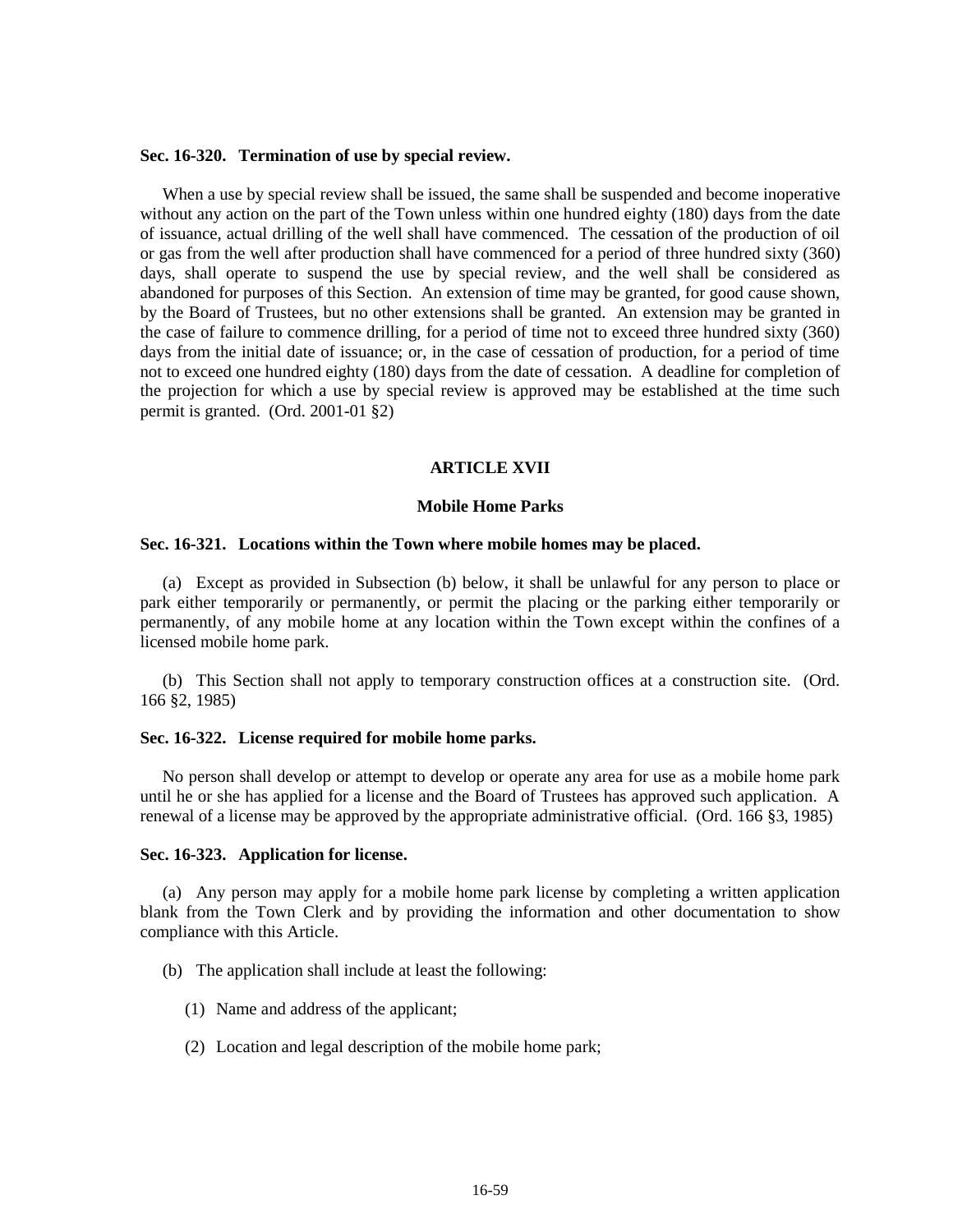(3) A complete plan of the park including showing the location of streets, water lines, sewer lines, fire hydrants and all other items generally required by the Town for development of a subdivision;

(4) A set of legal documents showing ownership of the property to be developed as a mobile home park.

(c) The property must be located entirely within a zoning district which allows mobile home parks.

(d) The property, either because of its natural condition or because of existing or planned alterations, such as grading or the installation of storm sewers, must be capable of being properly and rapidly drained so as to eliminate standing water. These facts regarding drainage must be established by a written report issued by a licensed engineer.

(e) A plot plan, prepared by a licensed engineer or architect, must be submitted to the Board of Trustees. The plot plan shall show the following information: the location and dimensions within the property sought to be licensed of each individual mobile home space, the location, dimensions and type of surfacing of the streets and sidewalks throughout the total property area; the location and dimensions of the recreation facilities; the location and dimensions and type of construction of the service building; the location and dimensions of the parking area for campers, boats and other such items; the location of water and sewer lines and storm sewers; and the location of utility and light poles for illumination of streets and sidewalks within the property area. The plot plan shall be deemed satisfactory only if it appears therefrom that all of the requirements set forth in Section 16- 325 below will be met.

(f) Each application must be accompanied by a fee as set forth in the Town's fee schedule and a deposit of the amount necessary to pay all required building permit fees, sewer tap fees, water tap fees, meter fees, drainage fees and any other fees and costs which are normally assessed by the Town in a subdivision development project.

(g) Prior to approving an application, the Board of Trustees may require evidence that the applicant has or will enter into a contract with some commercially satisfactory person for the removal of trash and garbage from the mobile home park and may further condition the granting of a license on the signing of a valid agreement between the applicant and the Town regarding the delivery of water by the Town to the mobile home park and the payment therefor. (Ord. 166 §4, 1985)

## **Sec. 16-324. Approval of application.**

If it appears from the application form and supporting information and data that the requirements of this Article have been met and that all improvements required by the Town have been made and the same has been certified to the Board of Trustees by the Building Inspector, then the Board of Trustees shall issue the license. However, under proper circumstances, the Board of Trustees may issue a temporary license at such time as at least two and one-half (2.5) acres have been fully developed and completed. The temporary license will entitle the applicant to permit owners or users of mobile homes to occupy only the completed portion of the mobile home park. At the time of issuing a temporary license, the Board of Trustees may set a deadline for the full completion of the entire mobile home park and may issue the temporary license so that it will be in effect only until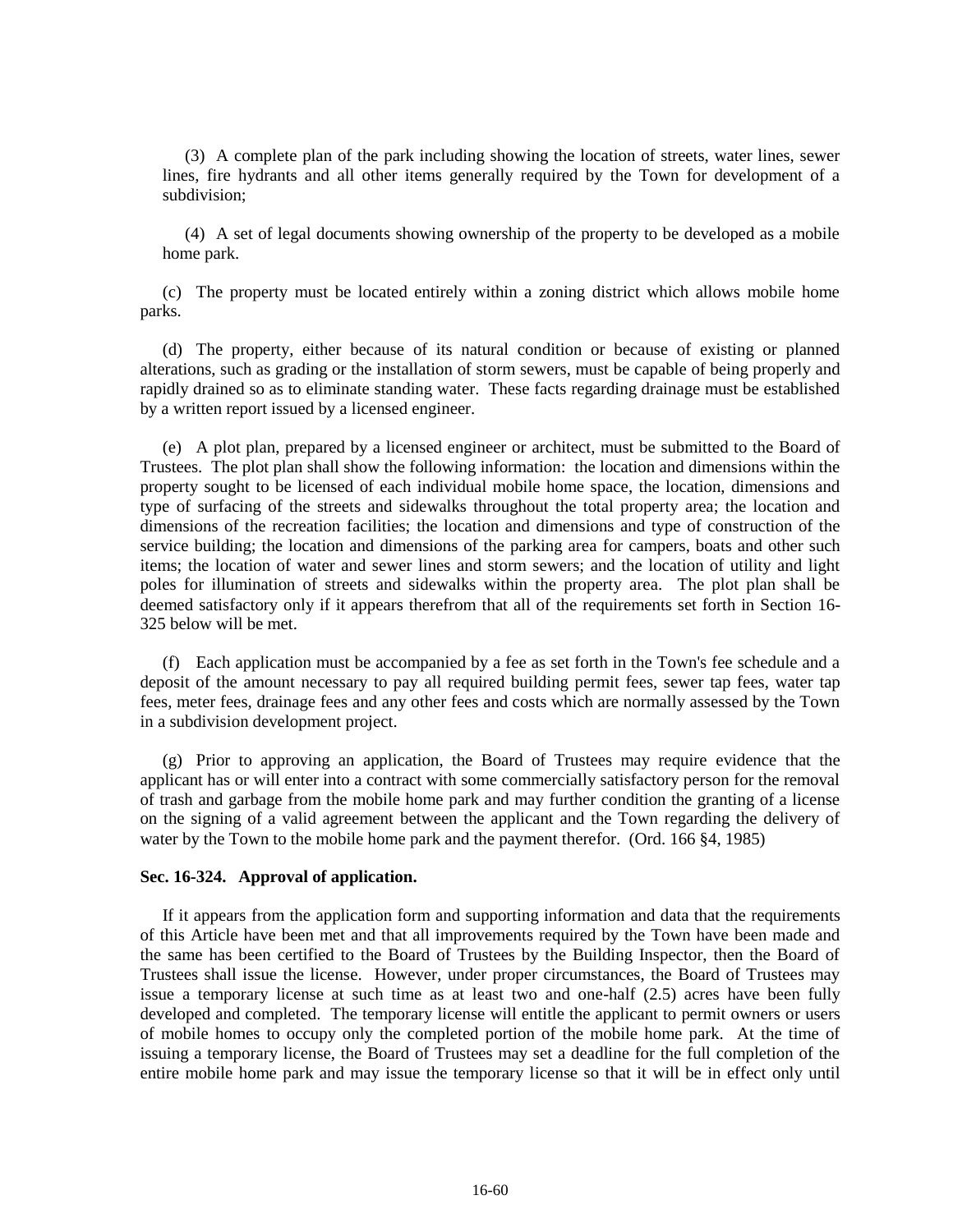such deadline. If any standards or any of the requirements of this Article change between the time of granting a temporary license and the granting of a final license, the applicant hereunder shall be required to conform to the stricter terms. (Ord. 166 §5, 1985)

### **Sec. 16-325. Required developments and improvements.**

A mobile home park shall be developed, improved and operated as follows:

(1) The mobile home park shall be divided into spaces with one (1) space for each mobile home. No mobile home shall be located within the space unless there shall be at least fifteen (15) feet of clearance between the mobile home and all other mobile homes on either side and unless the back-to-back clearance between single-wide or standard mobile homes is at least ten (10) feet and the back-to-back clearance between double-wide mobile homes is at least fifteen (15) feet. No mobile home or appurtenance thereto shall extend beyond any sidewalk in front of the mobile home or beyond the front line of the mobile home space.

(2) All mobile home spaces shall abut upon a driveway or street of not less than thirty (30) feet in width and there shall be unobstructed access to and from each mobile home space to a public street, alley or highway. All driveways shall be paved or hard surfaced.

(3) Sidewalks of not less than three (3) feet in width shall be provided from all mobile home spaces to the service building hereinafter referred to and along all driveways. The sidewalks shall be paved or hard surfaced.

(4) All driveways and sidewalks shall be illuminated at night to provide a minimum illumination at ground level of three (3) ten-foot candles.

(5) Each space shall also provide for off-street parking of at least one (1) motor vehicle.

(6) For any mobile home park there shall be set aside for playground and recreational facilities an area of at least two hundred (200) square feet for each mobile home space. Such area shall include playground equipment including swing sets, a basketball court with concrete pad and such other equipment as may be necessary and desirable to accommodate the needs of the park. This area shall be made available for use only by residents of the mobile home park and their guests and shall be open for such during normal daylight hours.

(7) Each mobile home park shall have a separate area set aside exclusively as a parking area for campers, camper trailers, boats, boat trailers, tractors, trucks and other such vehicles or units, none of which shall be placed within the mobile home spaces.

(8) An adequate supply of water for drinking and domestic purposes shall be supplied to all occupants of the mobile home park at all times. All water connections shall be made to the public water supply of the Town and such supply shall be used exclusively. All water for the mobile home park shall be delivered through a master meter, and the charges to be paid by the licensee to the Town shall be the subject of a formal agreement entered into prior to the licensing of the mobile home park.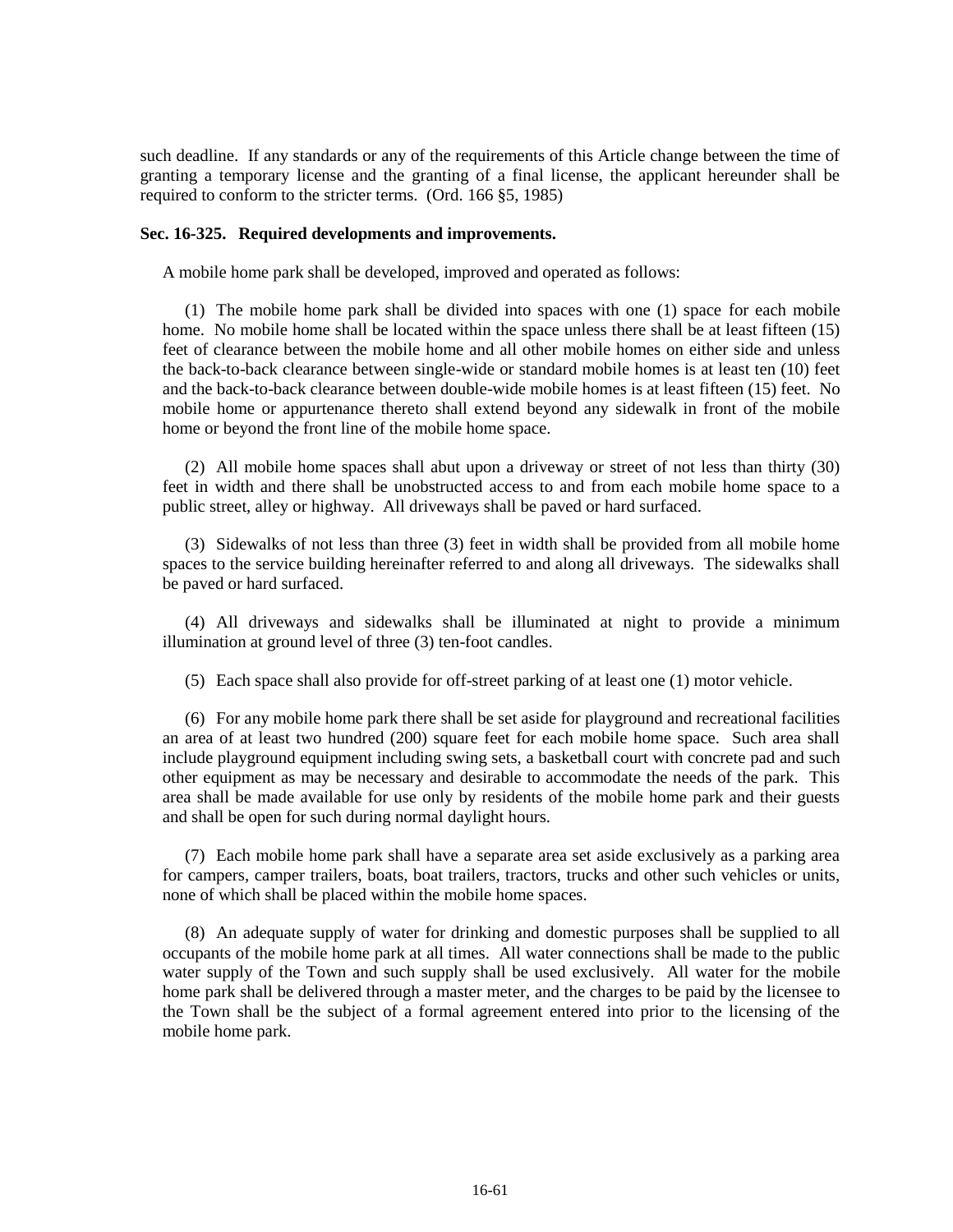(9) All sewage both from the individual mobile home and from the service building shall be collected and delivered to the existing or any future sewage system of the Town.

(10) Garbage and trash shall be hauled from the mobile home park by a commercially responsible person or firm engaged in the business of garbage and trash hauling. (Ord. 166 §6, 1985; Ord. 167 §§2, 4, 1985)

### **Sec. 16-326. Requirements after licensing.**

After a mobile home park has been licensed, the licensee:

(1) Shall not permit any camper, camper trailer, boat, boat trailer, tractor, truck or vehicle other than a car or pick-up truck to be kept in or at a mobile home space.

(2) Shall not permit any building, lean-to or any other structure to be placed upon a mobile home space; provided, however that each mobile home space may be equipped with one (1) carport and a carport may be constructed so as to provide additional space for storage. However, all such carports and built-in storage facilities shall be constructed strictly in accordance with the building code of the Town and only after the issuance of a building permit.

(3) Shall not permit more than one (1) outbuilding located upon the mobile home premises, which outbuilding shall be of a size of ten (10) feet by ten (10) feet or less.

(4) Shall not transfer the mobile home park or any portion thereof to a new owner unless notice of intent to transfer is given to the Town at least sixty (60) days prior to the actual transfer.

(5) Shall pay an annual license renewal fee during the month of December of each year in the amount as set forth in the Town's fee schedule. If any transfer takes place, the new owners shall not be required to pay a new fee at the time of transfer and the old owner shall not be entitled to any fee refund. (Ord. 166 §7, 1985)

## **Sec. 16-327. Application to existing mobile home parks.**

(a) This Article shall apply to any mobile home park in existence on January 1, 1985, as well as to any future mobile home parks constructed or proposed within the Town.

(b) Any mobile home park in existence on January 1, 1985, which does not meet the requirements of this Article shall not be compelled to meet the requirements of this Article and shall not be in violation of the requirements of this Article if the owner of the mobile home park, within ninety (90) days of the effective date of the ordinance codified herein, provides to the Town Clerk a list of the mobile home spaces which do not meet the requirements of this Article. Replacement mobile homes after January 1, 1985, shall also be exempt from this Article, except that any permitted violation of this Article shall never be greater than the violation in existence on January 1, 1985. (Ord. 166 §8, 1985)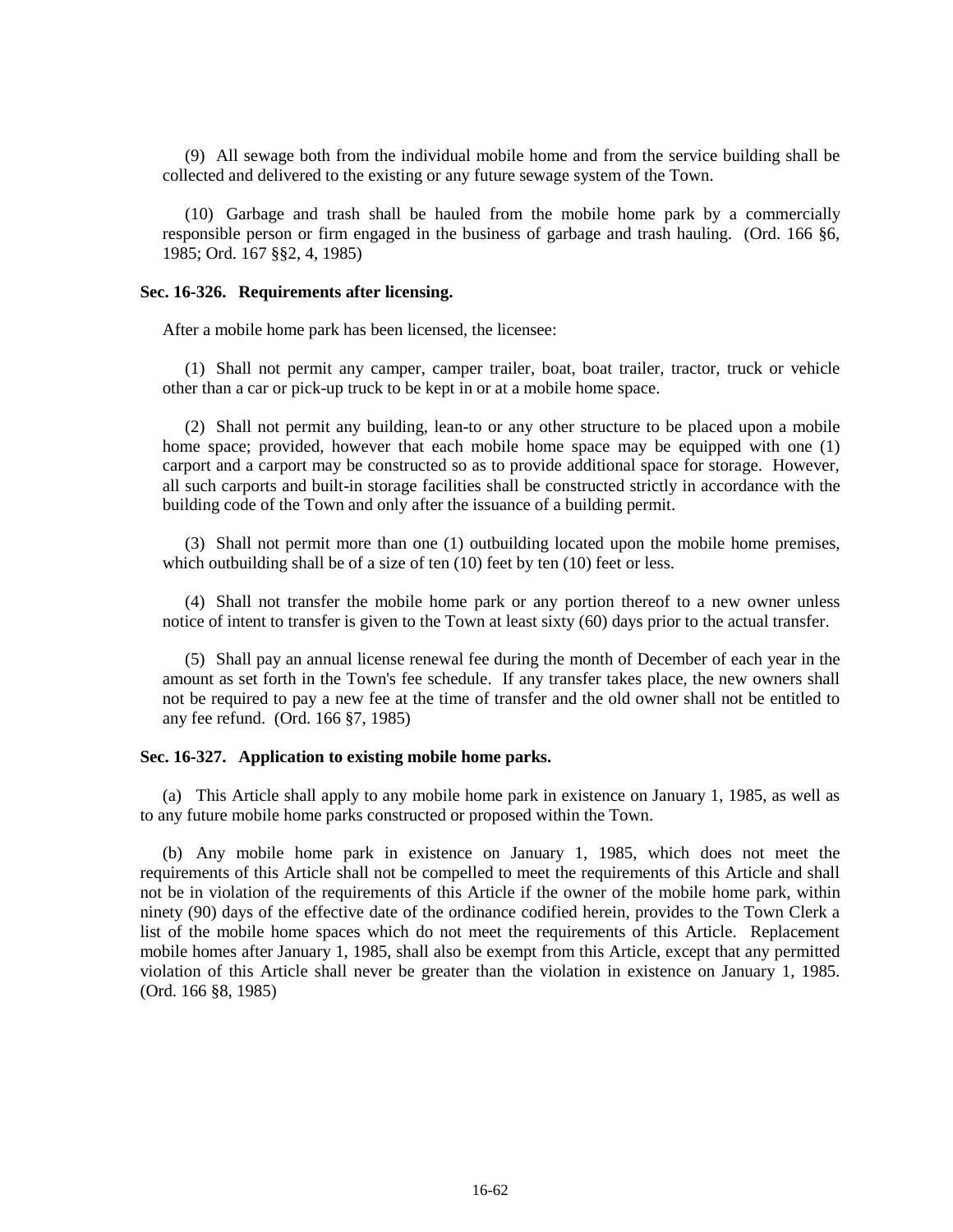#### **Sec. 16-328. Enforcement.**

The Building Inspector or the Chief of Police shall be empowered to make investigations to determine whether any person is violating this Article and to initiate such court proceedings as may be necessary to have such violations determined, abated and punished. No court action shall be initiated until the owner or last licensed owner of a mobile home park has been notified in writing of the violation and such notification has been hand-delivered or mailed by regular mail to the owner at least seven (7) days prior to initiation of any court proceedings. (Ord. 166 §9, 1985)

### **Sec. 16-329. License suspension.**

Any municipal official may petition the Board of Trustees to suspend the license of the licensee who is convicted of any violation of this Article or if any violation continues to exist more than twenty (20) days after written notice of the violation in accordance with Section 16-328 above has been mailed or delivered to the owner. No suspension shall be effective until at least seven (7) days after mailing by regular mail with first class postage affixed to the owner or last known address of the licensee. (Ord. 166 §10, 1985)

#### **Sec. 16-330. Notice of intention to suspend license.**

The licensee shall be entitled to be heard by the Board of Trustees and to present evidence bearing on the question of whether or not a suspension is warranted pursuant to this Article. Each suspension shall continue in force until the cause of the suspension has been fully corrected and until the Board of Trustees deems a license shall be reinstated, reissued or renewed. A license granted pursuant to this Article may also be suspended by the procedures set forth herein for a violation of any requirements imposed by state law or violation of regulations issued by an agency of the State pertaining to anchoring or tying down mobile homes as a safety precaution. (Ord. 166 §11, 1985)

### **Sec. 16-331. Uniform codes apply.**

The uniform codes of the Town, including building code, fire code, traffic code, plumbing code, electrical code and any other codes adopted by the Town, shall be applicable to a mobile home park. (Ord. 166 §12, 1985)

### **Sec. 16-332. Penalty and revocation of license.**

Any person violating any of the provisions of this Article shall be guilty of a misdemeanor and shall be deemed guilty of a separate offense for each and every day or portion thereof during which any such violation is committed, continued or permitted, and upon conviction of any such violation, such person shall be punishable by a fine as set forth in Section 1-72 of this Code and a jail sentence of not more than ninety (90) days. (Ord. 166 §13, 1985)

## **Secs. 16-333—16-350. Reserved.**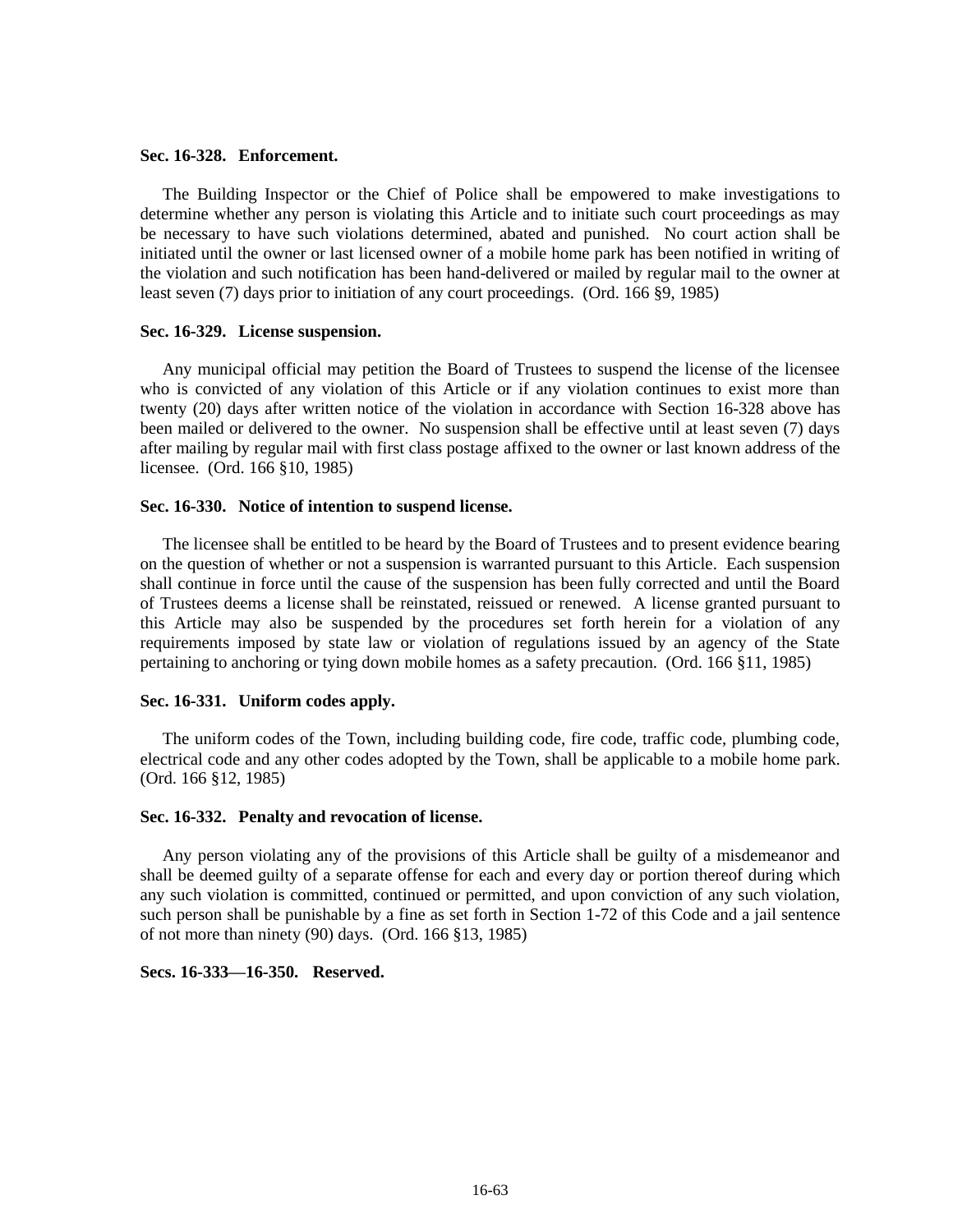#### **ARTICLE XVIII**

### **Flood Damage Prevention**

## *Division 1 General*

### **Sec. 16-351. Findings of fact.**

(a) The flood hazard areas of the Town are subject to periodic inundation which results in loss of life and property, health and safety hazards, disruption of commerce and governmental services, extraordinary public expenditures for flood protection and relief and impairment of the tax base, all of which adversely affect the public health, safety and general welfare.

(b) These flood losses are caused by the cumulative effect of obstructions in areas of special flood hazard which increase flood heights and velocities, and when inadequately anchored, damage uses in other areas. Uses that are inadequately floodproofed, elevated or otherwise protected from flood damage also contribute to the flood loss. (Ord. 1999-10 §1.2)

### **Sec. 16-352. Statement of purpose.**

It is the purpose of this Article to promote the public health, safety and general welfare, and to minimize public and private losses due to flood conditions to specific areas by provisions designed to:

(1) Protect human life and health;

(2) Minimize expenditure of public money for costly flood control projects;

(3) Minimize the need for rescue and relief efforts associated with flooding and generally undertaken at the expense of the general public;

(4) Minimize prolonged business interruption;

(5) Minimize damage to public facilities and utilities such as water and gas mains, electric, telephone and sewer lines, streets and bridges located in areas of special flood hazard;

(6) Help maintain a stable tax base by providing for the sound use and development of areas of special flood hazard so as to minimize future flood blight areas;

(7) Ensure that potential buyers are notified that property is in an area of special flood hazard; and

(8) Ensure that those who occupy the areas of special flood hazard assume responsibility for their actions. (Ord. 1999-10 §1.3)

### **Sec. 16-353. Methods of reducing flood losses.**

In order to accomplish its purposes, this Article includes methods and provisions for: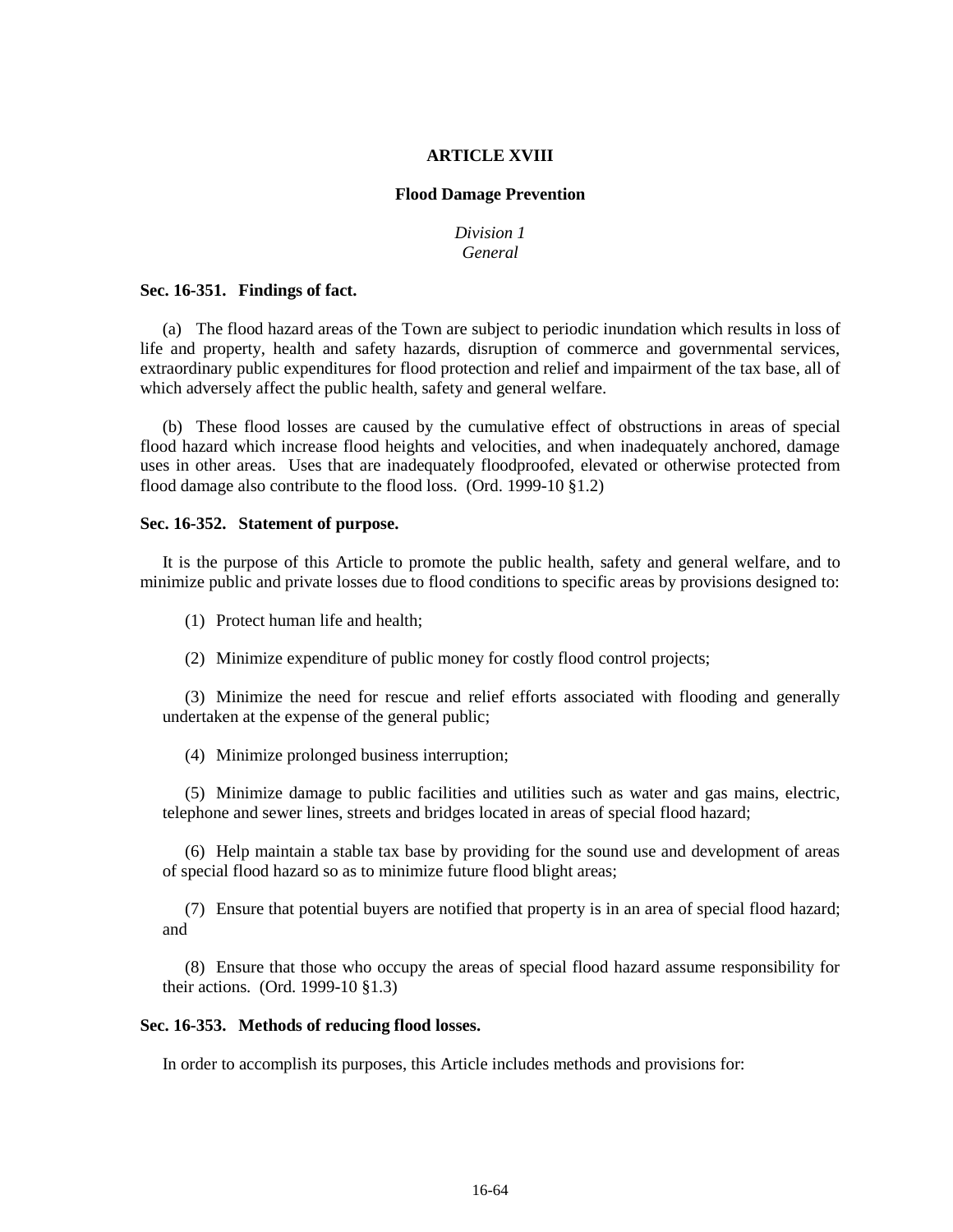(1) Restricting or prohibiting uses which are dangerous to health, safety and property due to water or erosion hazards, or which result in damaging increases in erosion or in flood heights or velocities;

(2) Requiring that uses vulnerable to floods, including facilities which serve such uses, be protected against flood damage at the time of initial construction;

(3) Controlling the alteration of natural floodplains, stream channels and natural protective barriers, which help accommodate or channel flood waters;

(4) Controlling filling, grading, dredging and other development which may increase flood damage; and

(5) Preventing or regulating the construction of flood barriers which will unnaturally divert flood waters or which may increase flood hazards in other areas. (Ord. 1999-10 §1.4)

### **Sec. 16-354. Definitions.**

Unless specifically defined below, words or phrases used in this Article shall be interpreted so as to give them the meaning they have in common usage and to give this Article its most reasonable application.

*Base flood* means the flood having a one-percent chance of being equaled or exceeded in any given year.

*Development* means any man-made change to improved or unimproved real estate, including but not limited to buildings or other structures, mining, dredging, filling, grading, paving, excavation or drilling operations located within the area of special flood hazard.

*Flood* or *flooding* means a general and temporary condition of partial or complete inundation of normally dry land areas from:

- a. The overflow of waters, and/or
- b. The unusual and rapid accumulation or runoff of surface waters from any source.

*Manufactured home* means a structure, transportable in one (1) or more sections, which is built on a permanent chassis and is designed for use with or without a permanent foundation when attached to the required utilities. The term *manufactured home* does not include a recreational vehicle.

*Structure* means a walled or roofed building or a manufactured home that is principally above ground.

*Substantial improvement* means any reconstruction, rehabilitation, addition or other improvement of a structure, the cost of which equals or exceeds fifty percent (50%) of the market value of the structure before the *start of construction* of the improvement. This term includes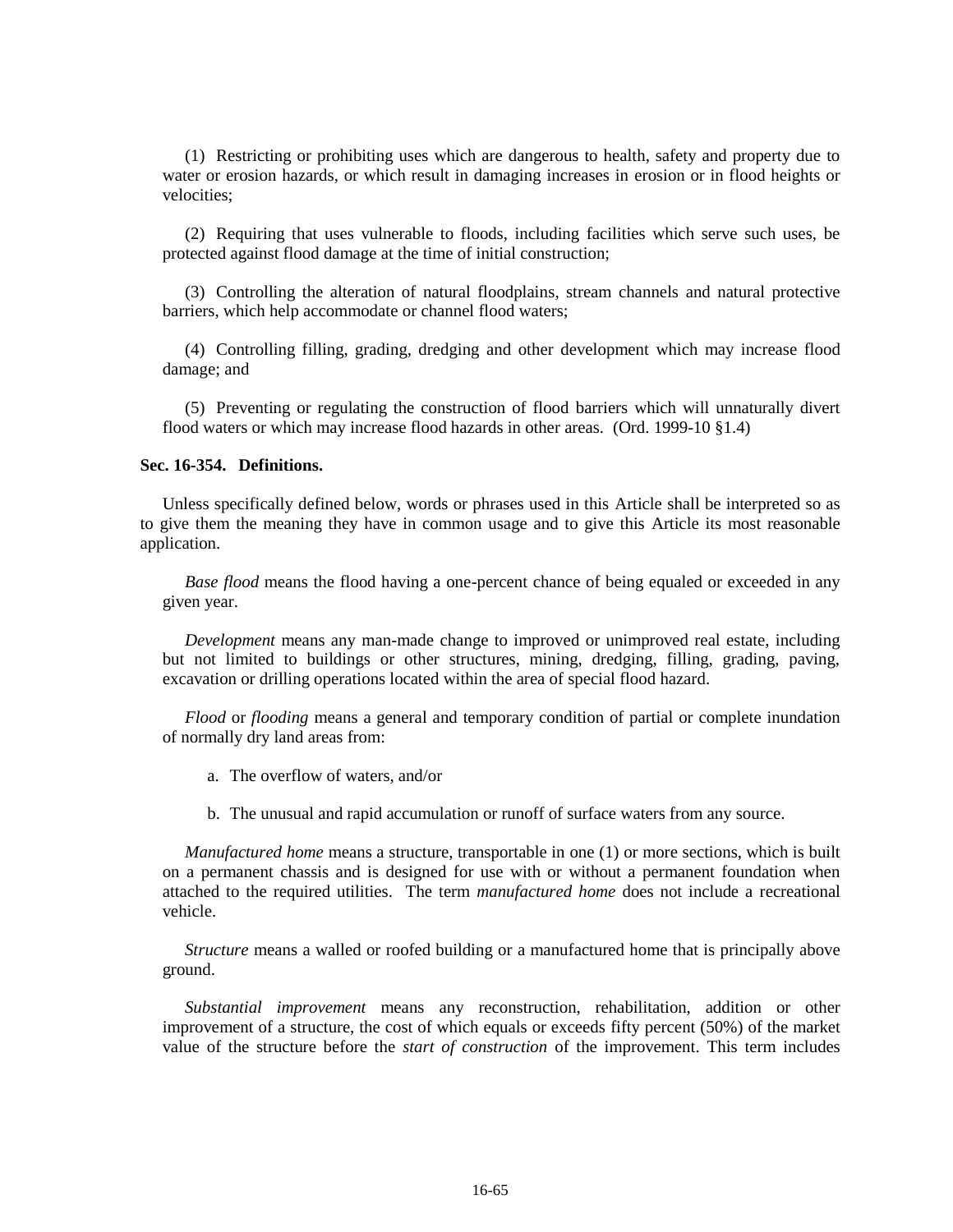structures which have incurred *substantial damage,* regardless of the actual repair work performed. The term does not, however, include either:

a. Any project for improvement of a structure to correct existing violations of state or local health, sanitary or safety code specifications which have been identified by the local code enforcement official and which are the minimum necessary to assure safe living conditions, or

b. Any alteration of a *historic structure,* provided that the alteration will not preclude the structure's continued designation as a *historic structure.* (Ord. 1999-10 §2)

## **Sec. 16-355. Lands to which this Article applies.**

This Article shall apply to all areas within the jurisdiction of the Town. (Ord. 1999-10 §3.1)

#### **Sec. 16-356. Compliance.**

No structure or land shall hereafter be constructed, located, extended or altered without full compliance with the terms of this Article and other applicable regulations. (Ord. 1999-10 §3.2)

### **Sec. 16-357. Abrogation and greater restrictions.**

This Article is not intended to repeal, abrogate or impair any existing easements, covenants or deed restrictions. However, where this Article and another ordinance, easement, covenant or deed restriction conflict or overlap, whichever imposes the more stringent restrictions shall prevail. (Ord. 1999-10 §3.3)

#### **Sec. 16-358. Interpretation.**

In the interpretation of this Article, all provisions shall be:

- (1) Considered as minimum requirements;
- (2) Liberally construed in favor of the governing body; and

(3) Deemed neither to limit nor repeal any other powers granted under state statute. (Ord. 1999-10 §3.4)

## **Sec. 16-359. Warning and disclaimer of liability.**

This Article shall not create liability on the part of the Town, any officer or employee thereof or the Federal Emergency Management Agency for any flood damages that result from reliance on this Article or any administrative decision lawfully made thereunder. (Ord. 1999-10 §3.5)

**Secs. 16-360—16-370. Reserved.**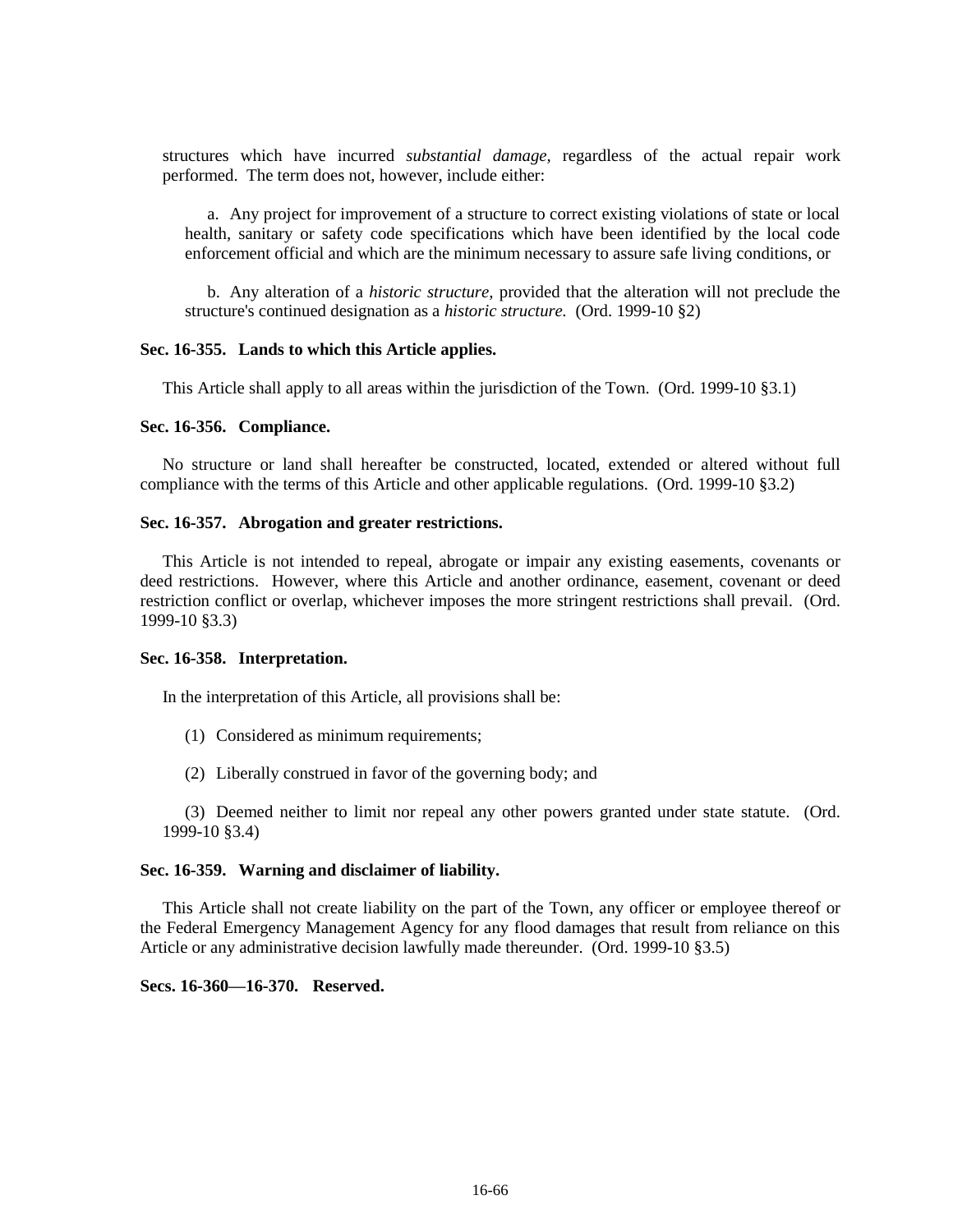## *Division 2 Administration*

## **Sec. 16-371. Establishment of development permit.**

(a) A development permit shall be obtained before construction or development begins within the community.

(b) Application for a development permit shall be made on forms furnished by the Town Clerk and may include but not be limited to: plans in duplicate drawn to scale showing the nature, location, dimensions and elevations of the area in question, existing or proposed structures, fill, storage of materials, drainage facilities and the location of the foregoing. (Ord. 1999-10 §4.1)

## **Sec. 16-372. Designation of Town Administrator.**

The Town Administrator is hereby appointed to administer and implement this Article by granting or denying development permit applications in accordance with its provisions. (Ord. 1999-10 §4.2)

## **Sec. 16-373. Duties and responsibilities of Town Administrator.**

Duties of the Town Clerk (or Administrator) shall include, but not be limited to:

(1) Review all development permits to determine that the permit requirements of this Article have been satisfied.

(2) Review all development permits to determine that permits have been obtained from those federal, state or local governmental agencies from which prior approval is required.

(3) Review all development permits to determine if the proposed development adversely affects the flood-carrying capacity of the area of special flood hazard. For the purposes of this Article, *adversely affects* means damage to adjacent properties because of rises in flood states attributed to physical changes of the channel and the adjacent overbank areas.

a. If it is determined that there is no adverse effect and the development is not a building, then the permit shall be granted without further consideration.

b. If it is determined that there is an adverse effect, then technical justification (i.e., a registered professional engineer's certification) for the proposed development shall be required.

c. If the proposed development is a building, then the provisions of this Article shall apply. (Ord. 1999-10 §4.3)

**Secs. 16-374—16-390. Reserved.**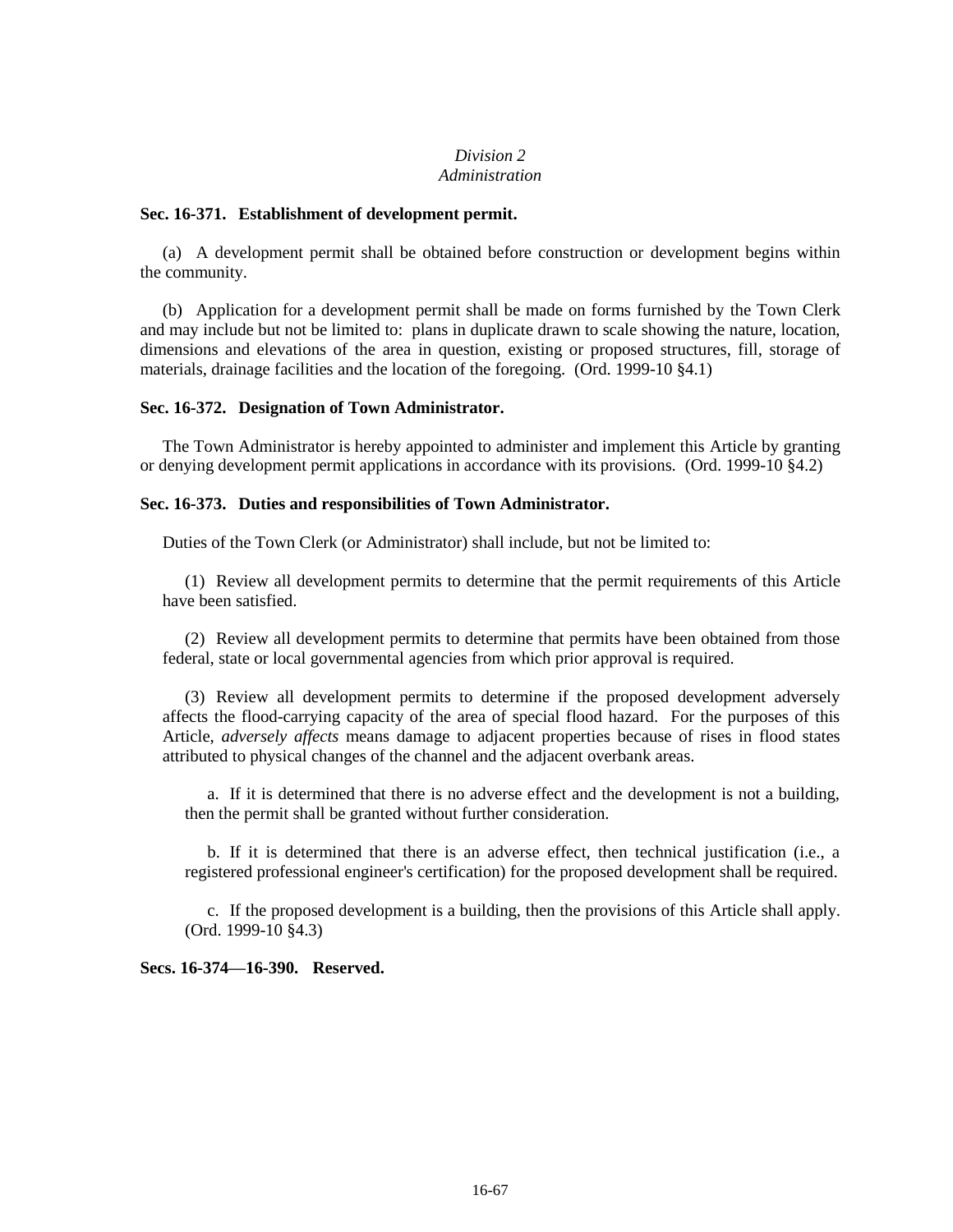### *Division 3 Miscellaneous*

### **Sec. 16-391. Provisions for flood hazard reduction.**

If a proposed building site is located in a flood-prone area, all new construction and substantial improvements (including the placement of manufactured homes) shall conform to the following standards:

(1) Anchoring. All new construction and substantial improvements shall be anchored to prevent flotation, collapse or lateral movement of the structure and capable of resisting hydrostatic and hydrodynamic loads.

(2) Construction materials and methods.

a. All new construction and substantial improvements shall be constructed with materials and utility equipment resistant to flood damage.

b. All new construction and substantial improvements shall be constructed using methods and practices that minimize flood damage.

c. All new construction and substantial improvements shall be constructed with electrical, heating, ventilation, plumbing and air-conditioning equipment and other service facilities that are designed and/or located so as to prevent water from entering or accumulating within the components during conditions of flooding.

(3) Utilities.

a. All new and replacement water supply systems shall be designed to minimize or eliminate infiltration of flood waters into the system;

b. New and replacement sanitary sewage systems shall be designed to minimize or eliminate infiltration of flood waters into the systems and discharge from the systems into flood waters; and

c. On-site waste disposal systems shall be located to avoid impairment to them or contamination from them during flooding.

(4) Subdivision proposals.

a. All subdivision proposals shall be consistent with the need to minimize flood damage;

b. All subdivision proposals shall have public utilities and facilities such as sewer, gas, electrical and water systems located and constructed to minimize flood damage; and

c. All subdivision proposals shall have adequate drainage provided to reduce exposure to flood damage. (Ord. 1999-10 §5.1)